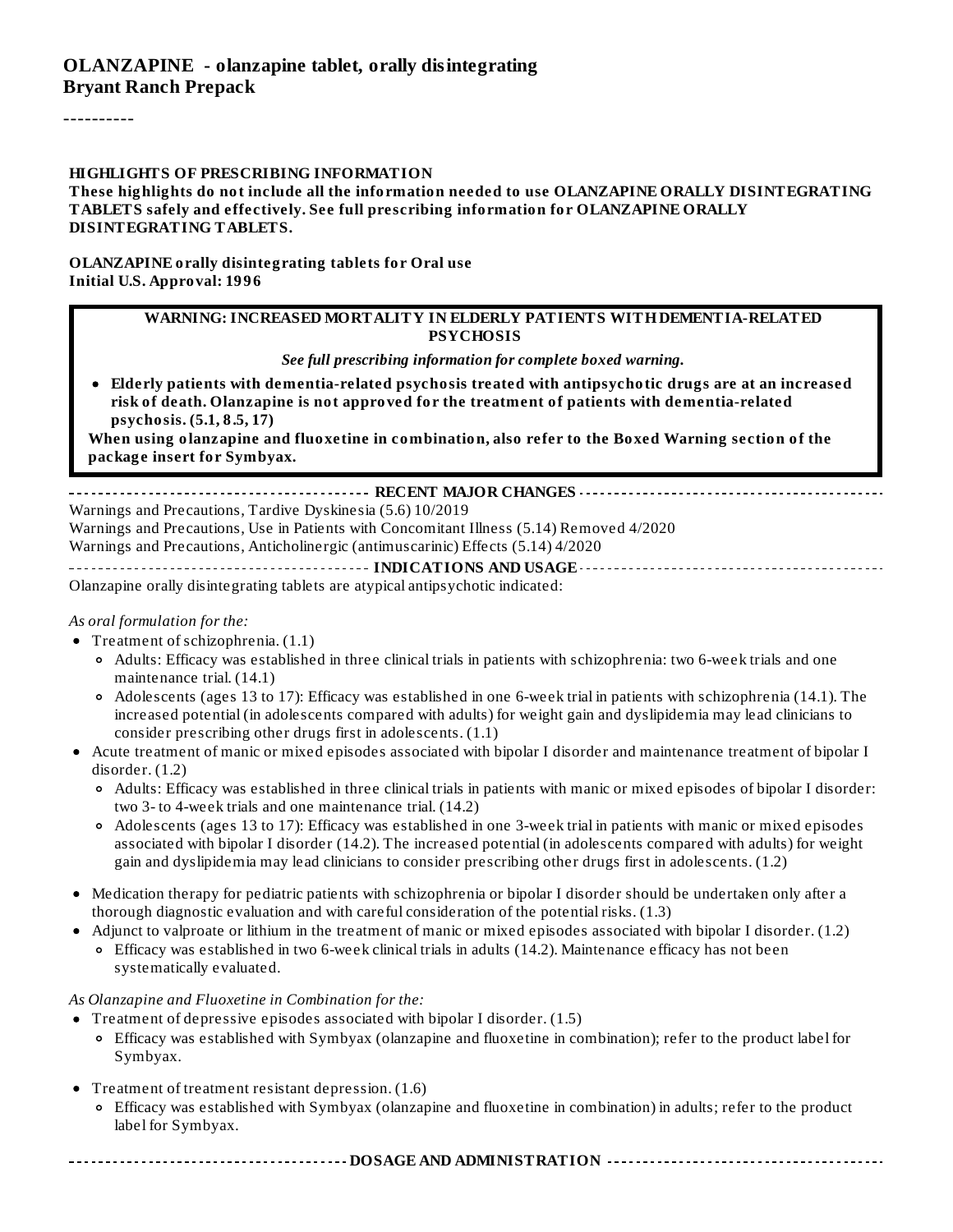| Schizophrenia in adults (2.1)                                                             | Oral: Start at 5 to 10 mg once daily; Target: 10 mg/day within<br>several days                                                                                       |
|-------------------------------------------------------------------------------------------|----------------------------------------------------------------------------------------------------------------------------------------------------------------------|
| Schizophrenia in adolescents (2.1)                                                        | Oral: Start at 2.5 to 5 mg once daily; Target: 10 mg/day                                                                                                             |
| Bipolar I Disorder (manic or mixed episodes) in adults<br>(2.2)                           | Oral: Start at 10 or 15 mg once daily                                                                                                                                |
| Bipolar I Disorder (manic or mixed episodes) in<br>adolescents (2.2)                      | Oral: Start at 2.5 to 5 mg once daily; Target: 10 mg/day                                                                                                             |
| Bipolar I Disorder (manic or mixed episodes) with<br>lithium or valproate in adults (2.2) | Oral: Start at 10 mg once daily                                                                                                                                      |
| in adults $(2.5)$                                                                         | Depressive Episodes associated with Bipolar I Disorder Oral in combination with fluoxetine: Start at 5 mg of oral<br>olanzapine and 20 mg of fluoxetine once daily   |
| in children and adolescents (2.5)                                                         | Depressive Episodes associated with Bipolar I Disorder Oral in combination with fluoxetine: Start at 2.5 mg of oral<br>olanzapine and 20 mg of fluoxetine once daily |
| Treatment Resistant Depression in adults (2.6)                                            | Oral in combination with fluoxetine: Start at 5 mg of oral<br>olanzapine and 20 mg of fluoxetine once daily                                                          |

- Lower starting dose recommended in debilitated or pharmacodynamically sensitive patients or patients with predisposition to hypotensive reactions, or with potential for slowed metabolism. (2.1)
- Olanzapine may be given without regard to meals. (2.1)

#### *Olanzapine and Fluoxetine in Combination:*

- Dosage adjustments, if indicated, should be made with the individual components according to efficacy and tolerability.  $(2.5, 2.6)$
- Olanzapine monotherapy is not indicated for the treatment of depressive episodes associated with bipolar I disorder or treatment resistant depression. (2.5, 2.6)
- Safety of co-administration of doses above 18 mg olanzapine with 75 mg fluoxetine has not been evaluated in adults.  $(2.5, 2.6)$
- Safety of co-administration of doses above 12 mg olanzapine with 50 mg fluoxetine has not been evaluated in children  $\bullet$ and adolescents ages 10 to 17. (2.5)
- **DOSAGE FORMS AND STRENGTHS**
- Orally Disintegrating Tablets (not scored): 5 mg, 10 mg, 15 mg, 20 mg (3)
- **CONTRAINDICATIONS**
- None with olanzapine monotherapy. (4)
- When using olanzapine and fluoxetine in combination, also refer to the Contraindications section of the package insert for Symbyax $^{\circledR}$ . (4)
- When using olanzapine in combination with lithium or valproate, refer to the Contraindications section of the package inserts for those products.(4)

#### **WARNINGS AND PRECAUTIONS**

- *Elderly Patients with Dementia-Related Psychosis:* Increased risk of death and increased incidence of cerebrovascular adverse events (e.g., stroke, transient ischemic attack). (5.1)
- *Suicide:* The possibility of a suicide attempt is inherent in schizophrenia and in bipolar I disorder, and close supervision of high-risk patients should accompany drug therapy; when using in combination with fluoxetine, also refer to the Boxed Warning and Warnings and Precautions sections of the package insert for Symbyax. (5.2)
- *Neuroleptic Malignant Syndrome:* Manage with immediate discontinuation and close monitoring. (5.3)
- *Drug Reaction with Eosinophilia and Systemic Symptoms (DRESS):* Discontinue if DRESS is suspected. (5.4)
- *Metabolic Changes:* Atypical antipsychotic drugs have been associated with metabolic changes including hyperglycemia, dyslipidemia, and weight gain. (5.5)
	- *Hyperglycemia and Diabetes Mellitus:* In some cases extreme and associated with ketoacidosis or hyperosmolar coma or death, has been reported in patients taking olanzapine. Patients taking olanzapine should be monitored for symptoms of hyperglycemia and undergo fasting blood glucose testing at the beginning of, and periodically during, treatment. (5.5)
	- *Dyslipidemia:* Undesirable alterations in lipids have been observed. Appropriate clinical monitoring is recommended, including fasting blood lipid testing at the beginning of, and periodically during, treatment. (5.5)
	- *Weight Gain:* Potential consequences of weight gain should be considered. Patients should receive regular monitoring of weight. (5.5)
- *Tardive Dyskinesia:* Discontinue if clinically appropriate. (5.6)
- *Orthostatic Hypotension:* Orthostatic hypotension associated with dizziness, tachycardia, bradycardia and, in some patients, syncope, may occur especially during initial dose titration. Use caution in patients with cardiovascular disease,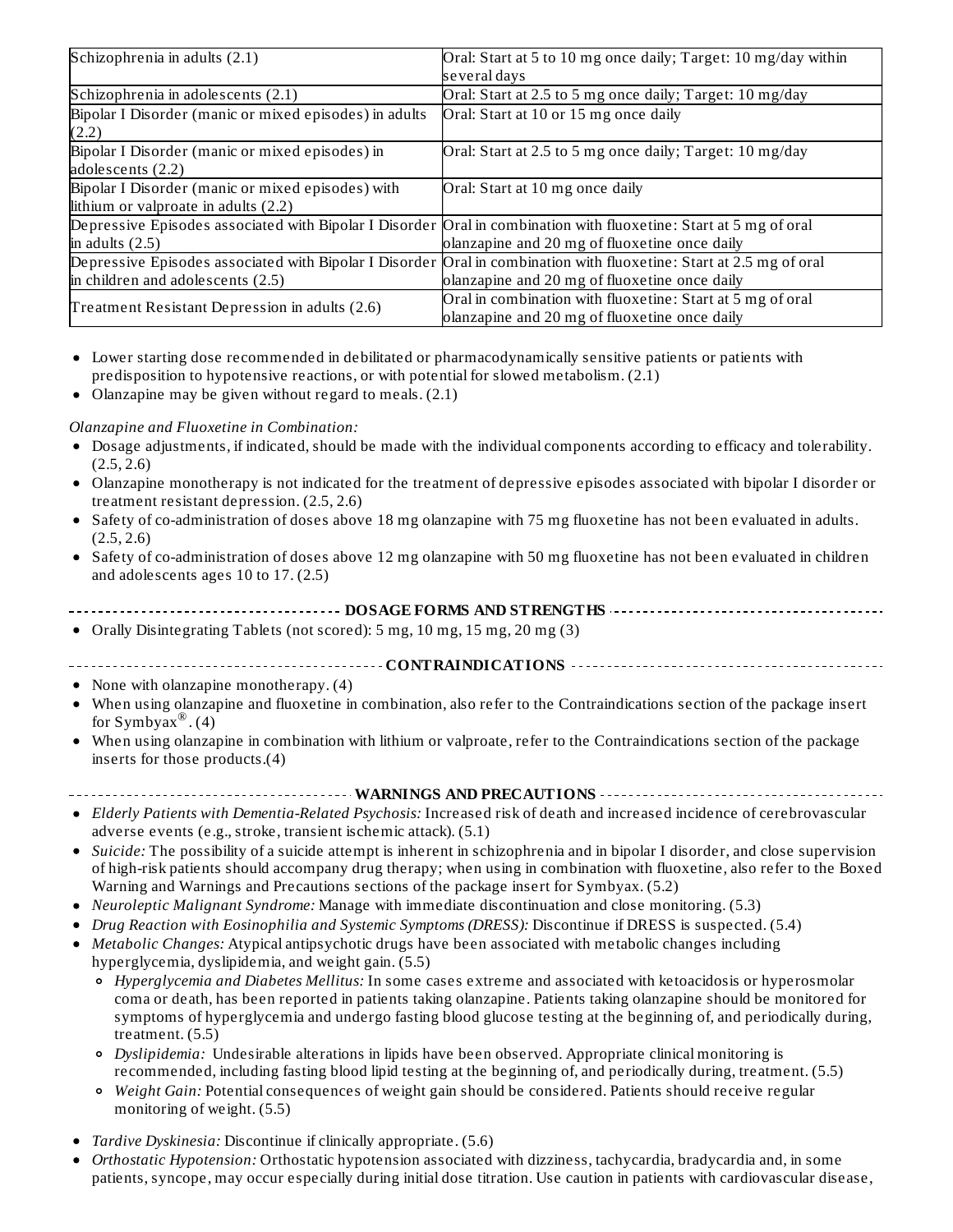cerebrovascular disease, and those conditions that could affect hemodynamic responses. (5.7)

- *Leukopenia, Neutropenia, and Agranulocytosis:* Has been reported with antipsychotics, including olanzapine. Patients with a history of a clinically significant low white blood cell count (WBC) or drug induced leukopenia/neutropenia should have their complete blood count (CBC) monitored frequently during the first few months of therapy and discontinuation of olanzapine should be considered at the first sign of a clinically significant decline in WBC in the absence of other causative factors. (5.9)
- *Seizures:* Use cautiously in patients with a history of seizures or with conditions that potentially lower the seizure  $\bullet$ threshold. (5.11)
- *Potential for Cognitive and Motor Impairment:* Has potential to impair judgment, thinking, and motor skills. Use caution  $\bullet$ when operating machinery. (5.12)
- *Anticholinergic (antimuscarinic) Effects:* Use with caution with other anticholinergic drugs and in patients with urinary retention, prostatic hypertrophy, constipation, paralytic ileus or related conditions. (5.14)
- *Hyperprolactinemia:* May elevate prolactin levels. (5.15)
- *Use in Combination with Fluoxetine, Lithium or Valproate:* Also refer to the package inserts for Symbyax, lithium, or valproate. (5.16)
- *Laboratory Tests:* Monitor fasting blood glucose and lipid profiles at the beginning of, and periodically during, treatment.  $\bullet$ (5.17)

## **ADVERSE REACTIONS**

Most common adverse reactions ( $\geq$ 5% and at least twice that for placebo) associated with:

*Oral Olanzapine Monotherapy:*

- Schizophrenia (Adults) postural hypotension, constipation, weight gain, dizziness, personality disorder, akathisia (6.1)
- Schizophrenia (Adolescents) sedation, weight increased, headache, increased appetite, dizziness, abdominal pain, pain in extremity, fatigue, dry mouth (6.1)
- Manic or Mixed Episodes, Bipolar I Disorder (Adults) asthenia, dry mouth, constipation, increased appetite, somnolence, dizziness, tremor (6.1)
- Manic or Mixed Episodes, Bipolar I Disorder (Adolescents) sedation, weight increased, increased appetite, headache, fatigue, dizziness, dry mouth, abdominal pain, pain in extremity (6.1)

*Combination of Olanzapine and Lithium or Valproate:*

Manic or Mixed Episodes, Bipolar I Disorder (Adults) – dry mouth, weight gain, increased appetite, dizziness, back pain, constipation, speech disorder, increased salivation, amnesia, paresthesia (6.1)

*Olanzapine and Fluoxetine in Combination:* Also refer to the Adverse Reactions section of the package insert for Symbyax. (6)

#### **To report SUSPECTED ADVERSE REACTIONS, contact Jubilant Cadista Pharmaceuticals Inc. at 1-800-313- 4623 or FDA at 1-800-FDA-1088 or www.fda.gov/medwatch.**

**DRUG INTERACTIONS**

- *Diazepam:* May potentiate orthostatic hypotension. (7.1, 7.2)
- *Alcohol:* May potentiate orthostatic hypotension. (7.1)
- *Carbamazepine:* Increased clearance of olanzapine. (7.1)
- *Fluvoxamine:* May increase olanzapine levels. (7.1)
- *Olanzapine and Fluoxetine in Combination:* Also refer to the Drug Interactions section of the package insert for Symbyax.  $(7.1)$
- *CNS Acting Drugs:* Caution should be used when taken in combination with other centrally acting drugs and alcohol. (7.2)
- *Antihypertensive Agents:* Enhanced antihypertensive effect. (7.2)
- *Levodopa and Dopamine Agonists:* May antagonize levodopa/dopamine agonists. (7.2)
- *Other Concomitant Drug Therapy:* When using olanzapine in combination with lithium or valproate, refer to the Drug Interactions sections of the package insert for those products. (7.2)
- **USE IN SPECIFIC POPULATIONS**
- *Pregnancy:* May cause extrapyramidal and/or withdrawalsymptoms in neonates with third trimester exposure. (8.1)
- *Pediatric Use:* Safety and effectiveness of olanzapine in children <13 years of age have not been established. Safety and effectiveness of olanzapine and fluoxetine in combination in children  $\Box$  10 years of age have not been established. (8.4)

#### **See 17 for PATIENT COUNSELING INFORMATION.**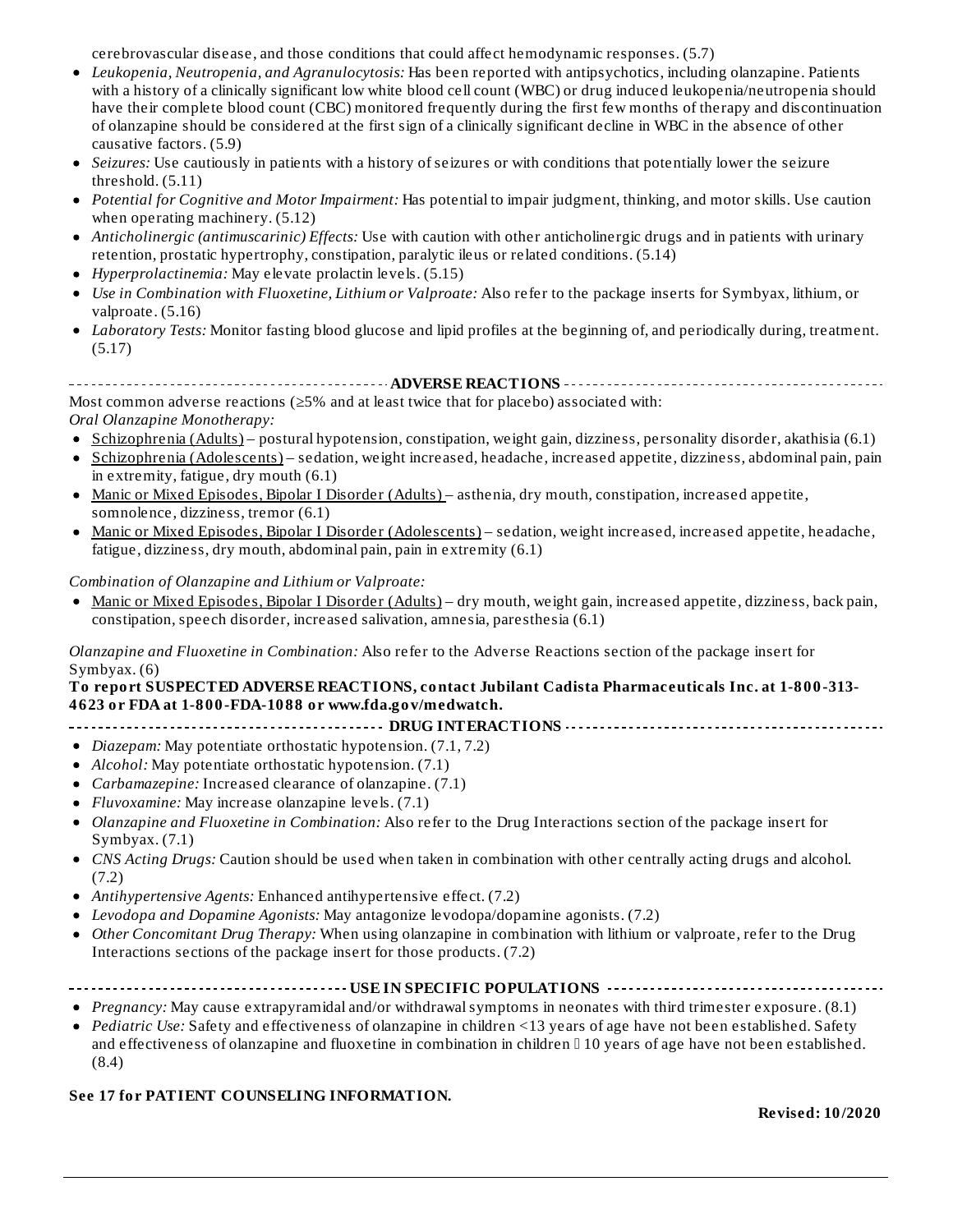### **FULL PRESCRIBING INFORMATION: CONTENTS\* WARNING:INCREASED MORTALITY IN ELDERLY PATIENTS WITH DEMENTIA-RELATED PSYCHOSIS**

#### **1 INDICATIONS AND USAGE**

1.1 Schizophrenia

1.2 Bipolar I Disorder (Manic or Mixed Episodes)

1.3 Special Considerations in Treating Pediatric Schizophrenia and Bipolar I Disorder

1.5 Olanzapine and Fluoxetine in Combination: Depressive Episodes Associated with Bipolar I Disorder

1.6 Olanzapine and Fluoxetine in Combination: Treatment Resistant Depression

### **2 DOSAGE AND ADMINISTRATION**

### 2.1 Schizophrenia

2.2 Bipolar I Disorder (Manic or Mixed Episodes)

2.3 Administration of Olanzapine Orally Disintegrating Tablets

2.5 Olanzapine and Fluoxetine in Combination: Depressive Episodes Associated with Bipolar I Disorder

2.6 Olanzapine and Fluoxetine in Combination: Treatment Resistant Depression

2.7 Olanzapine and Fluoxetine in Combination: Dosing in Special Populations

### **3 DOSAGE FORMS AND STRENGTHS**

### **4 CONTRAINDICATIONS**

### **5 WARNINGS AND PRECAUTIONS**

5.1 Elderly Patients with Dementia-Related Psychosis

5.2 Suicide

5.3 Neuroleptic Malignant Syndrome (NMS)

### **5.4 Drug Reaction with Eosinophilia and Systemic Symptoms (DRESS)**

5.5 Metabolic Changes

### 5.6 Tardive Dyskinesia

5.7 Orthostatic Hypotension

### 5.8 Falls

- 5.9 Leukopenia, Neutropenia, and Agranulocytosis
- 5.10 Dysphagia
- 5.11 Seizures
- 5.12 Potential for Cognitive and Motor Impairment

5.13 Body Temperature Regulation

### **5.14 Anticholinergic (antimus carinic) Effects**

5.15 Hyperprolactinemia

5.16 Use in Combination with Fluoxetine, Lithium, or Valproate

5.17 Laboratory Tests

### **6 ADVERSE REACTIONS**

6.1 Clinical Trials Experience

6.2 Postmarketing Experience

### **7 DRUG INTERACTIONS**

7.1 Potential for Other Drugs to Affect Olanzapine

7.2 Potential for Olanzapine to Affect Other Drugs

### **8 USE IN SPECIFIC POPULATIONS**

- 8.1 Pregnancy
- 8.2 Lactation
- 8.3 Females and Males of Reproductive Potential
- 8.4 Pediatric Use
- 8.5 Geriatric Use

# **9 DRUG ABUSE AND DEPENDENCE**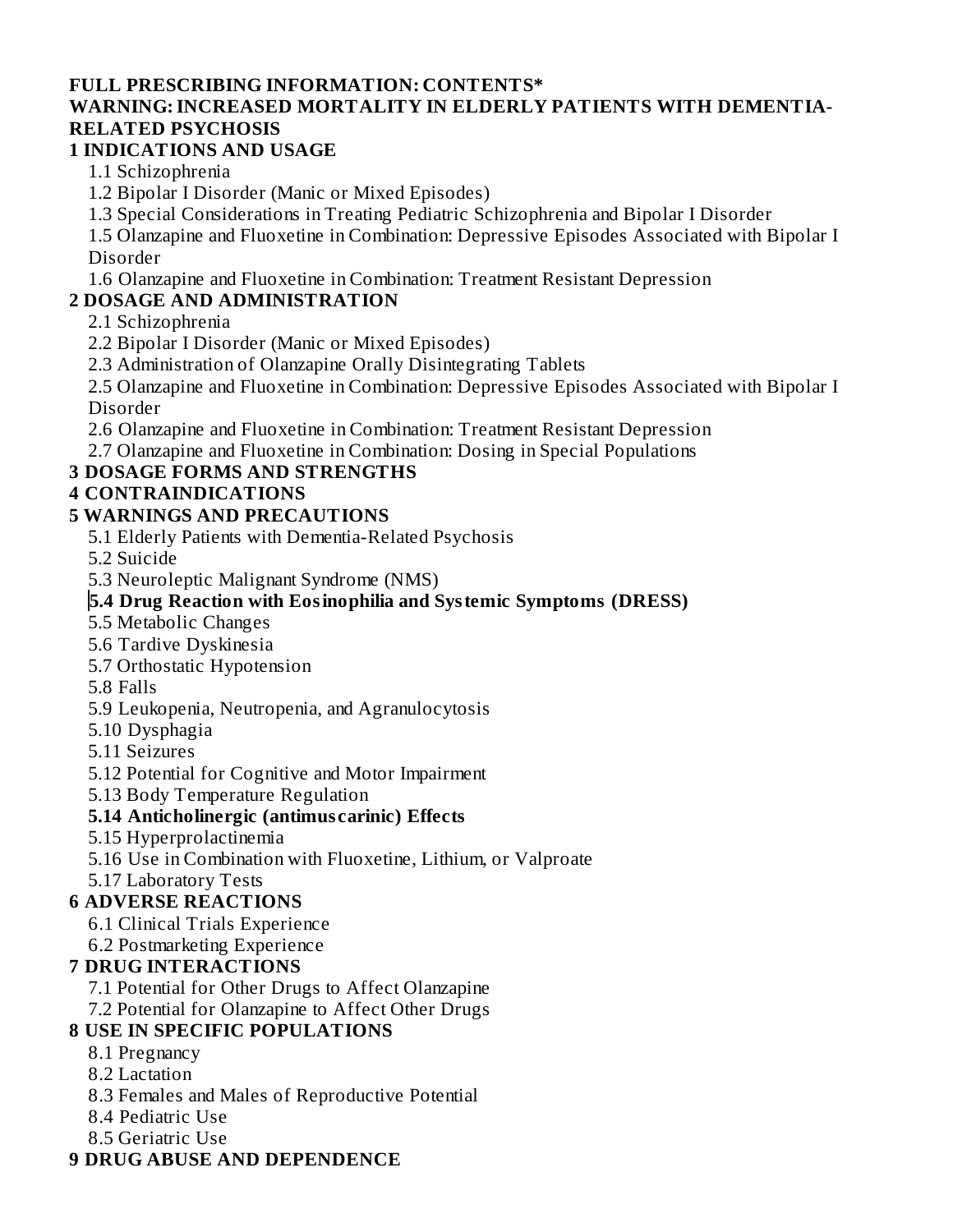#### 9.3 Dependence **10 OVERDOSAGE** 10.1 Human Experience 10.2 Management of Overdose **11 DESCRIPTION 12 CLINICAL PHARMACOLOGY** 12.1 Mechanism of Action 12.2 Pharmacodynamics 12.3 Pharmacokinetics **13 NONCLINICAL TOXICOLOGY** 13.1 Carcinogenesis, Mutagenesis, Impairment of Fertility 13.2 Animal Toxicology and/or Pharmacology **14 CLINICAL STUDIES** 14.1 Schizophrenia 14.2 Bipolar I Disorder (Manic or Mixed Episodes) **16 HOW SUPPLIED/STORAGE AND HANDLING 17 PATIENT COUNSELING INFORMATION** \* Sections or subsections omitted from the full prescribing information are not listed.

#### **FULL PRESCRIBING INFORMATION**

#### **WARNING:INCREASED MORTALITY IN ELDERLY PATIENTS WITH DEMENTIA-RELATED PSYCHOSIS**

**Elderly patients with dementia-related psychosis treated with antipsychotic drugs are at an increas ed risk of death. Analys es of s eventeen placebo-controlled trials (modal duration of 10 weeks), largely in patients taking atypical antipsychotic drugs, revealed a risk of death in drug-treated patients of between 1.6 to 1.7 times the risk of death in placebo-treated patients. Over the cours e of a typical 10-week controlled trial, the rate of death in drugtreated patients was about 4.5%, compared to a rate of about 2.6% in the placebo group. Although the caus es of death were varied, most of the deaths appeared to be either cardiovas cular (e.g., heart failure, sudden death) or infectious (e.g., pneumonia) in nature. Obs ervational studies suggest that, similar to atypical antipsychotic drugs, treatment with conventional antipsychotic drugs may increas e mortality. The extent to which the findings of increas ed mortality in obs ervational studies may be attributed to the antipsychotic drug as oppos ed to some characteristic(s) of the patients is not clear**. **Olanzapine is not approved for the treatment of patients with dementia-related psychosis** *[see Warnings and Precautions (5.1),* Use in Specific Populations (8.5*), and Patient Counseling Information (17)]*.

**When using olanzapine and fluoxetine in combination, also refer to the Boxed Warning s ection of the package ins ert for Symbyax.**

#### **1 INDICATIONS AND USAGE**

#### **1.1 Schizophrenia**

Olanzapine orally disintegrating tablets are indicated for the treatment of schizophrenia. Efficacy was established in three clinical trials in adult patients with schizophrenia: two 6-week trials and one maintenance trial. In adolescent patients with schizophrenia (ages 13 to 17), efficacy was established in one 6-week trial *[see Clinical Studies (14.1)]*.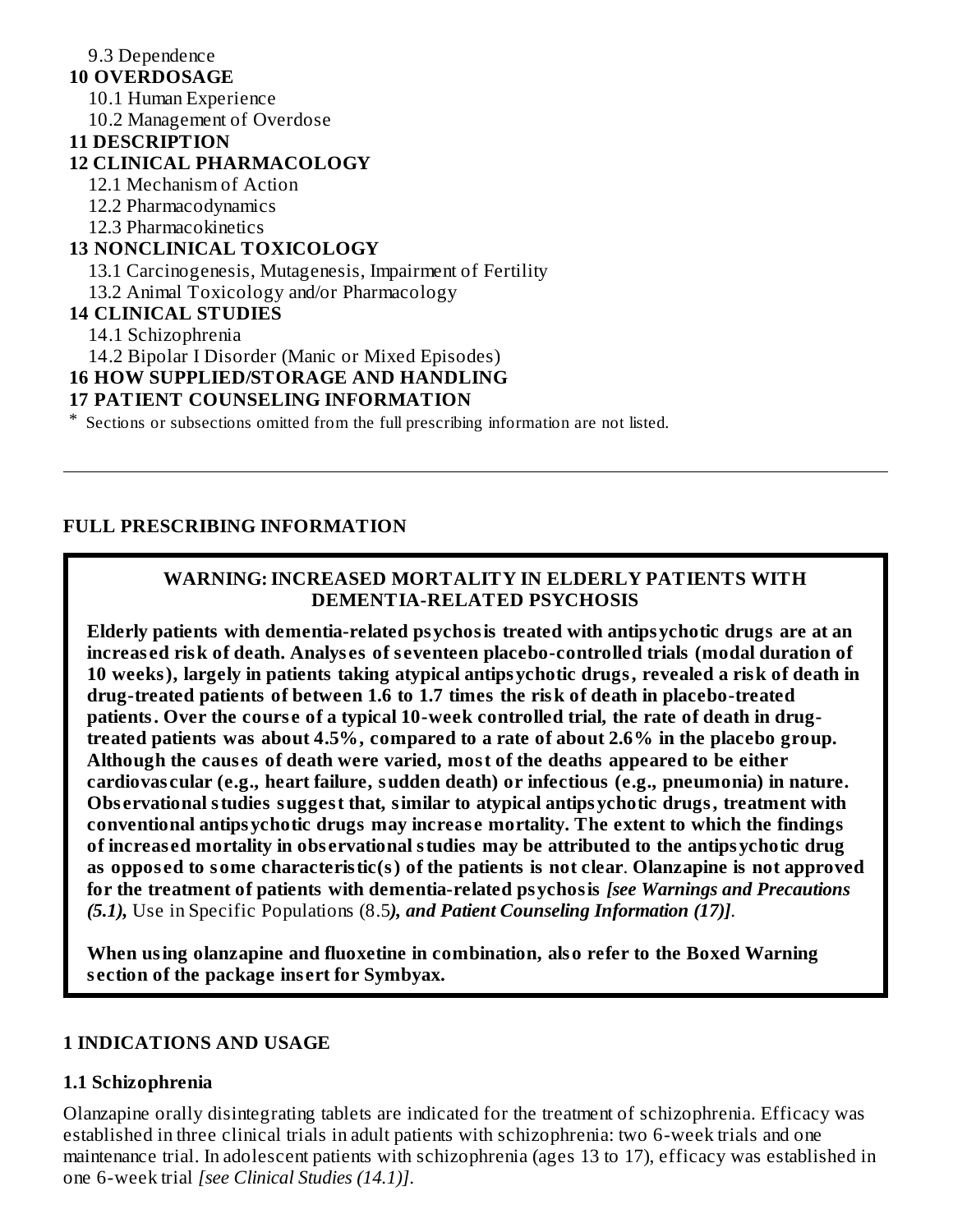When deciding among the alternative treatments available for adolescents, clinicians should consider the increased potential (in adolescents as compared with adults) for weight gain and dyslipidemia. Clinicians should consider the potential long-term risks when prescribing to adolescents, and in many cases this may lead them to consider prescribing other drugs first in adolescents *[see Warnings and Precautions (5.5)]*.

### **1.2 Bipolar I Disorder (Manic or Mixed Episodes)**

Monotherapy — Olanzapine orally disintegrating tablets are indicated for the acute treatment of manic or mixed episodes associated with bipolar I disorder and maintenance treatment of bipolar I disorder. Efficacy was established in three clinical trials in adult patients with manic or mixed episodes of bipolar I disorder: two 3- to 4-week trials and one monotherapy maintenance trial. In adolescent patients with manic or mixed episodes associated with bipolar I disorder (ages 13 to 17), efficacy was established in one 3-week trial *[see Clinical Studies (14.2)]*.

When deciding among the alternative treatments available for adolescents, clinicians should consider the increased potential (in adolescents as compared with adults) for weight gain and dyslipidemia. Clinicians should consider the potential long-term risks when prescribing to adolescents, and in many cases this may lead them to consider prescribing other drugs first in adolescents *[see Warnings and Precautions (5.5)]*.

Adjunctive Therapy to Lithium or Valproate — Olanzapine orally disintegrating tablets are indicated for the treatment of manic or mixed episodes associated with bipolar I disorder as an adjunct to lithium or valproate. Efficacy was established in two 6-week clinical trials in adults. The effectiveness of adjunctive therapy for longer-term use has not been systematically evaluated in controlled trials *[see Clinical Studies (14.2)]*.

## **1.3 Special Considerations in Treating Pediatric Schizophrenia and Bipolar I Disorder**

Pediatric schizophrenia and bipolar I disorder are serious mental disorders; however, diagnosis can be challenging. For pediatric schizophrenia, symptom profiles can be variable, and for bipolar I disorder, pediatric patients may have variable patterns of periodicity of manic or mixed symptoms. It is recommended that medication therapy for pediatric schizophrenia and bipolar I disorder be initiated only after a thorough diagnostic evaluation has been performed and careful consideration given to the risks associated with medication treatment. Medication treatment for both pediatric schizophrenia and bipolar I disorder should be part of a total treatment program that often includes psychological, educational and social interventions.

#### **1.5 Olanzapine and Fluoxetine in Combination: Depressive Episodes Associated with Bipolar I Disorder**

Olanzapine and fluoxetine in combination are indicated for the treatment of depressive episodes associated with bipolar I disorder, based on clinical studies. When using olanzapine and fluoxetine in combination, refer to the Clinical Studies section of the package insert for Symbyax.

Olanzapine orally disintegrating tablets monotherapy is not indicated for the treatment of depressive episodes associated with bipolar I disorder.

### **1.6 Olanzapine and Fluoxetine in Combination: Treatment Resistant Depression**

Oral Olanzapine and fluoxetine in combination is indicated for the treatment of treatment resistant depression (major depressive disorder in patients who do not respond to 2 separate trials of different antidepressants of adequate dose and duration in the current episode), based on clinical studies in adult patients. When using olanzapine and fluoxetine in combination, refer to the Clinical Studies section of the package insert for Symbyax.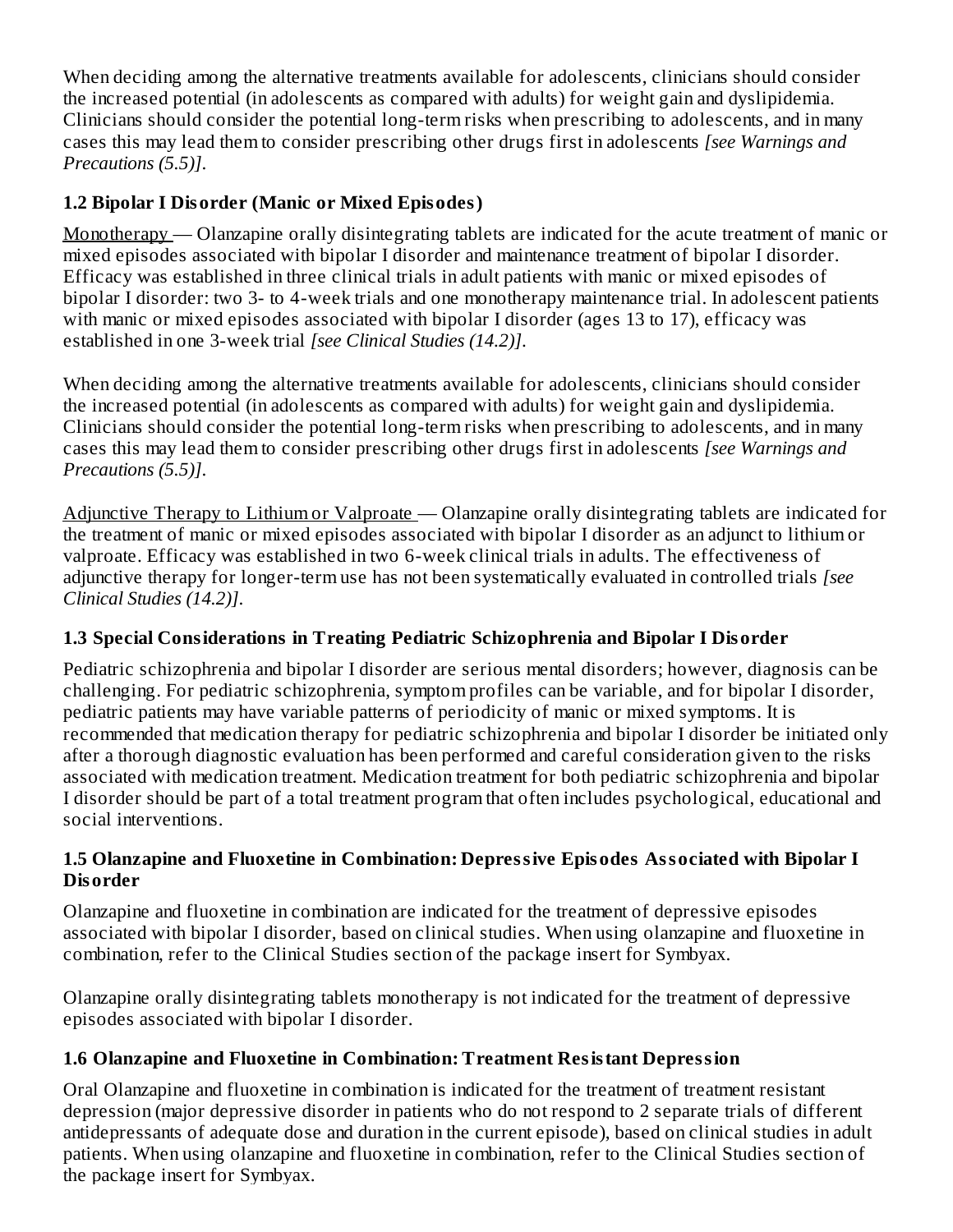Olanzapine orally disintegrating tablets monotherapy is not indicated for the treatment of treatment resistant depression.

### **2 DOSAGE AND ADMINISTRATION**

### **2.1 Schizophrenia**

### **Adults**

Dose Selection — Oral olanzapine should be administered on a once-a-day schedule without regard to meals, generally beginning with 5 to 10 mg initially, with a target dose of 10 mg/day within several days. Further dosage adjustments, if indicated, should generally occur at intervals of not less than 1 week, since steady state for olanzapine would not be achieved for approximately 1 week in the typical patient. When dosage adjustments are necessary, dose increments/decrements of 5 mg QD are recommended.

Efficacy in schizophrenia was demonstrated in a dose range of 10 to 15 mg/day in clinical trials. However, doses above 10 mg/day were not demonstrated to be more efficacious than the 10 mg/day dose. An increase to a dose greater than the target dose of 10 mg/day (i.e., to a dose of 15 mg/day or greater) is recommended only after clinical assessment. Olanzapine is not indicated for use in doses above 20 mg/day.

Dosing in Special Populations — The recommended starting dose is 5 mg in patients who are debilitated, who have a predisposition to hypotensive reactions, who otherwise exhibit a combination of factors that may result in slower metabolism of olanzapine (e.g., nonsmoking female patients ≥65 years of age), or who may be more pharmacodynamically sensitive to olanzapine *[see Warnings and Precautions (5.14), Drug Interactions (7), and Clinical Pharmacology (12.3)]*. When indicated, dose escalation should be performed with caution in these patients.

Maintenance Treatment — The effectiveness of oral olanzapine, 10 mg/day to 20 mg/day, in maintaining treatment response in schizophrenic patients who had been stable on olanzapine orally disintegrating tablets for approximately 8 weeks and were then followed for relapse has been demonstrated in a placebo-controlled trial *[see Clinical Studies (14.1)]*. The healthcare provider who elects to use olanzapine orally disintegrating tablets for extended periods should periodically reevaluate the long-term usefulness of the drug for the individual patient.

### **Adoles cents**

Dose Selection — Oral olanzapine should be administered on a once-a-day schedule without regard to meals with a recommended starting dose of 2.5 or 5 mg, with a target dose of 10 mg/day. Efficacy in adolescents with schizophrenia was demonstrated based on a flexible dose range of 2.5 to 20 mg/day in clinical trials, with a mean modal dose of 12.5 mg/day (mean dose of 11.1 mg/day). When dosage adjustments are necessary, dose increments/decrements of 2.5 or 5 mg are recommended.

The safety and effectiveness of doses above 20 mg/day have not been evaluated in clinical trials *[see Clinical Studies (14.1)]*.

Maintenance Treatment — The efficacy of olanzapine orally disintegrating tablets for the maintenance treatment of schizophrenia in the adolescent population has not been systematically evaluated; however, maintenance efficacy can be extrapolated from adult data along with comparisons of olanzapine pharmacokinetic parameters in adult and adolescent patients. Thus, it is generally recommended that responding patients be continued beyond the acute response, but at the lowest dose needed to maintain remission. Patients should be periodically reassessed to determine the need for maintenance treatment.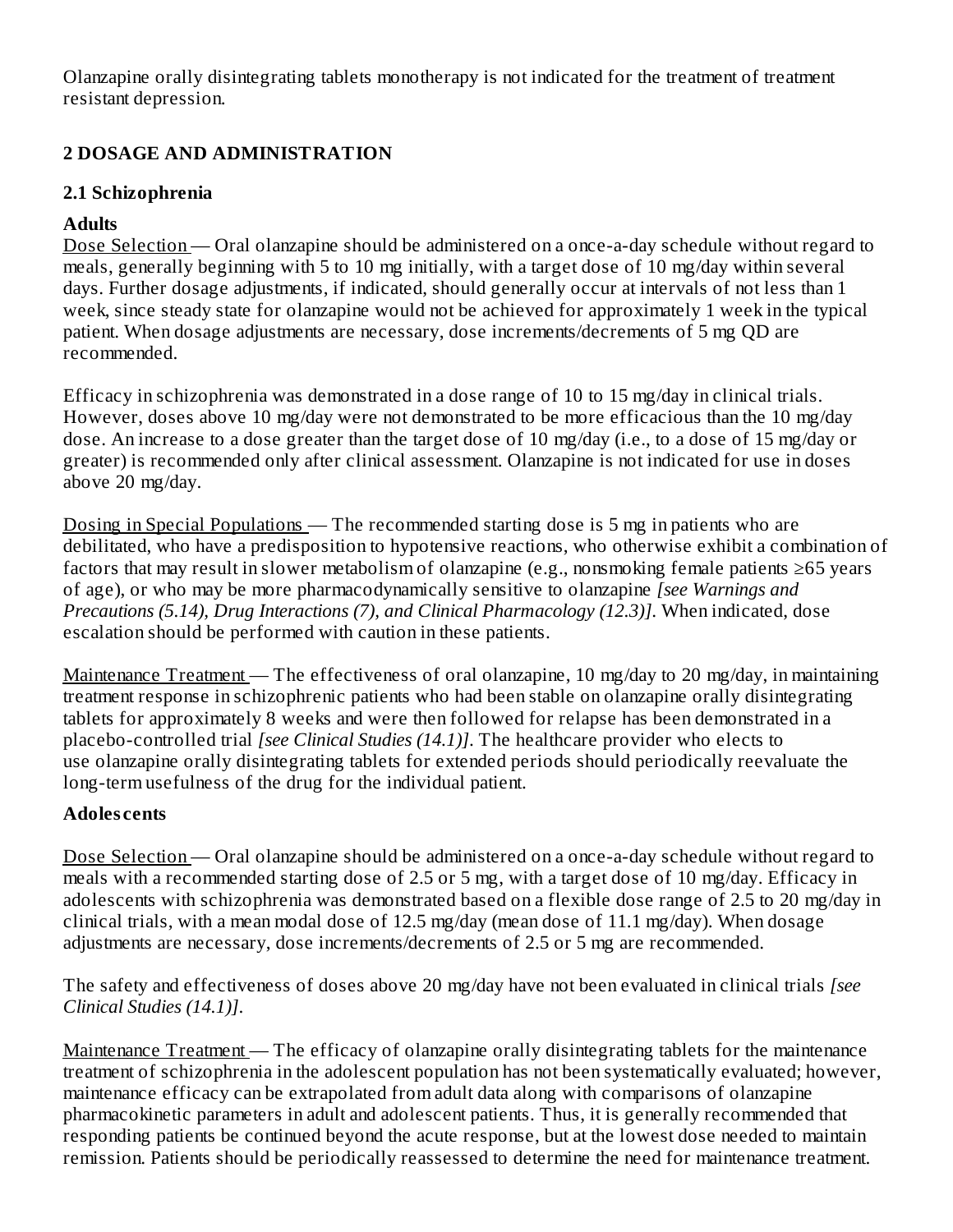### **2.2 Bipolar I Disorder (Manic or Mixed Episodes)**

### **Adults**

Dose Selection for Monotherapy — Oral olanzapine should be administered on a once-a-day schedule without regard to meals, generally beginning with 10 or 15 mg. Dosage adjustments, if indicated, should generally occur at intervals of not less than 24 hours, reflecting the procedures in the placebocontrolled trials. When dosage adjustments are necessary, dose increments/decrements of 5 mg QD are recommended.

Short-term (3-4 weeks) antimanic efficacy was demonstrated in a dose range of 5 mg to 20 mg/day in clinical trials. The safety of doses above 20 mg/day has not been evaluated in clinical trials *[see Clinical Studies (14.2)].*

Maintenance Monotherapy — The benefit of maintaining bipolar I patients on monotherapy with olanzapine orally disintegrating tablets at a dose of 5 to 20 mg/day, after achieving a responder status for an average duration of 2 weeks, was demonstrated in a controlled trial *[see Clinical Studies (14.2)]*. The healthcare provider who elects to use olanzapine orally disintegrating tablets for extended periods should periodically reevaluate the long-term usefulness of the drug for the individual patient.

Dose Selection for Adjunctive Treatment — When administered as adjunctive treatment to lithium or valproate, oral olanzapine dosing should generally begin with 10 mg once-a-day without regard to meals.

Antimanic efficacy was demonstrated in a dose range of 5 mg to 20 mg/day in clinical trials *[see Clinical Studies (14.2)]*. The safety of doses above 20 mg/day has not been evaluated in clinical trials.

### **Adoles cents**

Dose Selection — Oral olanzapine should be administered on a once-a-day schedule without regard to meals with a recommended starting dose of 2.5 or 5 mg, with a target dose of 10 mg/day. Efficacy in adolescents with bipolar I disorder (manic or mixed episodes) was demonstrated based on a flexible dose range of 2.5 to 20 mg/day in clinical trials, with a mean modal dose of 10.7 mg/day (mean dose of 8.9 mg/day). When dosage adjustments are necessary, dose increments/decrements of 2.5 or 5 mg are recommended.

The safety and effectiveness of doses above 20 mg/day have not been evaluated in clinical trials *[see Clinical Studies (14.2)]*.

Maintenance Treatment — The efficacy of olanzapine orally disintegrating tablets for the maintenance treatment of bipolar I disorder in the adolescent population has not been evaluated; however, maintenance efficacy can be extrapolated from adult data along with comparisons of olanzapine pharmacokinetic parameters in adult and adolescent patients. Thus, it is generally recommended that responding patients be continued beyond the acute response, but at the lowest dose needed to maintain remission. Patients should be periodically reassessed to determine the need for maintenance treatment.

### **2.3 Administration of Olanzapine Orally Disintegrating Tablets**

Peel back foil on blister. Do not push tablet through foil. Immediately upon opening the blister, using dry hands, remove tablet and place entire olanzapine orally disintegrating tablet in the mouth. Tablet disintegration occurs rapidly in saliva so it can be easily swallowed with or without liquid.

### **2.5 Olanzapine and Fluoxetine in Combination: Depressive Episodes Associated with Bipolar I Disorder**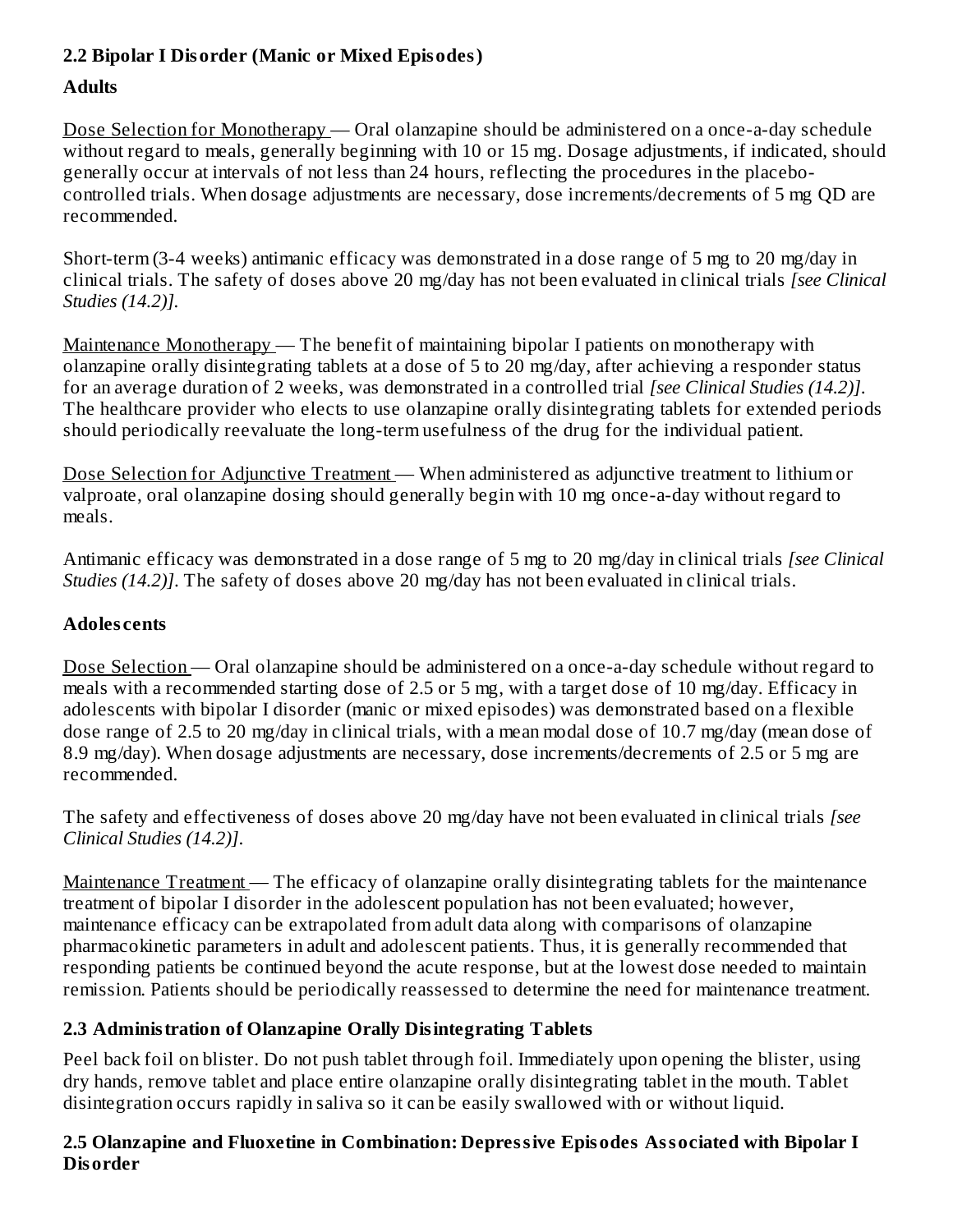When using olanzapine and fluoxetine in combination, also refer to the Clinical Studies section of the package insert for Symbyax.

### **Adults**

Oral olanzapine should be administered in combination with fluoxetine once daily in the evening, without regard to meals, generally beginning with 5 mg of oral olanzapine and 20 mg of fluoxetine. Dosage adjustments, if indicated, can be made according to efficacy and tolerability within dose ranges of oral olanzapine 5 to 12.5 mg and fluoxetine 20 to 50 mg. Antidepressant efficacy was demonstrated with olanzapine and fluoxetine in combination in adult patients with a dose range of olanzapine 6 to 12 mg and fluoxetine 25 to 50 mg. Safety of co-administration of doses above 18 mg olanzapine with 75 mg fluoxetine has not been evaluated in clinical studies.

## **Children and Adoles cents (10 to 17 years of age)**

Oral olanzapine should be administered in combination with fluoxetine once daily in the evening, without regard to meals, generally beginning with 2.5 mg of oral olanzapine and 20 mg of fluoxetine. Dosage adjustments, if indicated, can be made according to efficacy and tolerability. Safety of coadministration of doses above 12 mg olanzapine with 50 mg fluoxetine has not been evaluated in pediatric clinical studies.

Safety and efficacy of olanzapine and fluoxetine in combination was determined in clinical trials supporting approval of Symbyax (fixed dose combination of olanzapine and fluoxetine). Symbyax is dosed between 3 mg/25 mg (olanzapine/fluoxetine) per day and 12 mg/50 mg (olanzapine/fluoxetine) per day. The following table demonstrates the appropriate individual component doses of olanzapine and fluoxetine versus Symbyax. Dosage adjustments, if indicated, should be made with the individual components according to efficacy and tolerability.

#### **Table 1: Approximate Dos e Correspondence Between Symbyax and the Combination of a Olanzapine and Fluoxetine**

|                                   | <b>Use in Combination</b> |                            |  |  |  |  |
|-----------------------------------|---------------------------|----------------------------|--|--|--|--|
| <b>For Symbyax (mg/day)</b>       | Olanzapine (mg/day)       | <b>Fluoxetine</b> (mg/day) |  |  |  |  |
| 3 mg olanzapine/25 mg fluoxetine  | 2.5                       |                            |  |  |  |  |
| 6 mg olanzapine/25 mg fluoxetine  |                           | 20                         |  |  |  |  |
| 12 mg olanzapine/25 mg fluoxetine | $10+2.5$                  |                            |  |  |  |  |
| 6 mg olanzapine/50 mg fluoxetine  |                           | $40 + 10$                  |  |  |  |  |
| 12 mg olanzapine/50 mg fluoxetine | $10+2.5$                  | $40 + 10$                  |  |  |  |  |

<sup>a</sup>Symbyax (olanzapine/fluoxetine HCl) is a fixed-dose combination of olanzapine and fluoxetine.

While there is no body of evidence to answer the question of how long a patient treated with olanzapine and fluoxetine in combination should remain on it, it is generally accepted that bipolar I disorder, including the depressive episodes associated with bipolar I disorder, is a chronic illness requiring chronic treatment. The healthcare provider should periodically reexamine the need for continued pharmacotherapy.

Olanzapine orally disintegrating tablets monotherapy is not indicated for the treatment of depressive episodes associated with bipolar I disorder.

### **2.6 Olanzapine and Fluoxetine in Combination: Treatment Resistant Depression**

When using olanzapine and fluoxetine in combination, also refer to the Clinical Studies section of the package insert for Symbyax.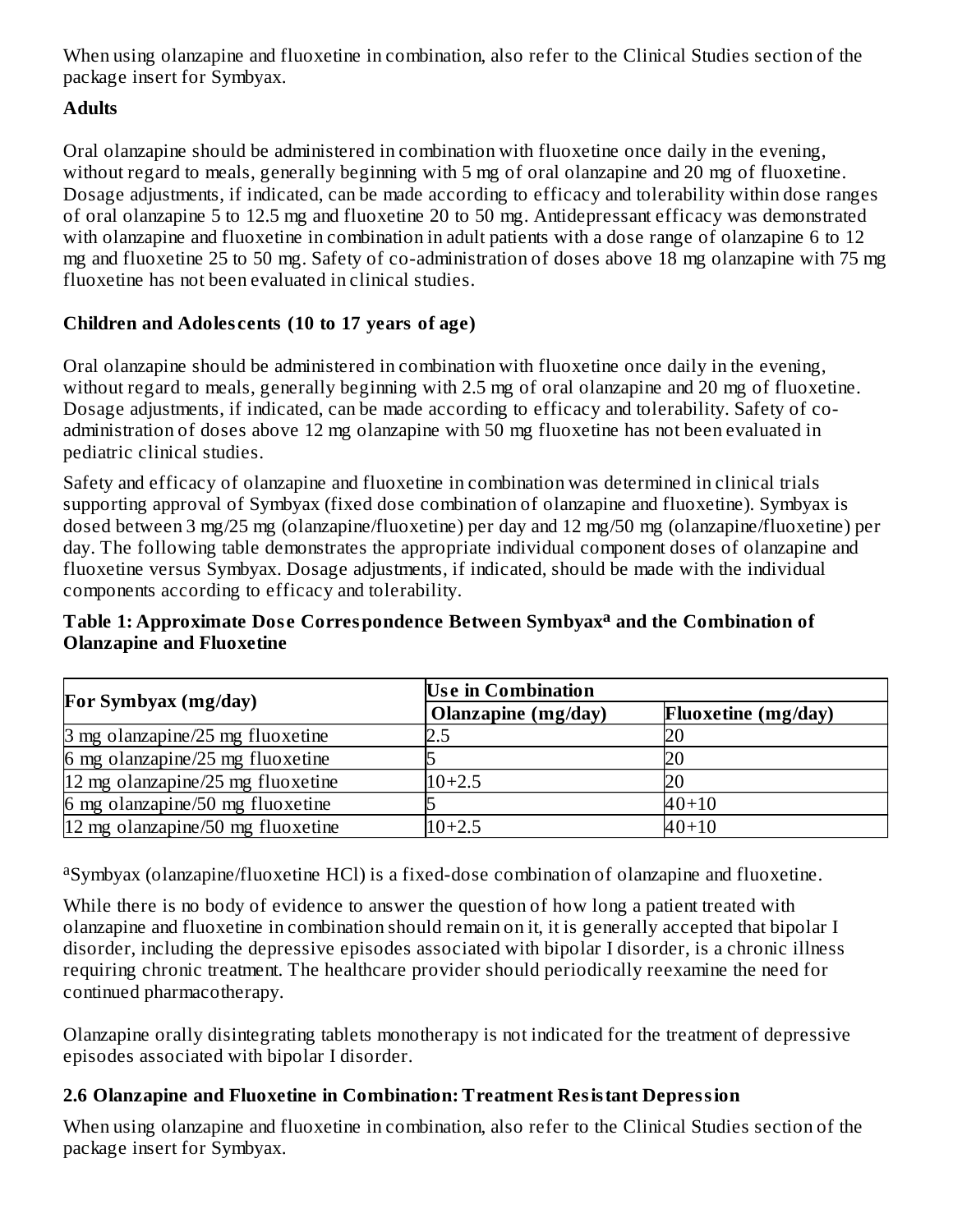Oral olanzapine should be administered in combination with fluoxetine once daily in the evening, without regard to meals, generally beginning with 5 mg of oral olanzapine and 20 mg of fluoxetine. Dosage adjustments, if indicated, can be made according to efficacy and tolerability within dose ranges of oral olanzapine 5 to 20 mg and fluoxetine 20 to 50 mg. Antidepressant efficacy was demonstrated with olanzapine and fluoxetine in combination in adult patients with a dose range of olanzapine 6 to 18 mg and fluoxetine 25 to 50 mg.

Safety and efficacy of olanzapine in combination with fluoxetine was determined in clinical trials supporting approval of Symbyax (fixed dose combination of olanzapine and fluoxetine). Symbyax is dosed between 3 mg/25 mg (olanzapine/fluoxetine) per day and 12 mg/50 mg (olanzapine/fluoxetine) per day. Table 1 above demonstrates the appropriate individual component doses of olanzapine and fluoxetine versus Symbyax. Dosage adjustments, if indicated, should be made with the individual components according to efficacy and tolerability.

While there is no body of evidence to answer the question of how long a patient treated with olanzapine and fluoxetine in combination should remain on it, it is generally accepted that treatment resistant depression (major depressive disorder in adult patients who do not respond to 2 separate trials of different antidepressants of adequate dose and duration in the current episode) is a chronic illness requiring chronic treatment. The healthcare provider should periodically reexamine the need for continued pharmacotherapy.

Safety of co-administration of doses above 18 mg olanzapine with 75 mg fluoxetine has not been evaluated in clinical studies.

Olanzapine orally disintegrating tablets monotherapy is not indicated for treatment of treatment resistant depression (major depressive disorder in patients who do not respond to 2 antidepressants of adequate dose and duration in the current episode).

#### **2.7 Olanzapine and Fluoxetine in Combination: Dosing in Special Populations**

The starting dose of oral olanzapine 2.5 to 5 mg with fluoxetine 20 mg should be used for patients with a predisposition to hypotensive reactions, patients with hepatic impairment, or patients who exhibit a combination of factors that may slow the metabolism of olanzapine or fluoxetine in combination (female gender, geriatric age, nonsmoking status), or those patients who may be pharmacodynamically sensitive to olanzapine. Dosing modification may be necessary in patients who exhibit a combination of factors that may slow metabolism. When indicated, dose escalation should be performed with caution in these patients. Olanzapine and fluoxetine in combination have not been systematically studied in patients over 65 years of age or in patients under 10 years of age [see Warnings and Precautions (5.14)*, Drug Interactions (7), and Clinical Pharmacology (12.3)]*.

### **3 DOSAGE FORMS AND STRENGTHS**

Olanzapine orally disintegrating tablets, USP are yellow colored, round, flat face beveled edge, debossed tablets with characteristic flavour. Tablets are not scored. The tablets are available as follows:

|                        | <b>TABLET STRENGTH</b> |                                      |  |  |  |  |
|------------------------|------------------------|--------------------------------------|--|--|--|--|
| Olanzapine Orally      | $5 \text{ mg}$         | 10 mg   15 mg   20 mg                |  |  |  |  |
| Disintegrating Tablets |                        |                                      |  |  |  |  |
| Debossed               |                        | D5; CO   D10; CO   D15; CO   D20; CO |  |  |  |  |

### **4 CONTRAINDICATIONS**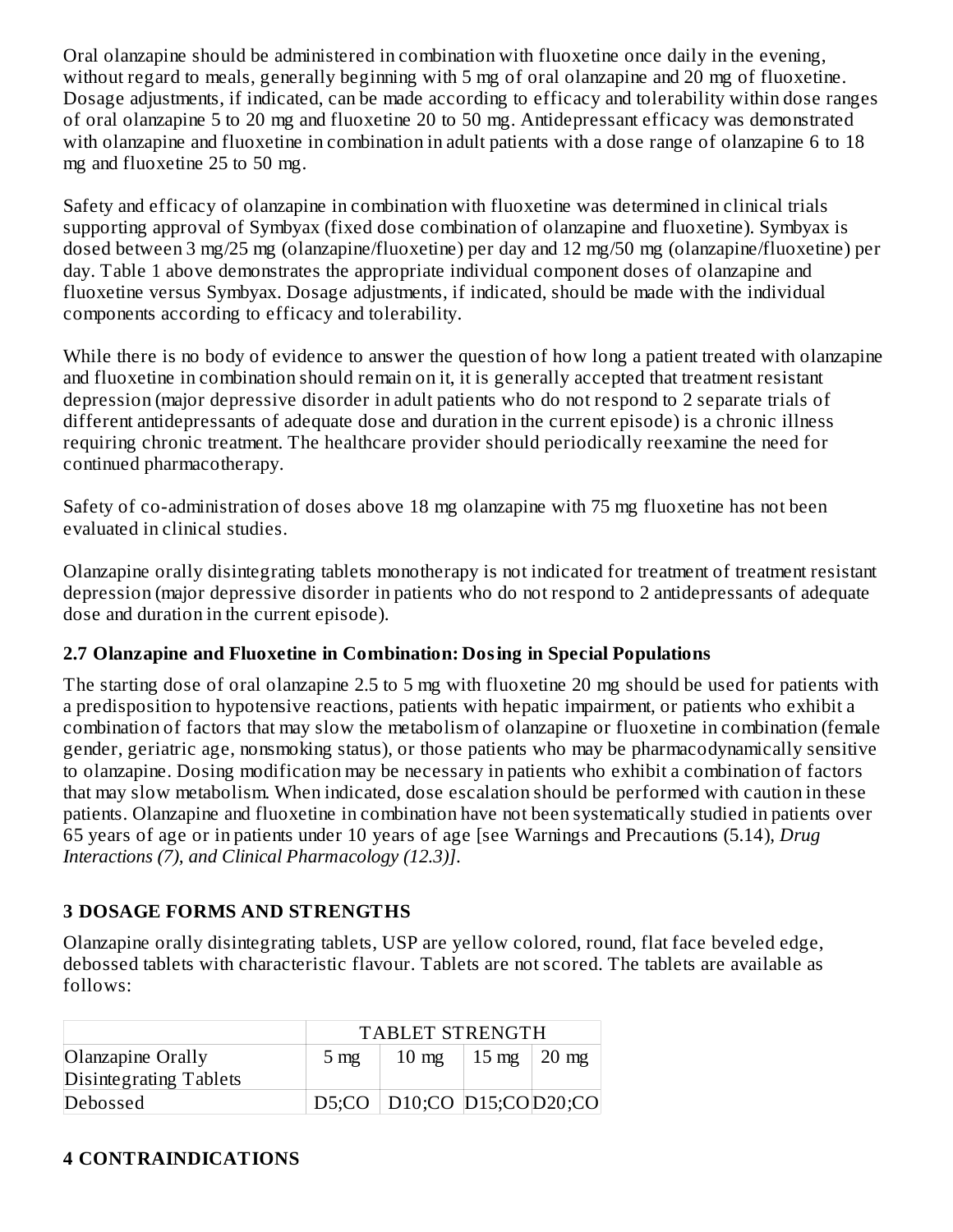- None with olanzapine monotherapy.
- When using olanzapine and fluoxetine in combination, also refer to the Contraindications section of the package insert for Symbyax.
- For specific information about the contraindications of lithium or valproate, refer to the Contraindications section of the package inserts for these other products.

### **5 WARNINGS AND PRECAUTIONS**

When using olanzapine and fluoxetine in combination, also refer to the Warnings and Precautions section of the package insert for Symbyax.

### **5.1 Elderly Patients with Dementia-Related Psychosis**

**Increas ed Mortality — Elderly patients with dementia-related psychosis treated with antipsychotic drugs are at an increas ed risk of death. Olanzapine is not approved for the treatment of patients with dementia-related psychosis** *[see Boxed Warning, Use in Specific Populations (8.5), and Patient Counseling Information (17)]***.**

In placebo-controlled clinical trials of elderly patients with dementia-related psychosis, the incidence of death in olanzapine-treated patients was significantly greater than placebo-treated patients (3.5% vs 1.5%, respectively).

Cerebrovascular Adverse Events (CVAE), Including Stroke — Cerebrovascular adverse events (e.g., stroke, transient ischemic attack), including fatalities, were reported in patients in trials of olanzapine in elderly patients with dementia-related psychosis. In placebo-controlled trials, there was a significantly higher incidence of cerebrovascular adverse events in patients treated with olanzapine compared to patients treated with placebo. Olanzapine is not approved for the treatment of patients with dementiarelated psychosis *[see Boxed Warning and Patient Counseling Information (17)]*.

### **5.2 Suicide**

The possibility of a suicide attempt is inherent in schizophrenia and in bipolar I disorder, and close supervision of high-risk patients should accompany drug therapy. Prescriptions for olanzapine should be written for the smallest quantity of tablets consistent with good patient management, in order to reduce the risk of overdose.

### **5.3 Neuroleptic Malignant Syndrome (NMS)**

A potentially fatal symptom complex sometimes referred to as Neuroleptic Malignant Syndrome (NMS) has been reported in association with administration of antipsychotic drugs, including olanzapine. Clinical manifestations of NMS are hyperpyrexia, muscle rigidity, altered mental status and evidence of autonomic instability (irregular pulse or blood pressure, tachycardia, diaphoresis and cardiac dysrhythmia). Additional signs may include elevated creatinine phosphokinase, myoglobinuria (rhabdomyolysis), and acute renal failure.

The diagnostic evaluation of patients with this syndrome is complicated. In arriving at a diagnosis, it is important to exclude cases where the clinical presentation includes both serious medical illness (e.g., pneumonia, systemic infection, etc.) and untreated or inadequately treated extrapyramidal signs and symptoms (EPS). Other important considerations in the differential diagnosis include central anticholinergic toxicity, heat stroke, drug fever, and primary central nervous system pathology.

The management of NMS should include: 1) immediate discontinuation of antipsychotic drugs and other drugs not essential to concurrent therapy; 2) intensive symptomatic treatment and medical monitoring; and 3) treatment of any concomitant serious medical problems for which specific treatments are available. There is no general agreement about specific pharmacological treatment regimens for NMS.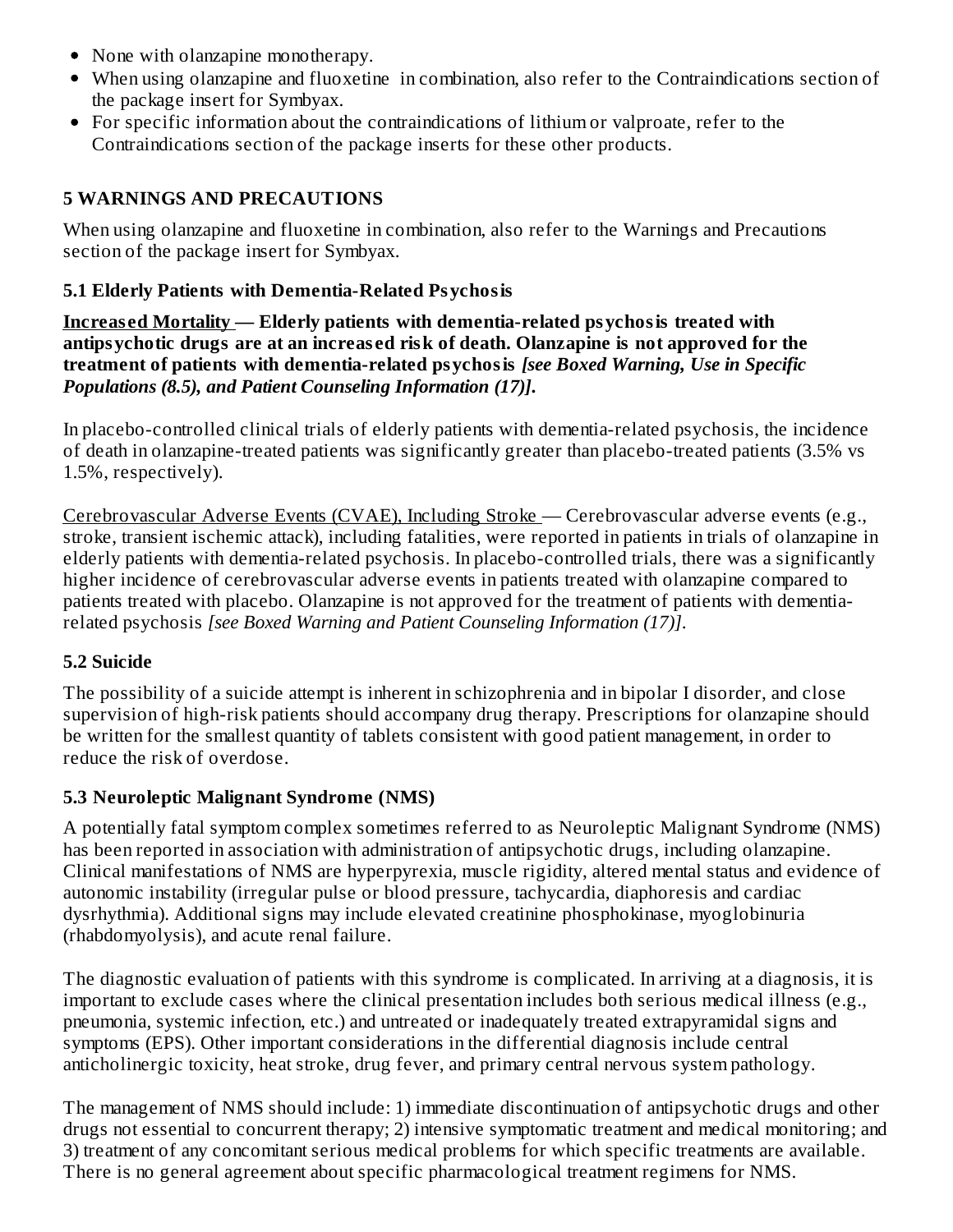If a patient requires antipsychotic drug treatment after recovery from NMS, the potential reintroduction of drug therapy should be carefully considered. The patient should be carefully monitored, since recurrences of NMS have been reported *[see Patient Counseling Information (17)]*.

## **5.4 Drug Reaction with Eosinophilia and Systemic Symptoms (DRESS)**

Drug Reaction with Eosinophilia and Systemic Symptoms (DRESS) has been reported with olanzapine exposure. DRESS may present with a cutaneous reaction (such as rash or exfoliative dermatitis), eosinophilia, fever, and/or lymphadenopathy with systemic complications such as hepatitis, nephritis, pneumonitis, myocarditis, and/or pericarditis. DRESS is sometimes fatal. Discontinue olanzapine if DRESS is suspected *[see Patient Counseling Information (17)]*.

## **5.5 Metabolic Changes**

Atypical antipsychotic drugs have been associated with metabolic changes including hyperglycemia, dyslipidemia, and weight gain. Metabolic changes may be associated with increased cardiovascular/cerebrovascular risk. Olanzapine's specific metabolic profile is presented below.

## **Hyperglycemia and Diabetes Mellitus**

Healthcare providers should consider the risks and benefits when prescribing olanzapine to patients with an established diagnosis of diabetes mellitus, or having borderline increased blood glucose level (fasting 100 to 126 mg/dL, nonfasting 140 to 200 mg/dL). Patients taking olanzapine should be monitored regularly for worsening of glucose control. Patients starting treatment with olanzapine should undergo fasting blood glucose testing at the beginning of treatment and periodically during treatment. Any patient treated with atypical antipsychotics should be monitored for symptoms of hyperglycemia including polydipsia, polyuria, polyphagia, and weakness. Patients who develop symptoms of hyperglycemia during treatment with atypical antipsychotics should undergo fasting blood glucose testing. In some cases, hyperglycemia has resolved when the atypical antipsychotic was discontinued; however, some patients required continuation of anti-diabetic treatment despite discontinuation of the suspect drug *[see Patient Counseling Information (17)]*.

Hyperglycemia, in some cases extreme and associated with ketoacidosis or hyperosmolar coma or death, has been reported in patients treated with atypical antipsychotics including olanzapine. Assessment of the relationship between atypical antipsychotic use and glucose abnormalities is complicated by the possibility of an increased background risk of diabetes mellitus in patients with schizophrenia and the increasing incidence of diabetes mellitus in the general population. Epidemiological studies suggest an increased risk of treatment-emergent hyperglycemia-related adverse reactions in patients treated with the atypical antipsychotics. While relative risk estimates are inconsistent, the association between atypical antipsychotics and increases in glucose levels appears to fall on a continuum and olanzapine appears to have a greater association than some other atypical antipsychotics.

Mean increases in blood glucose have been observed in patients treated (median exposure of 9.2 months) with olanzapine in phase 1 of the Clinical Antipsychotic Trials of Intervention Effectiveness (CATIE). The mean increase of serum glucose (fasting and nonfasting samples) from baseline to the average of the 2 highest serum concentrations was 15.0 mg/dL.

In a study of healthy volunteers, subjects who received olanzapine  $(N=22)$  for 3 weeks had a mean increase compared to baseline in fasting blood glucose of 2.3 mg/dL. Placebo-treated subjects (N=19) had a mean increase in fasting blood glucose compared to baseline of 0.34 mg/dL.

Olanzapine Monotherapy in Adults — In an analysis of 5 placebo-controlled adult olanzapine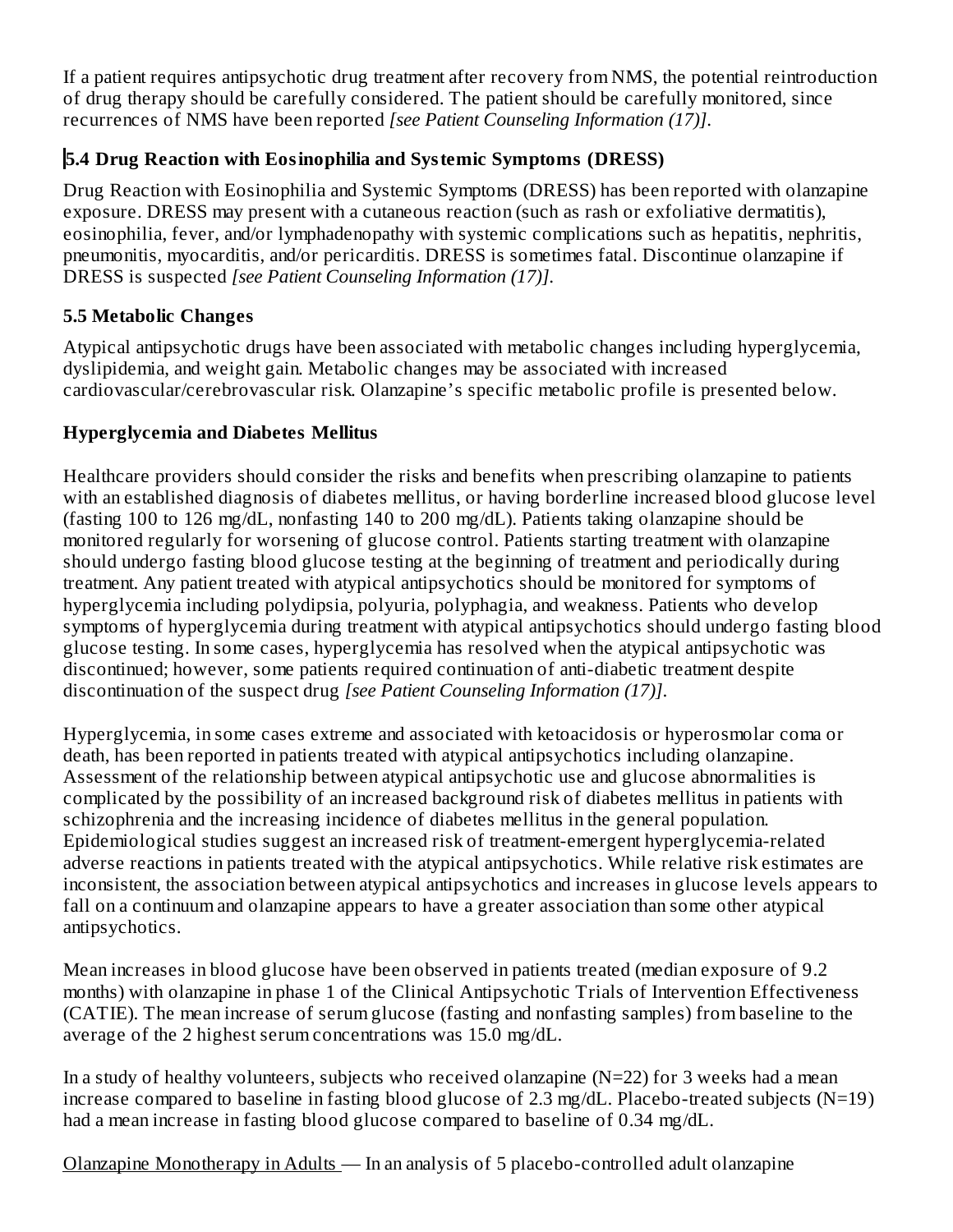monotherapy studies with a median treatment duration of approximately 3 weeks, olanzapine was associated with a greater mean change in fasting glucose levels compared to placebo (2.76 mg/dL versus 0.17 mg/dL). The difference in mean changes between olanzapine and placebo was greater in patients with evidence of glucose dysregulation at baseline (patients diagnosed with diabetes mellitus or related adverse reactions, patients treated with anti-diabetic agents, patients with a baseline random glucose level ≥200 mg/dL, and/or a baseline fasting glucose level ≥126 mg/dL). Olanzapine-treated patients had a greater mean  $H\bar{b}A_{1c}$  increase from baseline of 0.04% (median exposure 21 days), compared to a mean HbA $_{\rm 1c}$  decrease of 0.06% in placebo-treated subjects (median exposure 17 days).

In an analysis of 8 placebo-controlled studies (median treatment exposure 4-5 weeks), 6.1% of olanzapine-treated subjects (N=855) had treatment-emergent glycosuria compared to 2.8% of placebotreated subjects (N=599). Table 2 shows short-term and long-term changes in fasting glucose levels from adult olanzapine monotherapy studies.

**Table 2: Changes in Fasting Glucos e Levels from Adult Olanzapine Monotherapy Studies**

|                |                                                                                     |                       | Up to 12 weeks At least 48<br>exposure |                 | weeks exposure |                 |
|----------------|-------------------------------------------------------------------------------------|-----------------------|----------------------------------------|-----------------|----------------|-----------------|
| <b>Analyte</b> | Laboratory Category Change (at least once) from <b>Treatment</b><br><b>Baseline</b> | Arm                   |                                        | <b>Patients</b> | N              | <b>Patients</b> |
|                | Normal to High (<100 mg/dL to $\geq$ 126                                            | Olanzapine $543$ 2.2% |                                        |                 | 345            | 12.8%           |
| Fasting        | mg/dL)                                                                              | Placebo               |                                        | 293 3.4%        | $NA^a$         | $NA^a$          |
| Glucose        | Borderline to High $(\geq 100 \text{ mg/dL}$ and                                    | Olanzapine 178 17.4%  |                                        |                 | 127            | 26%             |
|                | <126 mg/dL to $\geq$ 126 mg/dL)                                                     | Placebo               | 96                                     | 11.5%           | $NA^a$         | $NA^a$          |

<sup>a</sup> Not Applicable.

The mean change in fasting glucose for patients exposed at least 48 weeks was 4.2 mg/dL (N=487). In analyses of patients who completed 9 to 12 months of olanzapine therapy, mean change in fasting and nonfasting glucose levels continued to increase over time.

Olanzapine Monotherapy in Adolescents — The safety and efficacy of olanzapine have not been established in patients under the age of 13 years. In an analysis of 3 placebo-controlled olanzapine monotherapy studies of adolescent patients, including those with schizophrenia (6 weeks) or bipolar I disorder (manic or mixed episodes) (3 weeks), olanzapine was associated with a greater mean change from baseline in fasting glucose levels compared to placebo (2.68 mg/dL versus -2.59 mg/dL). The mean change in fasting glucose for adolescents exposed at least 24 weeks was 3.1 mg/dL (N=121). Table 3 shows short-term and long-term changes in fasting blood glucose from adolescent olanzapine monotherapy studies.

#### **Table 3: Changes in Fasting Glucos e Levels from Adoles cent Olanzapine Monotherapy Studies**

|                              |                                                                                                 |                                                     | Up to 12 weeks<br>exposure |                 | exposure | At least 24 weeks        |
|------------------------------|-------------------------------------------------------------------------------------------------|-----------------------------------------------------|----------------------------|-----------------|----------|--------------------------|
| Laboratory<br><b>Analyte</b> | Category Change (at least once)<br>from Baseline                                                | $\left \mathrm{Treatment}\right _\mathbf{N}$<br>Arm |                            | <b>Patients</b> | N        | <b>Patients</b>          |
|                              | Normal to High<br>$\approx$ 100 mg/dL to $\geq$ 126 mg/dL)                                      | Olanzapine                                          | 124                        | 0%              | 108      | 0.9%                     |
|                              |                                                                                                 | Placebo                                             | 53                         | 1.9%            | $NA^a$   | $\mathrm{NA}^\mathrm{a}$ |
| Fasting<br>Glucose           | Borderline to High                                                                              | Olanzapine 14                                       |                            | 14.3%           | 13       | 23.1%                    |
|                              | $( \geq 100 \text{ mg/dL} \text{ and } \leq 126 \text{ mg/dL} \text{ to }$<br>$\geq$ 126 mg/dL) | Placebo                                             | 13                         | 0%              | $NA^a$   | $NA^a$                   |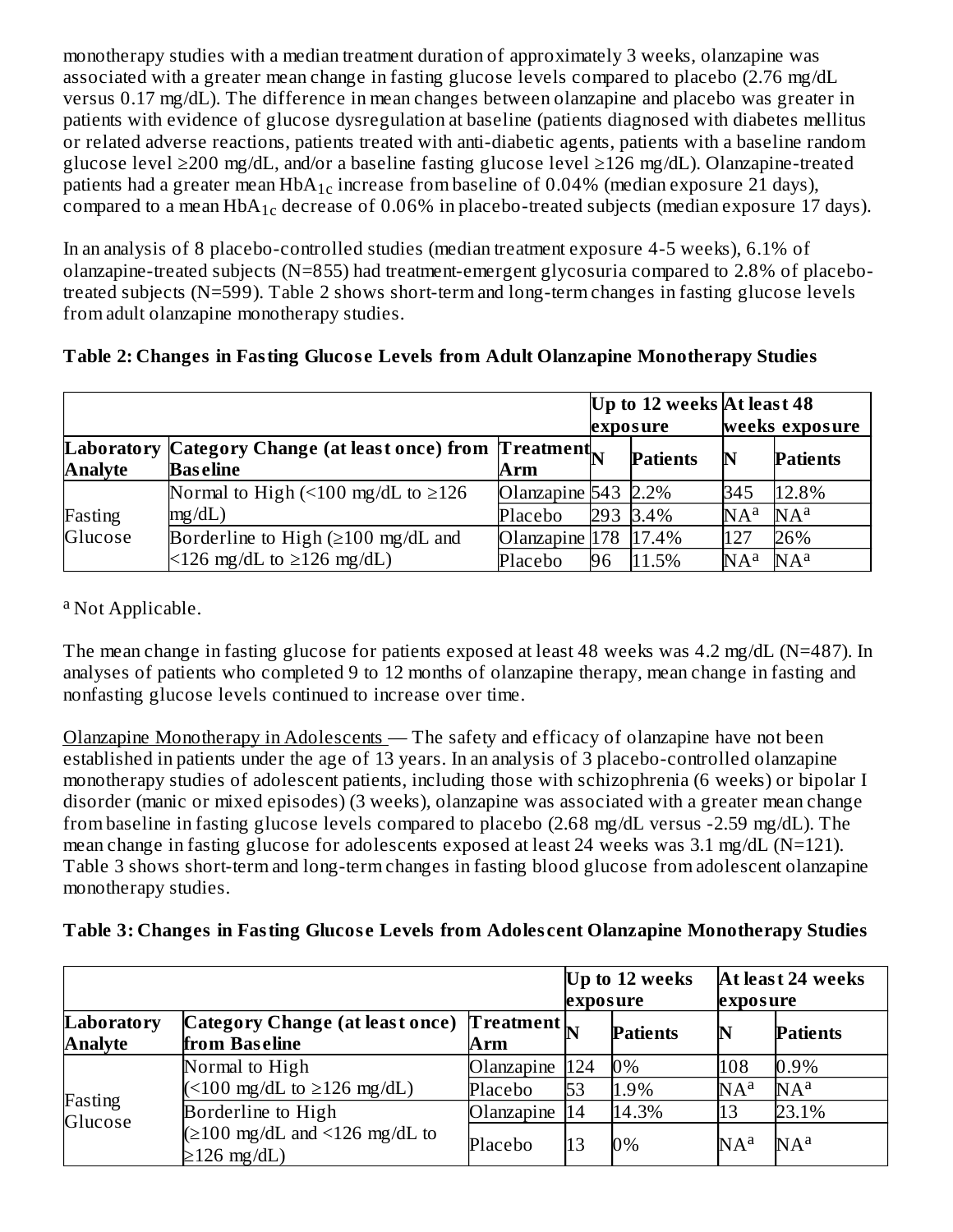<sup>a</sup> Not Applicable.

### **Dyslipidemia**

Undesirable alterations in lipids have been observed with olanzapine use. Clinical monitoring, including baseline and periodic follow-up lipid evaluations in patients using olanzapine, is recommended *[see* Patient Counseling Information (17)].

Clinically significant, and sometimes very high (>500 mg/dL), elevations in triglyceride levels have been observed with olanzapine use. Modest mean increases in total cholesterol have also been seen with olanzapine use.

Olanzapine Monotherapy in Adults — In an analysis of 5 placebo-controlled olanzapine monotherapy studies with treatment duration up to 12 weeks, olanzapine-treated patients had increases from baseline in mean fasting total cholesterol, LDL cholesterol, and triglycerides of 5.3 mg/dL, 3.0 mg/dL, and 20.8 mg/dL respectively compared to decreases from baseline in mean fasting total cholesterol, LDL cholesterol, and triglycerides of 6.1 mg/dL, 4.3 mg/dL, and 10.7 mg/dL for placebo-treated patients. For fasting HDL cholesterol, no clinically meaningful differences were observed between olanzapinetreated patients and placebo-treated patients. Mean increases in fasting lipid values (total cholesterol, LDL cholesterol, and triglycerides) were greater in patients without evidence of lipid dysregulation at baseline, where lipid dysregulation was defined as patients diagnosed with dyslipidemia or related adverse reactions, patients treated with lipid lowering agents, or patients with high baseline lipid levels.

In long-term studies (at least 48 weeks), patients had increases from baseline in mean fasting total cholesterol, LDL cholesterol, and triglycerides of 5.6 mg/dL, 2.5 mg/dL, and 18.7 mg/dL, respectively, and a mean decrease in fasting HDL cholesterol of 0.16 mg/dL. In an analysis of patients who completed 12 months of therapy, the mean nonfasting total cholesterol did not increase further after approximately 4-6 months.

The proportion of patients who had changes (at least once) in total cholesterol, LDL cholesterol or triglycerides from normal or borderline to high, or changes in HDL cholesterol from normal or borderline to low, was greater in long-term studies (at least 48 weeks) as compared with short-term studies. Table 4 shows categorical changes in fasting lipids values.

|                                     |                                                                                             |                                 | Up to 12 weeks<br>exposure |                 | At least 48 weeks<br>exposure |                 |
|-------------------------------------|---------------------------------------------------------------------------------------------|---------------------------------|----------------------------|-----------------|-------------------------------|-----------------|
| Laboratory<br><b>Analyte</b>        | <b>Category Change (at least once)</b><br>from Baseline                                     | $T$ reatment $\vert_{N}$<br>Arm |                            | <b>Patients</b> | $\mathbf N$                   | <b>Patients</b> |
|                                     |                                                                                             | Olanzapine                      | 745                        | 39.6%           | 487                           | 61.4%           |
|                                     | Increase by $\geq$ 50 mg/dL                                                                 | Placebo                         | 402                        | 26.1%           | NA <sup>a</sup>               | $NA^a$          |
|                                     | Normal to High                                                                              | Olanzapine                      | 457                        | 9.2%            | 293                           | 32.4%           |
| Fasting<br>Triglycerides            | $(\leq 150 \text{ mg/dL to } \geq 200 \text{ mg/dL})$                                       | Placebo                         | 251                        | 4.4%            | $NA^a$                        | $NA^a$          |
|                                     | Borderline to High                                                                          | Olanzapine                      | 135                        | 39.3%           | 75                            | 70.7%           |
|                                     | $( \ge 150 \text{ mg/dL} \text{ and } < 200 \text{ mg/dL} \text{ to }$<br>$\geq$ 200 mg/dL) | Placebo                         | 65                         | 20%             | $NA^a$                        | $NA^a$          |
|                                     |                                                                                             | Olanzapine                      | 745                        | 21.6%           | 489                           | 32.9%           |
| <b>Fasting Total</b><br>Cholesterol | Increase by $\geq$ 40 mg/dL                                                                 | Placebo                         | 402                        | 9.5%            | $NA^a$                        | $NA^a$          |
|                                     | Normal to High                                                                              | Olanzapine                      | 392                        | 2.8%            | 283                           | 14.8%           |
|                                     | $(<200 \text{ mg/dL to } \geq 240 \text{ mg/dL})$                                           | Placebo                         | 207                        | 2.4%            | $NA^a$                        | $NA^a$          |
|                                     | Borderline to High                                                                          | Olanzapine                      | 222                        | 23%             | 125                           | 55.2%           |

#### **Table 4: Changes in Fasting Lipids Values from Adult Olanzapine Monotherapy Studies**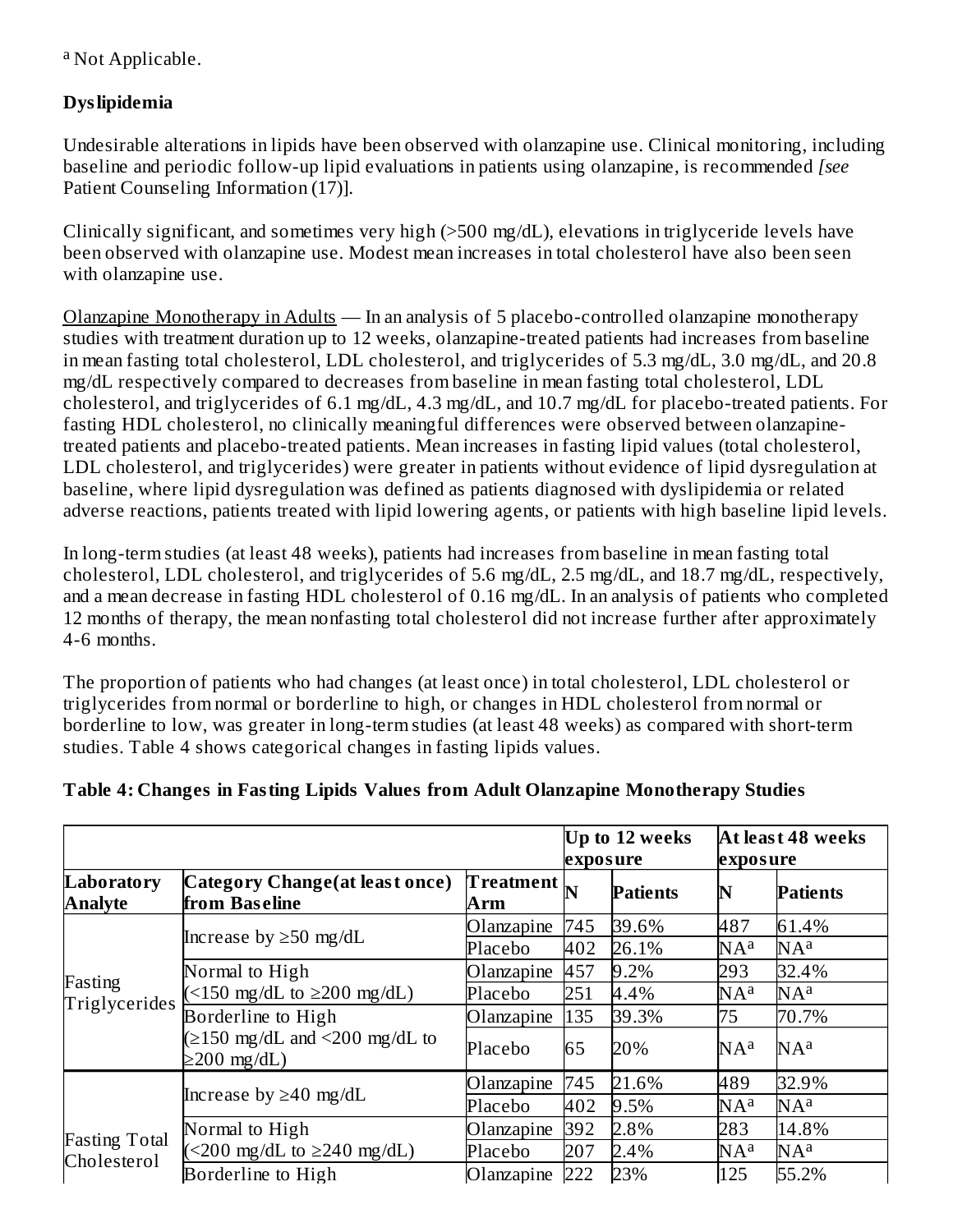|                            | $( \geq 200 \text{ mg/dL} \text{ and } \leq 240 \text{ mg/dL} \text{ to }$<br>$\geq$ 240 mg/dL)                                                                                     | Placebo    | 112 | 12.5% | $NA^a$ | $NA^a$ |
|----------------------------|-------------------------------------------------------------------------------------------------------------------------------------------------------------------------------------|------------|-----|-------|--------|--------|
|                            |                                                                                                                                                                                     | Olanzapine | 536 | 23.7% | 483    | 39.8%  |
|                            | Increase by $\geq$ 30 mg/dL                                                                                                                                                         | Placebo    | 304 | 14.1% | $NA^a$ | $NA^a$ |
|                            | Normal to High<br>$\approx$ 100 mg/dL to $\geq$ 160 mg/dL)<br>Borderline to High<br>$( \geq 100 \text{ mg/dL} \text{ and } \leq 160 \text{ mg/dL} \text{ to }$<br>$\geq$ 160 mg/dL) | Olanzapine | 154 | 0%    | 123    | 7.3%   |
| Fasting LDL<br>Cholesterol |                                                                                                                                                                                     | Placebo    | 82  | 1.2%  | $NA^a$ | $NA^a$ |
|                            |                                                                                                                                                                                     | Olanzapine | 302 | 10.6% | 284    | 31%    |
|                            |                                                                                                                                                                                     | Placebo    | 173 | 8.1%  | $NA^a$ | $NA^a$ |

<sup>a</sup> Not Applicable.

In phase 1 of the Clinical Antipsychotic Trials of Intervention Effectiveness (CATIE), over a median exposure of 9.2 months, the mean increase in triglycerides in patients taking olanzapine was 40.5 mg/dL. In phase 1 of CATIE, the mean increase in total cholesterol was 9.4 mg/dL.

Olanzapine Monotherapy in Adolescents — The safety and efficacy of olanzapine have not been established in patients under the age of 13 years. In an analysis of 3 placebo-controlled olanzapine monotherapy studies of adolescents, including those with schizophrenia (6 weeks) or bipolar I disorder (manic or mixed episodes) (3 weeks), olanzapine-treated adolescents had increases from baseline in mean fasting total cholesterol, LDL cholesterol, and triglycerides of 12.9 mg/dL, 6.5 mg/dL, and 28.4 mg/dL, respectively, compared to increases from baseline in mean fasting total cholesterol and LDL cholesterol of 1.3 mg/dL and 1.0 mg/dL, and a decrease in triglycerides of 1.1 mg/dL for placebotreated adolescents. For fasting HDL cholesterol, no clinically meaningful differences were observed between olanzapine-treated adolescents and placebo-treated adolescents.

In long-term studies (at least 24 weeks), adolescents had increases from baseline in mean fasting total cholesterol, LDL cholesterol, and triglycerides of 5.5 mg/dL, 5.4 mg/dL, and 20.5 mg/dL, respectively, and a mean decrease in fasting HDL cholesterol of 4.5 mg/dL. Table 5 shows categorical changes in fasting lipids values in adolescents.

|                       |                                                                                                                 |                                                 |         | <b>Up to 6 weeks</b> |                          | At least 24 weeks |
|-----------------------|-----------------------------------------------------------------------------------------------------------------|-------------------------------------------------|---------|----------------------|--------------------------|-------------------|
|                       |                                                                                                                 |                                                 |         | exposure             | exposure                 |                   |
| Laboratory<br>Analyte | Category Change (at least once)<br>from Baseline                                                                | $\overline{\text{Treatment}}_{\text{N}}$<br>Arm |         | <b>Patients</b>      | $\mathbf N$              | <b>Patients</b>   |
|                       | Increase by $\geq$ 50 mg/dL                                                                                     | Olanzapine                                      | 138     | 37%                  | 122                      | 45.9%             |
|                       |                                                                                                                 | Placebo                                         | 66      | 15.2%                | $\mathrm{NA}^\mathrm{a}$ | $NA^a$            |
| Fasting               | Normal to High                                                                                                  | Olanzapine                                      | 67      | 26.9%                | 66                       | 36.4%             |
| Triglycerides         | $(590 \text{ mg/dL to } > 130 \text{ mg/dL})$                                                                   | Placebo                                         | 28      | 10.7%                | $NA^a$                   | $NA^a$            |
|                       | Borderline to High<br>$(\geq 90 \text{ mg/dL} \text{ and } \leq 130 \text{ mg/dL} \text{ to }$<br>$>130$ mg/dL) | Olanzapine                                      | 37      | 59.5%                | 31                       | 64.5%             |
|                       |                                                                                                                 | Placebo                                         | 17      | 35.3%                | $NA^a$                   | $NA^a$            |
|                       | Increase by $\geq$ 40 mg/dL                                                                                     | Olanzapine                                      | 138     | 14.5%                | 122                      | 14.8%             |
|                       |                                                                                                                 | Placebo                                         | 66      | 4.5%                 | $NA^a$                   | $NA^a$            |
| <b>Fasting Total</b>  | Normal to High                                                                                                  | Olanzapine                                      | 87      | 6.9%                 | 78                       | 7.7%              |
| Cholesterol           | $($ <170 mg/dL to $\geq$ 200 mg/dL)                                                                             | Placebo                                         | 43      | 2.3%                 | $NA^a$                   | $NA^a$            |
|                       | Borderline to High                                                                                              | Olanzapine                                      | 36      | 38.9%                | 33                       | 57.6%             |
|                       | $( \geq 170 \text{ mg/dL} \text{ and } \leq 200 \text{ mg/dL} \text{ to }$<br>$\geq$ 200 mg/dL)                 | Placebo                                         | 13      | 7.7%                 | $NA^a$                   | $NA^a$            |
|                       |                                                                                                                 | $\Omega$ <sub>anzan</sub> ine                   | $h$ ר ב | 17E0/                | 121                      | ∌חכ בכ            |

#### **Table 5: Changes in Fasting Lipids Values from Adoles cent Olanzapine Monotherapy Studies**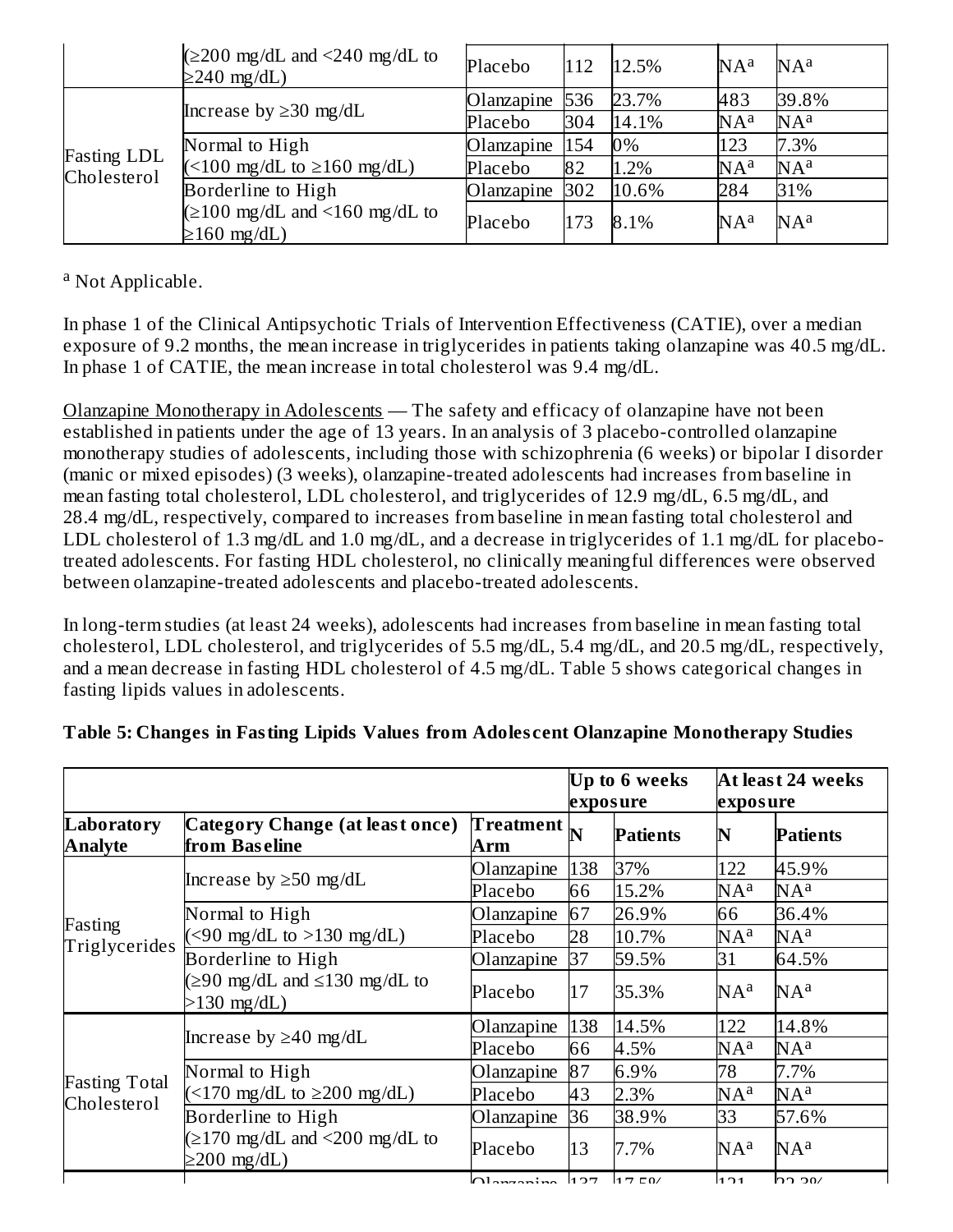|                            | Increase by $\geq$ 30 mg/dL                                                    | UIdillaphie | ∕ ت∐ | $0\degree$ C. $\angle$ | 11 Z I | <b>ZZ.3%</b>             |
|----------------------------|--------------------------------------------------------------------------------|-------------|------|------------------------|--------|--------------------------|
|                            |                                                                                | Placebo     | 63   | 11.1%                  | $NA^a$ | $\mathrm{NA}^\mathrm{a}$ |
|                            | Normal to High                                                                 | Olanzapine  | 98   | 5.1%                   | 92     | 10.9%                    |
| Fasting LDL<br>Cholesterol | $($ < 110 mg/dL to $\geq$ 130 mg/dL)                                           | Placebo     | 44   | 4.5%                   | $NA^a$ | $NA^a$                   |
|                            | Borderline to High                                                             | Olanzapine  | 29   | 48.3%                  | 21     | 47.6%                    |
|                            | $(\geq 110 \text{ mg/dL}$ and $\leq 130 \text{ mg/dL}$ to<br>$\geq$ 130 mg/dL) | Placebo     |      | 0%                     | $NA^a$ | $NA^a$                   |

<sup>a</sup>Not Applicable.

### **Weight Gain**

Potential consequences of weight gain should be considered prior to starting olanzapine. Patients receiving olanzapine should receive regular monitoring of weight *[see Patient Counseling Information (17)]*.

Olanzapine Monotherapy in Adults — In an analysis of 13 placebo-controlled olanzapine monotherapy studies, olanzapine-treated patients gained an average of 2.6 kg (5.7 lb) compared to an average 0.3 kg (0.6 lb) weight loss in placebo-treated patients with a median exposure of 6 weeks; 22.2% of olanzapine-treated patients gained at least 7% of their baseline weight, compared to 3% of placebotreated patients, with a median exposure to event of 8 weeks; 4.2% of olanzapine-treated patients gained at least 15% of their baseline weight, compared to 0.3% of placebo-treated patients, with a median exposure to event of 12 weeks. Clinically significant weight gain was observed across all baseline Body Mass Index (BMI) categories. Discontinuation due to weight gain occurred in 0.2% of olanzapine-treated patients and in 0% of placebo-treated patients.

In long-term studies (at least 48 weeks), the mean weight gain was 5.6 kg (12.3 lb) (median exposure of 573 days, N=2021). The percentages of patients who gained at least 7%, 15%, or 25% of their baseline body weight with long-term exposure were 64%, 32%, and 12%, respectively. Discontinuation due to weight gain occurred in 0.4% of olanzapine-treated patients following at least 48 weeks of exposure.

Table 6 includes data on adult weight gain with olanzapine pooled from 86 clinical trials. The data in each column represent data for those patients who completed treatment periods of the durations specified.

| <b>Amount Gained</b><br>kg (lb) | <b>6 Weeks</b><br>$(N=7465)$<br>$\mathcal{C}$ | <b>6 Months</b><br>$(N=4162)$<br>% | 12 Months<br>$(N=1345)$<br>$\%$ | 24 Months<br>$(N=474)$<br>( %) | 36 Months<br>$(N=147)$<br>(%) |
|---------------------------------|-----------------------------------------------|------------------------------------|---------------------------------|--------------------------------|-------------------------------|
| $\leq 0$                        | 26.2                                          | 24.3                               | 20.8                            | 23.2                           |                               |
| 0 to $\leq$ 5 (0-11 lb)         |                                               | 36                                 | 26                              | 23.4                           | 25.2                          |
| $>5$ to $\leq 10$ (11-22 lb)    | 14.9                                          | 24.6                               | 24.2                            | 24.1                           | 18.4                          |
| $>10$ to $\leq 15$ (22-33 lb)   | 1.8                                           | 10.9                               | 14.9                            | 11.4                           | 17                            |
| $>15$ to $\leq 20$ (33-44 lb)   | $0.1\,$                                       | 3.1                                | 8.6                             | 9.3                            | 11.6                          |
| >20 to ≤25 (44-55 lb)           |                                               | 0.9                                | 3.3                             | 5.1                            | 4.1                           |
| $>$ 25 to ≤30 (55-66 lb)        |                                               | 0.2                                | 1.4                             | 2.3                            | 4.8                           |
| $>30$ ( $>66$ lb)               |                                               | 0.1                                | 0.8                             | 1.2                            |                               |

#### **Table 6: Weight Gain with Olanzapine Us e in Adults**

Dose group differences with respect to weight gain have been observed. In a single 8-week randomized, double-blind, fixed-dose study comparing 10 (N=199), 20 (N=200) and 40 (N=200) mg/day of oral olanzapine in adult patients with schizophrenia or schizoaffective disorder, mean baseline to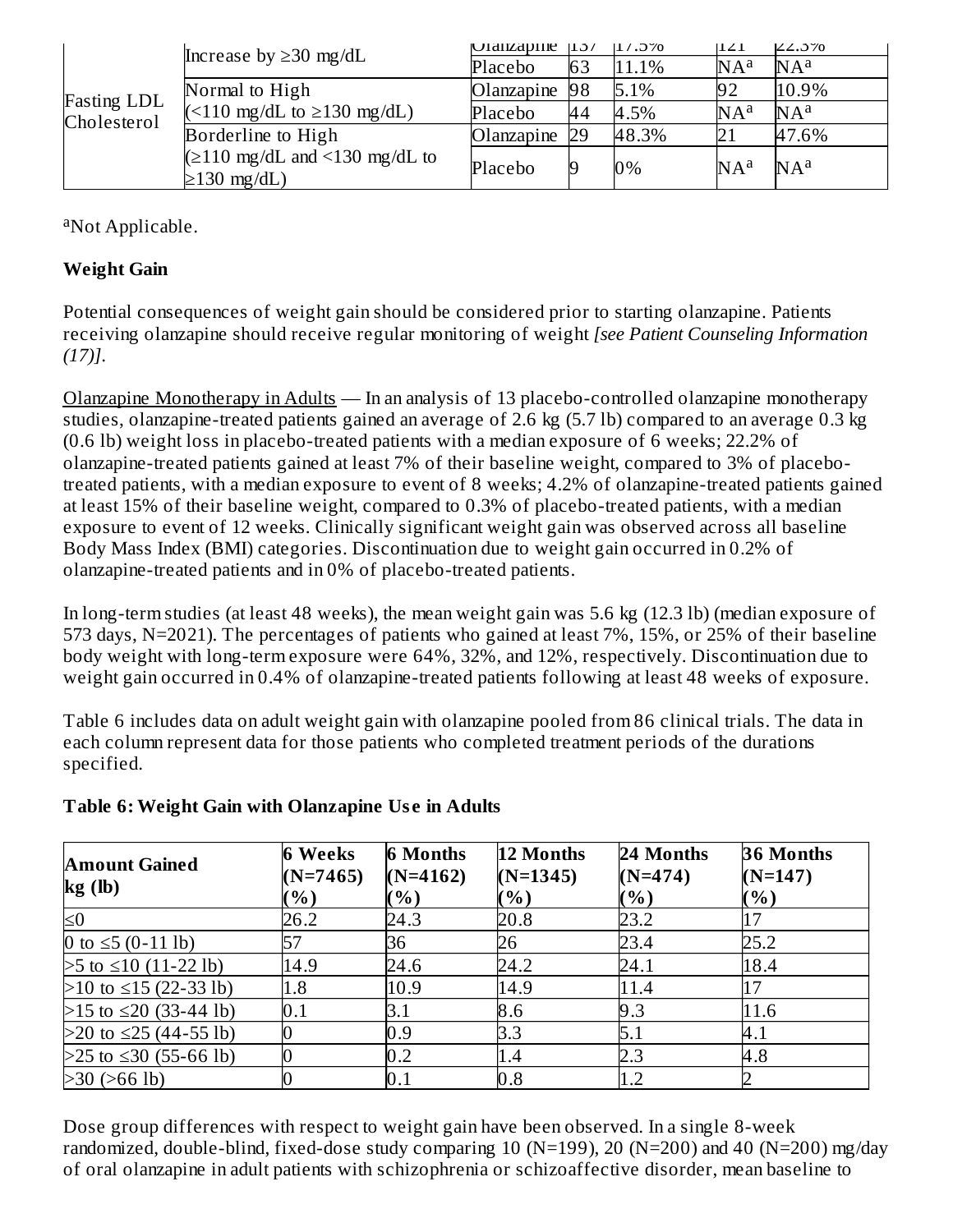endpoint increase in weight (10 mg/day: 1.9 kg; 20 mg/day: 2.3 kg; 40 mg/day: 3 kg) was observed with significant differences between 10 vs 40 mg/day.

Olanzapine Monotherapy in Adolescents - The safety and efficacy of olanzapine have not been established in patients under the age of 13 years. Mean increase in weight in adolescents was greater than in adults. In 4 placebo-controlled trials, discontinuation due to weight gain occurred in 1% of olanzapine-treated patients, compared to 0% of placebo-treated patients.

| Table 7: Weight Gain with Olanzapine Use in Adolescents from 4 Placebo-Controlled Trials |  |  |
|------------------------------------------------------------------------------------------|--|--|
|                                                                                          |  |  |

|                                                                           | <b>Olanzapine-treated</b><br>patients                                            | Placebo-treated patients       |
|---------------------------------------------------------------------------|----------------------------------------------------------------------------------|--------------------------------|
| Mean change in body weight from baseline<br>(median exposure $=$ 3 weeks) | $4.6 \text{ kg}$<br>$(10.1$ lb)                                                  | $0.3$ kg<br>$(0.7 \text{ lb})$ |
| Percentage of patients who gained at least 7% of<br>baseline body weight  | 40.6%<br>(median exposure to $7\%$ = (median exposure to $7\%$<br>4 weeks)       | 9.8%<br>$= 8$ weeks)           |
| Percentage of patients who gained at least 15% of<br>baseline body weight | 7.1%<br>(median exposure to $15\%$ (median exposure to $15\%$ )<br>$= 19$ weeks) | 2.7%<br>$= 8$ weeks)           |

In long-term studies (at least 24 weeks), the mean weight gain was 11.2 kg (24.6 lb); (median exposure of 201 days, N=179). The percentages of adolescents who gained at least 7%, 15%, or 25% of their baseline body weight with long-term exposure were 89%, 55%, and 29%, respectively. Among adolescent patients, mean weight gain by baseline BMI category was 11.5 kg (25.3 lb), 12.1 kg (26.6 lb), and 12.7 kg (27.9 lb), respectively, for normal (N=106), overweight (N=26) and obese (N=17). Discontinuation due to weight gain occurred in 2.2% of olanzapine-treated patients following at least 24 weeks of exposure.

Table 8 shows data on adolescent weight gain with olanzapine pooled from 6 clinical trials. The data in each column represent data for those patients who completed treatment periods of the durations specified. Little clinical trial data is available on weight gain in adolescents with olanzapine beyond 6 months of treatment.

#### **Table 8: Weight Gain with Olanzapine Us e in Adoles cents**

| <b>Amount Gained</b><br>kg (lb)    | <b>6 Weeks</b><br>$(N=243)$<br>(%) | <b>6 Months</b><br>$(N=191)$<br>( %) |
|------------------------------------|------------------------------------|--------------------------------------|
| $\leq 0$                           | 2.9                                | 2.1                                  |
| 0 to $\leq$ 5<br>$(0-11$ lb)       | 47.3                               | 24.6                                 |
| $>5$ to $\leq 10$<br>$(11-22 lb)$  | 42.4                               | 26.7                                 |
| $>10$ to $\leq 15$<br>$(22-33 lb)$ | 5.8                                | 22.0                                 |
| $>15$ to $\leq 20$<br>$(33-44$ lb) | 0.8                                | 12.6                                 |
| $>20$ to $\leq 25$<br>$(44-55$ lb) | 0.8                                | 9.4                                  |
| $>25$ to $\leq 30$<br>$(55-66$ lb) | 10                                 | 2.1                                  |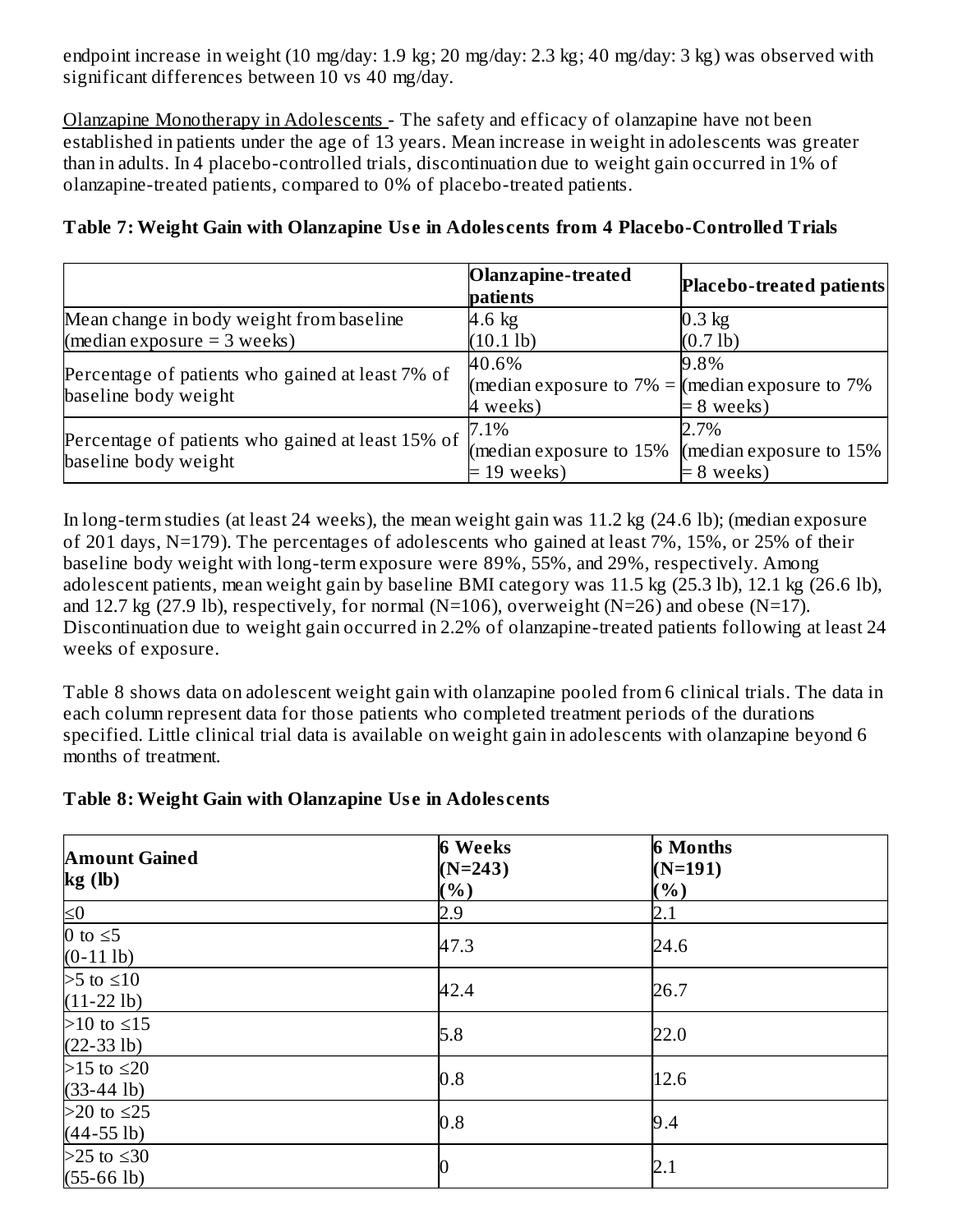| $>30$ to $\leq 35$<br>$(66-77 lb)$ |           |
|------------------------------------|-----------|
| $>35$ to $\leq 40$<br>$(77-88$ lb) |           |
| $>40$<br>$( > 88 \text{ lb})$      | $\rm 0.5$ |

### **5.6 Tardive Dyskinesia**

A syndrome of potentially irreversible, involuntary, dyskinetic movements may develop in patients treated with antipsychotic drugs. Although the prevalence of the syndrome appears to be highest among the elderly, especially elderly women, it is impossible to rely upon prevalence estimates to predict, at the inception of antipsychotic treatment, which patients are likely to develop the syndrome. Whether antipsychotic drug products differ in their potential to cause tardive dyskinesia is unknown.

The risk of developing tardive dyskinesia and the likelihood that it will become irreversible are believed to increase as the duration of treatment and the total cumulative dose of antipsychotic drugs administered to the patient increase. However, the syndrome can develop, although much less commonly, after relatively brief treatment periods at low doses or may even arise after discontinuation of treatment.

Tardive dyskinesia may remit, partially or completely, if antipsychotic treatment is withdrawn. Antipsychotic treatment, itself, however, may suppress (or partially suppress) the signs and symptoms of the syndrome and thereby may possibly mask the underlying process. The effect that symptomatic suppression has upon the long-term course of the syndrome is unknown.

Given these considerations, olanzapine should be prescribed in a manner that is most likely to minimize the occurrence of tardive dyskinesia. Chronic antipsychotic treatment should generally be reserved for patients (1) who suffer from a chronic illness that is known to respond to antipsychotic drugs, and (2) for whom alternative, equally effective, but potentially less harmful treatments are not available or appropriate. In patients who do require chronic treatment, the smallest dose and the shortest duration of treatment producing a satisfactory clinical response should be sought. The need for continued treatment should be reassessed periodically.

If signs and symptoms of tardive dyskinesia appear in a patient on olanzapine, drug discontinuation should be considered. However, some patients may require treatment with olanzapine despite the presence of the syndrome.

For specific information about the warnings of lithium or valproate, refer to the Warnings section of the package inserts for these other products.

### **5.7 Orthostatic Hypotension**

Olanzapine may induce orthostatic hypotension associated with dizziness, tachycardia, bradycardia and, in some patients, syncope, especially during the initial dose-titration period, probably reflecting its  $\alpha_1$ adrenergic antagonistic properties *[see Patient Counseling Information (17)]*.

From an analysis of the vital sign data in an integrated database of 41 completed clinical studies in adult patients treated with oral olanzapine, orthostatic hypotension was recorded in ≥20% (1277/6030) of patients.

For oral olanzapine therapy, the risk of orthostatic hypotension and syncope may be minimized by initiating therapy with 5 mg QD *[see Dosage and Administration (2)]*. A more gradual titration to the target dose should be considered if hypotension occurs.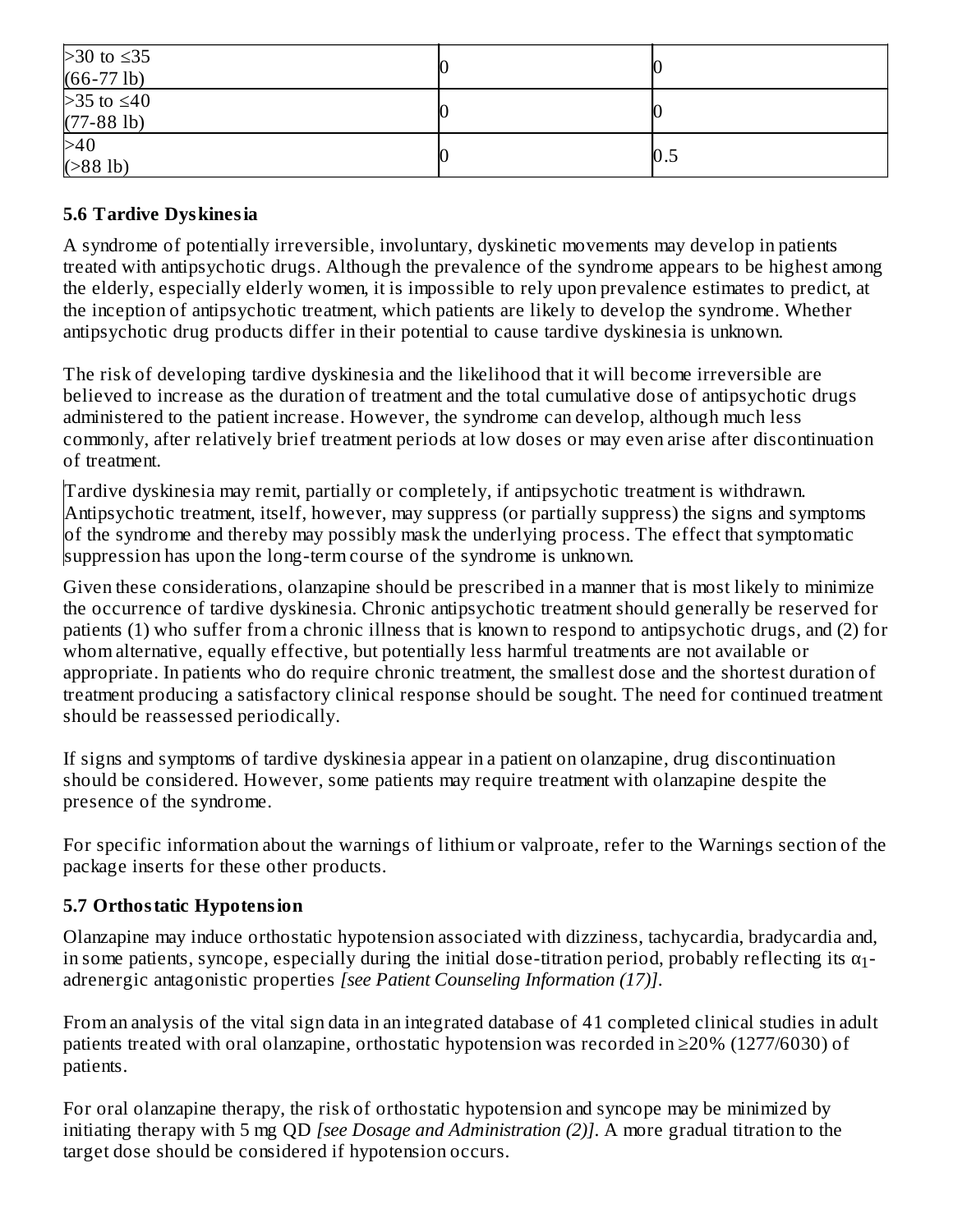Syncope was reported in 0.6% (15/2500) of olanzapine-treated patients in phase 2-3 oral olanzapine studies. The risk for this sequence of hypotension, bradycardia, and sinus pause may be greater in nonpsychiatric patients compared to psychiatric patients who are possibly more adapted to certain effects of psychotropic drugs.

Olanzapine should be used with particular caution in patients with known cardiovascular disease (history of myocardial infarction or ischemia, heart failure, or conduction abnormalities), cerebrovascular disease, and conditions which would predispose patients to hypotension (dehydration, hypovolemia, and treatment with antihypertensive medications) where the occurrence of syncope, or hypotension and/or bradycardia might put the patient at increased medical risk.

Caution is necessary in patients who receive treatment with other drugs having effects that can induce hypotension, bradycardia, respiratory or central nervous system depression *[see Drug Interactions (7)]*.

### **5.8 Falls**

Olanzapine may cause somnolence, postural hypotension, motor and sensory instability, which may lead to falls and, consequently, fractures or other injuries. For patients with diseases, conditions, or medications that could exacerbate these effects, complete fall risk assessments when initiating antipsychotic treatment and recurrently for patients on long-term antipsychotic therapy.

### **5.9 Leukopenia, Neutropenia, and Agranulocytosis**

Class Effect — In clinical trial and/or postmarketing experience, events of leukopenia/neutropenia have been reported temporally related to antipsychotic agents, including olanzapine. Agranulocytosis has also been reported.

Possible risk factors for leukopenia/neutropenia include pre-existing low white blood cell count (WBC) and history of drug induced leukopenia/neutropenia. Patients with a history of a clinically significant low WBC or drug induced leukopenia/neutropenia should have their complete blood count (CBC) monitored frequently during the first few months of therapy and discontinuation of olanzapine should be considered at the first sign of a clinically significant decline in WBC in the absence of other causative factors.

Patients with clinically significant neutropenia should be carefully monitored for fever or other symptoms or signs of infection and treated promptly if such symptoms or signs occur. Patients with severe neutropenia (absolute neutrophil count  $\langle 1000/\text{mm}^3$ ) should discontinue olanzapine and have their WBC followed until recovery.

## **5.10 Dysphagia**

Esophageal dysmotility and aspiration have been associated with antipsychotic drug use. Aspiration pneumonia is a common cause of morbidity and mortality in patients with advanced Alzheimer's disease. Olanzapine is not approved for the treatment of patients with Alzheimer's disease.

### **5.11 Seizures**

During premarketing testing, seizures occurred in 0.9% (22/2500) of olanzapine-treated patients. There were confounding factors that may have contributed to the occurrence of seizures in many of these cases. Olanzapine should be used cautiously in patients with a history of seizures or with conditions that potentially lower the seizure threshold, e.g., Alzheimer's dementia. Olanzapine is not approved for the treatment of patients with Alzheimer's disease. Conditions that lower the seizure threshold may be more prevalent in a population of 65 years or older.

## **5.12 Potential for Cognitive and Motor Impairment**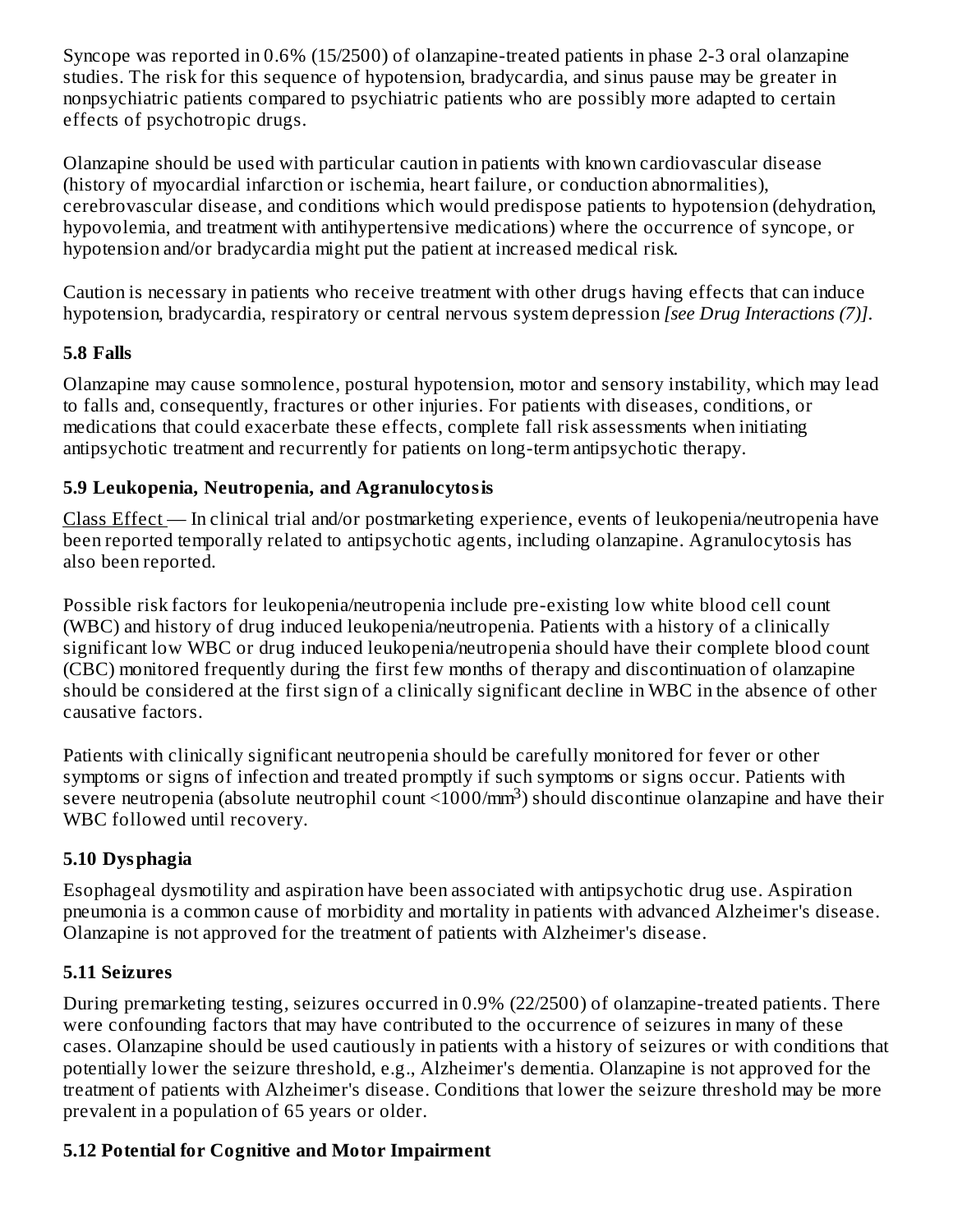Somnolence was a commonly reported adverse reaction associated with olanzapine treatment, occurring at an incidence of 26% in olanzapine patients compared to 15% in placebo patients. This adverse reaction was also dose related. Somnolence led to discontinuation in 0.4% (9/2500) of patients in the premarketing database.

Since olanzapine has the potential to impair judgment, thinking, or motor skills, patients should be cautioned about operating hazardous machinery, including automobiles, until they are reasonably certain that olanzapine therapy does not affect them adversely *[see Patient Counseling Information (17)]*.

### **5.13 Body Temperature Regulation**

Disruption of the body's ability to reduce core body temperature has been attributed to antipsychotic agents. Appropriate care is advised when prescribing olanzapine for patients who will be experiencing conditions which may contribute to an elevation in core body temperature, e.g., exercising strenuously, exposure to extreme heat, receiving concomitant medication with anticholinergic activity, or being subject to dehydration *[see Patient Counseling Information (17)].*

### **5.14 Anticholinergic (antimus carinic) Effects**

Olanzapine exhibits *in vitro* muscarinic receptor affinity *[see Clinical Pharmacology 12.2]*. In premarketing clinical trials, olanzapine was associated with constipation, dry mouth, and tachycardia, all adverse reactions possibly related to cholinergic antagonism. Such adverse reactions were not often the basis for discontinuations, but olanzapine should be used with caution in patients with a current diagnosis or prior history of urinary retention, clinically significant prostatic hypertrophy, constipation, or a history of paralytic ileus or related conditions. In post marketing experience, the risk for severe adverse reactions (including fatalities) was increased with concomitant use of anticholinergic medications *[see Drug Interactions (7.1)].*

### **5.15 Hyperprolactinemia**

As with other drugs that antagonize dopamine  $D_2$  receptors, olanzapine elevates prolactin levels, and the elevation persists during chronic administration. Hyperprolactinemia may suppress hypothalamic GnRH, resulting in reduced pituitary gonadotropin secretion. This, in turn, may inhibit reproductive function by impairing gonadal steroidogenesis in both female and male patients. Galactorrhea, amenorrhea, gynecomastia, and impotence have been reported in patients receiving prolactin-elevating compounds. Long-standing hyperprolactinemia when associated with hypogonadism may lead to decreased bone density in both female and male subjects.

Tissue culture experiments indicate that approximately one-third of human breast cancers are prolactin dependent *in vitro*, a factor of potential importance if the prescription of these drugs is contemplated in a patient with previously detected breast cancer. As is common with compounds which increase prolactin release, an increase in mammary gland neoplasia was observed in the olanzapine carcinogenicity studies conducted in mice and rats *[see Nonclinical Toxicology (13.1)]*. Neither clinical studies nor epidemiologic studies conducted to date have shown an association between chronic administration of this class of drugs and tumorigenesis in humans; the available evidence is considered too limited to be conclusive at this time.

In placebo-controlled olanzapine clinical studies (up to 12 weeks), changes from normal to high in prolactin concentrations were observed in 30% of adults treated with olanzapine as compared to 10.5% of adults treated with placebo. In a pooled analysis from clinical studies including 8136 adults treated with olanzapine, potentially associated clinical manifestations included menstrual-related events<sup>1</sup> (2%) [49/3240] of females), sexual function-related events<sup>2</sup> (2% [150/8136] of females and males), and breast-related events $^{\dot 3}$  (0.7% [23/3240] of females, 0.2% [9/4896] of males).

In placebo-controlled olanzapine monotherapy studies in adolescent patients (up to 6 weeks) with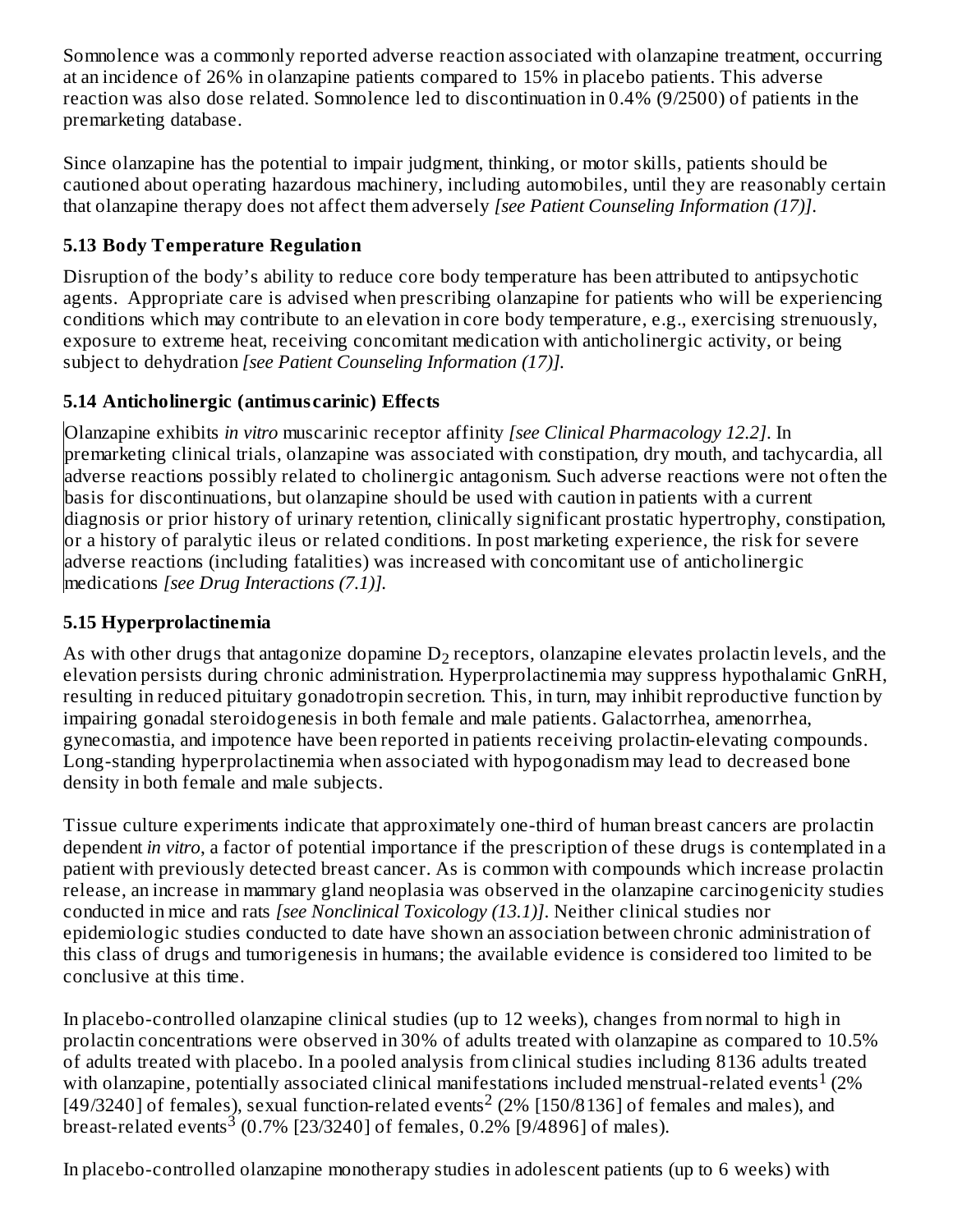schizophrenia or bipolar I disorder (manic or mixed episodes), changes from normal to high in prolactin concentrations were observed in 47% of olanzapine-treated patients compared to 7% of placebo-treated patients. In a pooled analysis from clinical trials including 454 adolescents treated with olanzapine, potentially associated clinical manifestations included menstrual-related events<sup>1</sup> (1% [2/168] of females), sexual function-related events<sup>2</sup> (0.7% [3/454] of females and males), and breast-related events (2% [3/168] of females, 2% [7/286] of males) *[see Use in Specific Populations (8.4)]*. 3

 $1$  Based on a search of the following terms: amenorrhea, hypomenorrhea, menstruation delayed, and oligomenorrhea.

 $2$  Based on a search of the following terms: anorgasmia, delayed ejaculation, erectile dysfunction, decreased libido, loss of libido, abnormal orgasm, and sexual dysfunction.

 $3$  Based on a search of the following terms: breast discharge, enlargement or swelling, galactorrhea, gynecomastia, and lactation disorder.

Dose group differences with respect to prolactin elevation have been observed. In a single 8-week randomized, double-blind, fixed-dose study comparing 10 (N=199), 20 (N=200) and 40 (N=200) mg/day of oral olanzapine in adult patients with schizophrenia or schizoaffective disorder, incidence of prolactin elevation >24.2 ng/mL (female) or >18.77 ng/mL (male) at any time during the trial (10 mg/day: 31.2%; 20 mg/day: 42.7%; 40 mg/day: 61.1%) indicated significant differences between 10 vs 40 mg/day and 20 vs 40 mg/day.

### **5.16 Us e in Combination with Fluoxetine, Lithium, or Valproate**

When using olanzapine and fluoxetine in combination, the prescriber should also refer to the Warnings and Precautions section of the package insert for Symbyax. When using olanzapine in combination with lithium or valproate, the prescriber should refer to the Warnings and Precautions sections of the package inserts for lithium or valproate *[see Drug Interactions (7)].*

### **5.17 Laboratory Tests**

Fasting blood glucose testing and lipid profile at the beginning of, and periodically during, treatment is recommended *[see Warnings and Precautions (5.5) and Patient Counseling Information (17*)].

### **6 ADVERSE REACTIONS**

When using olanzapine and fluoxetine in combination, also refer to the Adverse Reactions section of the package insert for Symbyax.

### **6.1 Clinical Trials Experience**

Because clinical trials are conducted under widely varying conditions, adverse reaction rates observed in the clinical trials of a drug cannot be directly compared to rates in the clinical trials of another drug and may not reflect or predict the rates observed in practice.

### **Clinical Trials in Adults**

The information below for olanzapine is derived from a clinical trial database for olanzapine consisting of 10,504 adult patients with approximately 4765 patient-years of exposure to olanzapine. This database includes: (1) 2500 patients who participated in multiple-dose oral olanzapine premarketing trials in schizophrenia and Alzheimer's disease representing approximately 1122 patient-years of exposure as of February 14, 1995; (2) 182 patients who participated in oral olanzapine premarketing bipolar I disorder (manic or mixed episodes) trials representing approximately 66 patient-years of exposure; (3) 191 patients who participated in an oral olanzapine trial of patients having various psychiatric symptoms in association with Alzheimer's disease representing approximately 29 patient-years of exposure; (4) 5788 additional patients from 88 oral olanzapine clinical trials as of December 31, 2001; and (5) 1843 additional patients from 41 olanzapine clinical trials as of October 31, 2011; Also included below is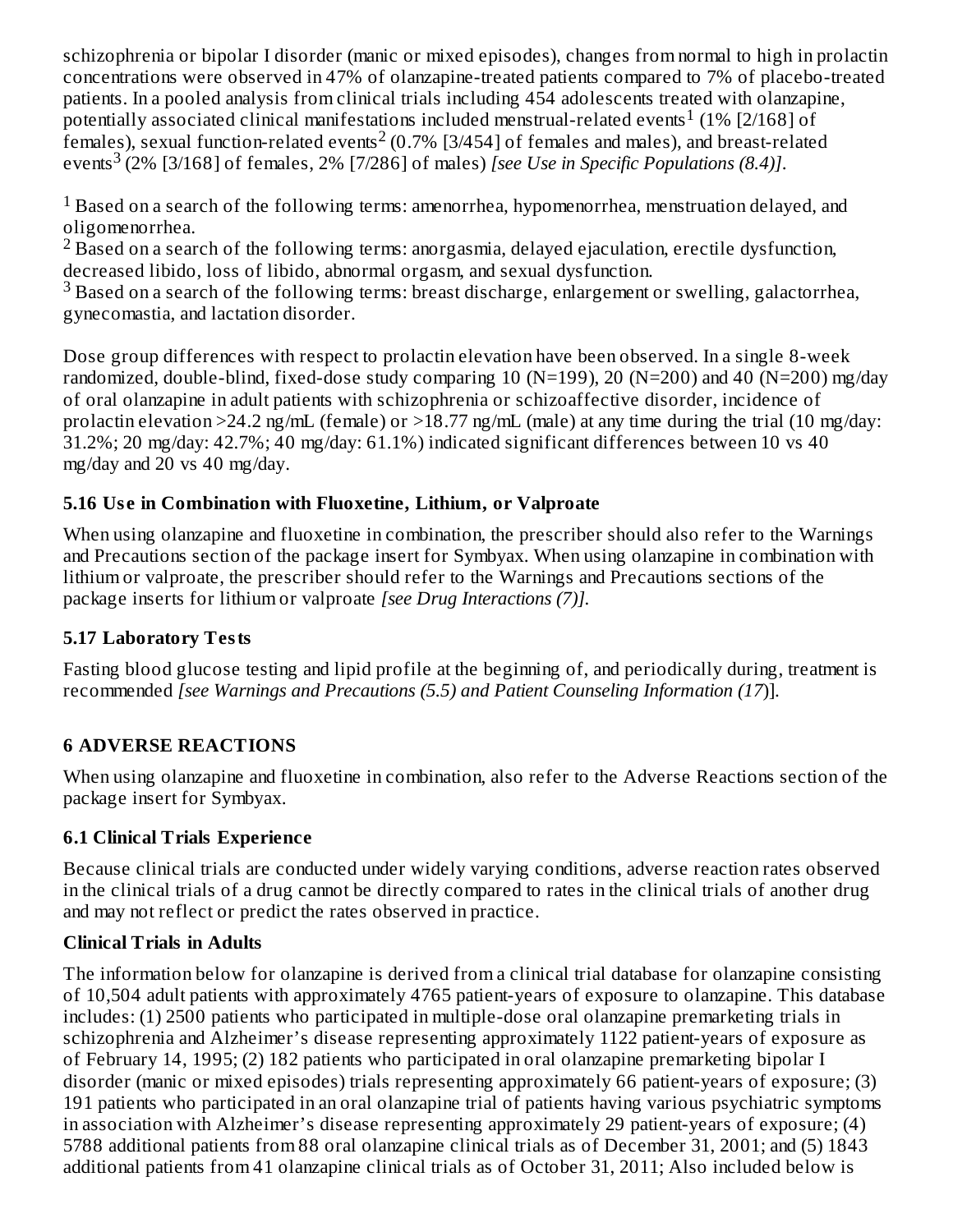information from the premarketing 6-week clinical study database for olanzapine in combination with lithium or valproate, consisting of 224 patients who participated in bipolar I disorder (manic or mixed episodes) trials with approximately 22 patient-years of exposure.

The conditions and duration of treatment with olanzapine varied greatly and included (in overlapping categories) open-label and double-blind phases of studies, inpatients and outpatients, fixed-dose and dose-titration studies, and short-term or longer-term exposure. Adverse reactions were assessed by collecting adverse reactions, results of physical examinations, vital signs, weights, laboratory analytes, ECGs, chest x-rays, and results of ophthalmologic examinations.

Certain portions of the discussion below relating to objective or numeric safety parameters, namely, dose-dependent adverse reactions, vital sign changes, weight gain, laboratory changes, and ECG changes are derived from studies in patients with schizophrenia and have not been duplicated for bipolar I disorder (manic or mixed episodes) or agitation. However, this information is also generally applicable to bipolar I disorder (manic or mixed episodes) and agitation.

Adverse reactions during exposure were obtained by spontaneous report and recorded by clinical investigators using terminology of their own choosing. Consequently, it is not possible to provide a meaningful estimate of the proportion of individuals experiencing adverse reactions without first grouping similar types of reactions into a smaller number of standardized reaction categories. In the tables and tabulations that follow, MedDRA and COSTART Dictionary terminology has been used to classify reported adverse reactions.

The stated frequencies of adverse reactions represent the proportion of individuals who experienced, at least once, a treatment-emergent adverse reaction of the type listed. A reaction was considered treatment emergent if it occurred for the first time or worsened while receiving therapy following baseline evaluation. The reported reactions do not include those reaction terms that were so general as to be uninformative. Reactions listed elsewhere in labeling may not be repeated below. It is important to emphasize that, although the reactions occurred during treatment with olanzapine, they were not necessarily caused by it. The entire label should be read to gain a complete understanding of the safety profile of olanzapine.

The prescriber should be aware that the figures in the tables and tabulations cannot be used to predict the incidence of side effects in the course of usual medical practice where patient characteristics and other factors differ from those that prevailed in the clinical trials. Similarly, the cited frequencies cannot be compared with figures obtained from other clinical investigations involving different treatments, uses, and investigators. The cited figures, however, do provide the prescribing healthcare provider with some basis for estimating the relative contribution of drug and nondrug factors to the adverse reactions incidence in the population studied.

### Incidence of Adverse Reactions in Short-Term, Placebo-Controlled and Combination Trials

The following findings are based on premarketing trials of oral olanzapine for schizophrenia, bipolar I disorder (manic or mixed episodes), a subsequent trial of patients having various psychiatric symptoms in association with Alzheimer's disease, and premarketing combination trials.

### *Adverse Reactions Associated with Discontinuation of Treatment in Short-Term, Placebo-Controlled Trials*

Schizophrenia — Overall, there was no difference in the incidence of discontinuation due to adverse reactions (5% for oral olanzapine vs 6% for placebo). However, discontinuations due to increases in ALT were considered to be drug related (2% for oral olanzapine vs 0% for placebo).

Bipolar I Disorder (Manic or Mixed Episodes) Monotherapy — Overall, there was no difference in the incidence of discontinuation due to adverse reactions (2% for oral olanzapine vs 2% for placebo).

*Adverse Reactions Associated with Discontinuation of Treatment in Short-Term Combination Trials*

Bipolar I Disorder (Manic or Mixed Episodes), Olanzapine as Adjunct to Lithium or Valproate — In a study of patients who were already tolerating either lithium or valproate as monotherapy,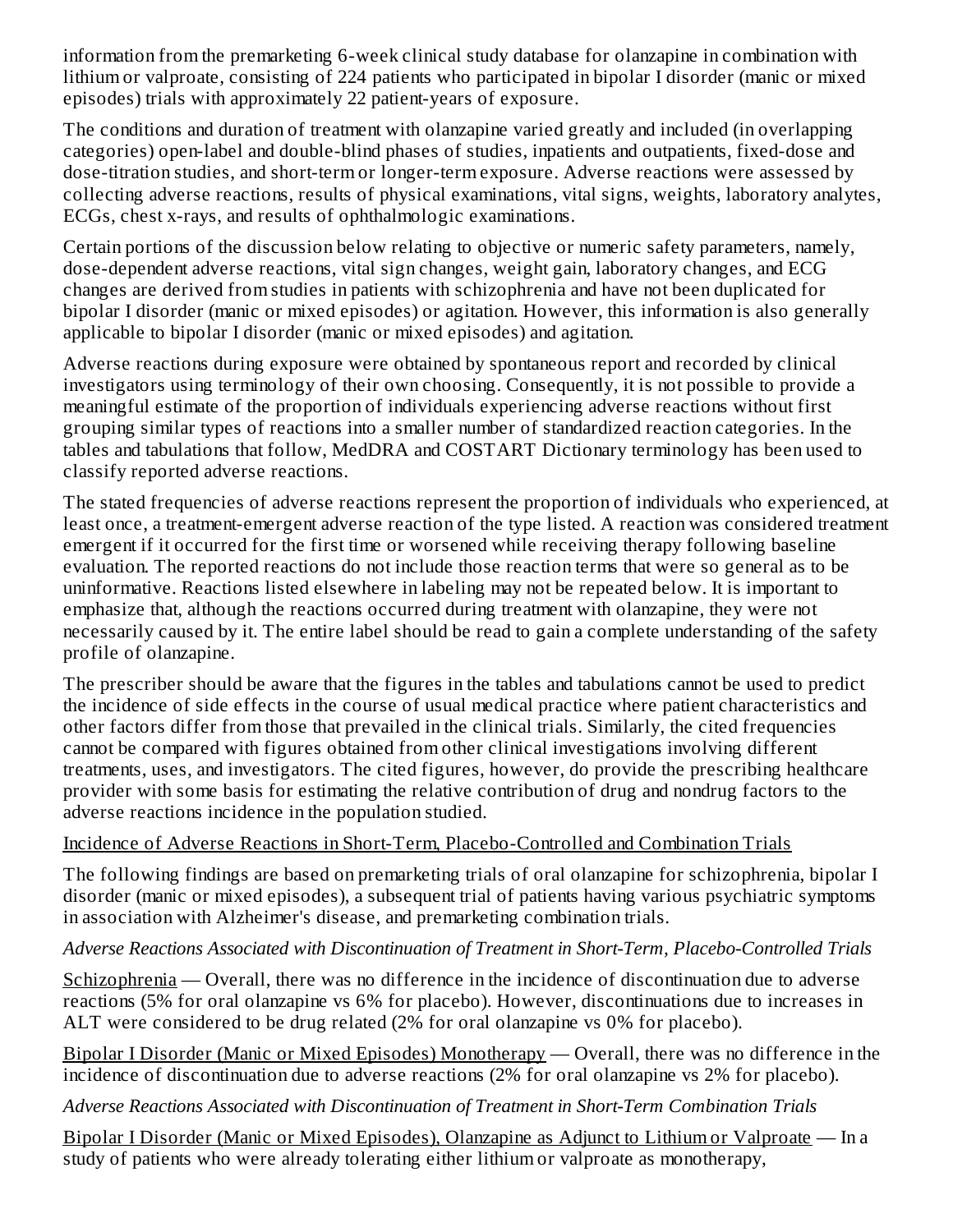discontinuation rates due to adverse reactions were 11% for the combination of oral olanzapine with lithium or valproate compared to 2% for patients who remained on lithium or valproate monotherapy. Discontinuations with the combination of oral olanzapine and lithium or valproate that occurred in more than 1 patient were: somnolence (3%), weight gain (1%), and peripheral edema (1%).

*Commonly Observed Adverse Reactions in Short-Term, Placebo-Controlled Trials*

The most commonly observed adverse reactions associated with the use of oral olanzapine (incidence of 5% or greater) and not observed at an equivalent incidence among placebo-treated patients (olanzapine incidence at least twice that for placebo) were:

#### **Table 9: Common Treatment-Emergent Advers e Reactions Associated with the Us e of Oral Olanzapine in 6-Week Trials — SCHIZOPHRENIA**

| <b>Adverse Reaction</b>           |                                | <b>Percentage of Patients Reporting Event</b> |  |  |
|-----------------------------------|--------------------------------|-----------------------------------------------|--|--|
|                                   | <b>Olanzapine</b><br>$(N=248)$ | <b>Placebo</b><br>$(N=118)$                   |  |  |
| Postural hypotension              |                                |                                               |  |  |
| Constipation                      |                                |                                               |  |  |
| Weight gain                       |                                |                                               |  |  |
| <b>Dizziness</b>                  |                                |                                               |  |  |
| Personality disorder <sup>a</sup> |                                |                                               |  |  |
| Akathisia                         |                                |                                               |  |  |

<sup>a</sup> Personality disorder is the COSTART term for designating nonaggressive objectionable behavior.

**Table 10: Common Treatment-Emergent Advers e Reactions Associated with the Us e of Oral Olanzapine in 3-Week and 4-Week Trials — Bipolar I Disorder (Manic or Mixed Episodes)**

|                         | <b>Percentage of Patients Reporting Event</b> |                |  |  |
|-------------------------|-----------------------------------------------|----------------|--|--|
| <b>Adverse Reaction</b> | <b>Olanzapine</b>                             | <b>Placebo</b> |  |  |
|                         | $(N=125)$                                     | $(N=129)$      |  |  |
| Asthenia                | 15                                            |                |  |  |
| Dry mouth               |                                               |                |  |  |
| Constipation            |                                               |                |  |  |
| <b>Dyspepsia</b>        |                                               |                |  |  |
| Increased appetite      |                                               |                |  |  |
| Somnolence              | 35                                            | 13             |  |  |
| <b>Dizziness</b>        | 18                                            |                |  |  |
| Tremor                  |                                               |                |  |  |

*Adverse Reactions Occurring at an Incidence of 2% or More among Oral Olanzapine-Treated Patients in Short-Term, Placebo-Controlled Trials*

Table 11 enumerates the incidence, rounded to the nearest percent, of treatment-emergent adverse reactions that occurred in 2% or more of patients treated with oral olanzapine (doses ≥2.5 mg/day) and with incidence greater than placebo who participated in the acute phase of placebo-controlled trials.

#### **Table 11: Treatment-Emergent Advers e Reactions:Incidence in Short-Term, Placebo-Controlled Clinical Trials with Oral Olanzapine**

|                   | <b>Percentage of Patients Reporting Event</b> |  |
|-------------------|-----------------------------------------------|--|
| <b>Olanzapine</b> | <b>Placebo</b>                                |  |
| $(N=532)$         | $(N=294)$                                     |  |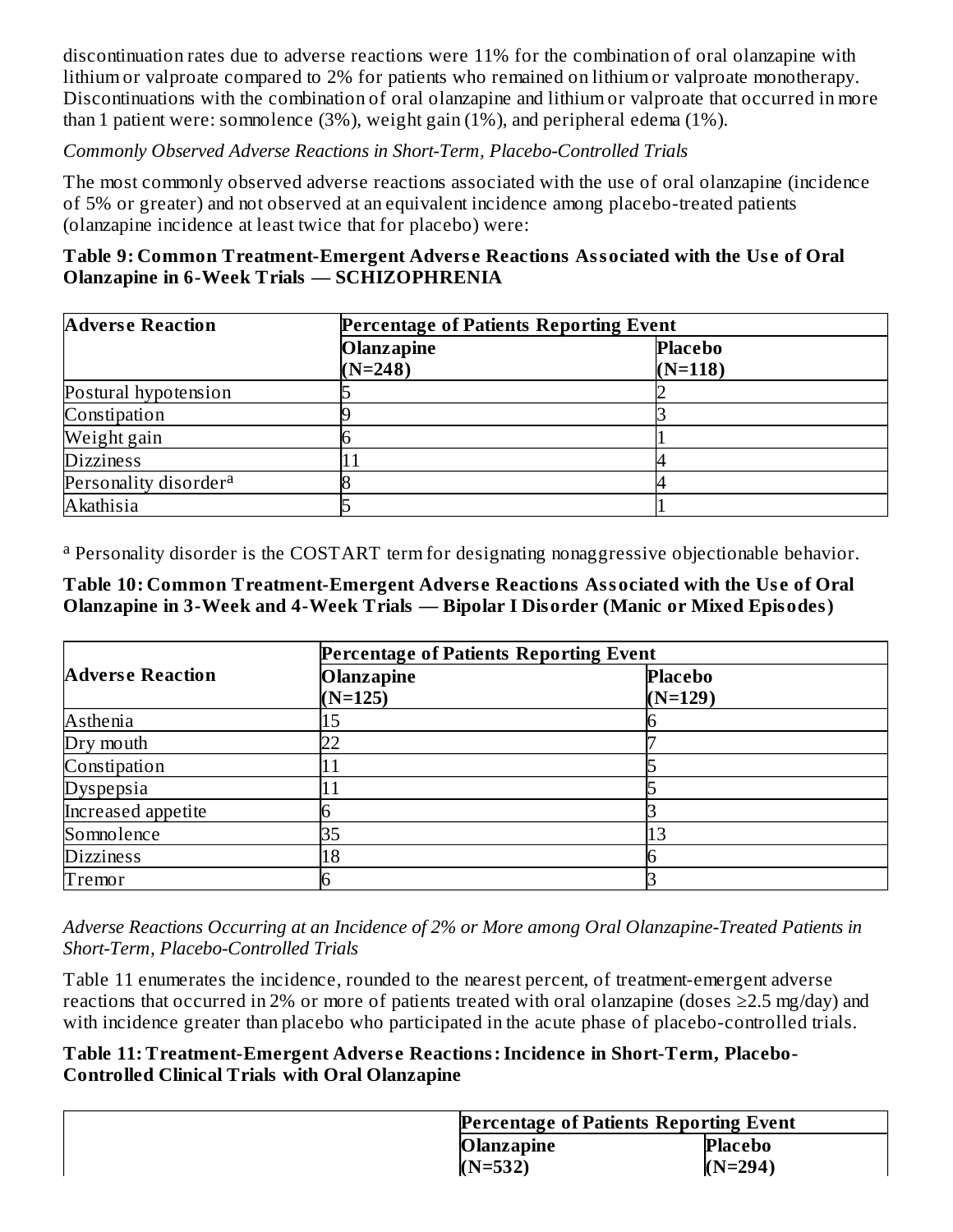| <b>Body System/Adverse Reaction</b>        |    |    |  |  |  |
|--------------------------------------------|----|----|--|--|--|
| <b>Body as a Whole</b>                     |    |    |  |  |  |
| Accidental injury                          | 12 |    |  |  |  |
| Asthenia                                   | 10 |    |  |  |  |
| Fever                                      |    |    |  |  |  |
| Back pain                                  |    |    |  |  |  |
| Chest pain                                 |    |    |  |  |  |
| <b>Cardiovas cular System</b>              |    |    |  |  |  |
| Postural hypotension                       |    |    |  |  |  |
| Tachycardia                                |    |    |  |  |  |
| Hypertension                               |    |    |  |  |  |
| Diges tive System                          |    |    |  |  |  |
| Dry mouth                                  |    |    |  |  |  |
| Constipation                               |    |    |  |  |  |
| Dyspepsia                                  |    |    |  |  |  |
| Vomiting                                   |    |    |  |  |  |
| Increased appetite                         |    |    |  |  |  |
| <b>Hemic and Lymphatic System</b>          |    |    |  |  |  |
| Ecchymosis                                 | ל  | З  |  |  |  |
| <b>Metabolic and Nutritional Disorders</b> |    |    |  |  |  |
| Weight gain                                |    |    |  |  |  |
| Peripheral edema                           |    |    |  |  |  |
| Musculos keletal System                    |    |    |  |  |  |
| Extremity pain (other than joint)          |    |    |  |  |  |
| Joint pain                                 |    |    |  |  |  |
| <b>Nervous System</b>                      |    |    |  |  |  |
| Somnolence                                 | 29 | 13 |  |  |  |
| Insomnia                                   | 12 | 11 |  |  |  |
| <b>Dizziness</b>                           | 11 |    |  |  |  |
| Abnormal gait                              | ხ  |    |  |  |  |
| Tremor                                     |    |    |  |  |  |
| Akathisia                                  |    |    |  |  |  |
| Hypertonia                                 |    |    |  |  |  |
| Articulation impairment                    |    |    |  |  |  |
| <b>Respiratory System</b>                  |    |    |  |  |  |
| Rhinitis                                   |    |    |  |  |  |
| Cough increased                            |    |    |  |  |  |
| Pharyngitis                                |    |    |  |  |  |
| <b>Special Senses</b>                      |    |    |  |  |  |
| Amblyopia                                  | З  |    |  |  |  |
| <b>Urogenital System</b>                   |    |    |  |  |  |
| Urinary incontinence                       |    |    |  |  |  |
| Urinary tract infection                    |    |    |  |  |  |

*Dose Dependency of Adverse Reactions*

A dose group difference has been observed for fatigue, dizziness, weight gain and prolactin elevation. In a single 8-week randomized, double-blind, fixed-dose study comparing 10 (N=199), 20 (N=200) and 40 (N=200) mg/day of oral olanzapine in adult patients with schizophrenia or schizoaffective disorder, incidence of fatigue (10 mg/day: 1.5%; 20 mg/day: 2.1%; 40 mg/day: 6.6%) was observed with significant differences between 10 vs 40 and 20 vs 40 mg/day. The incidence of dizziness (10 mg/day: 2.6%; 20 mg/day: 1.6%; 40 mg/day: 6.6%) was observed with significant differences between 20 vs 40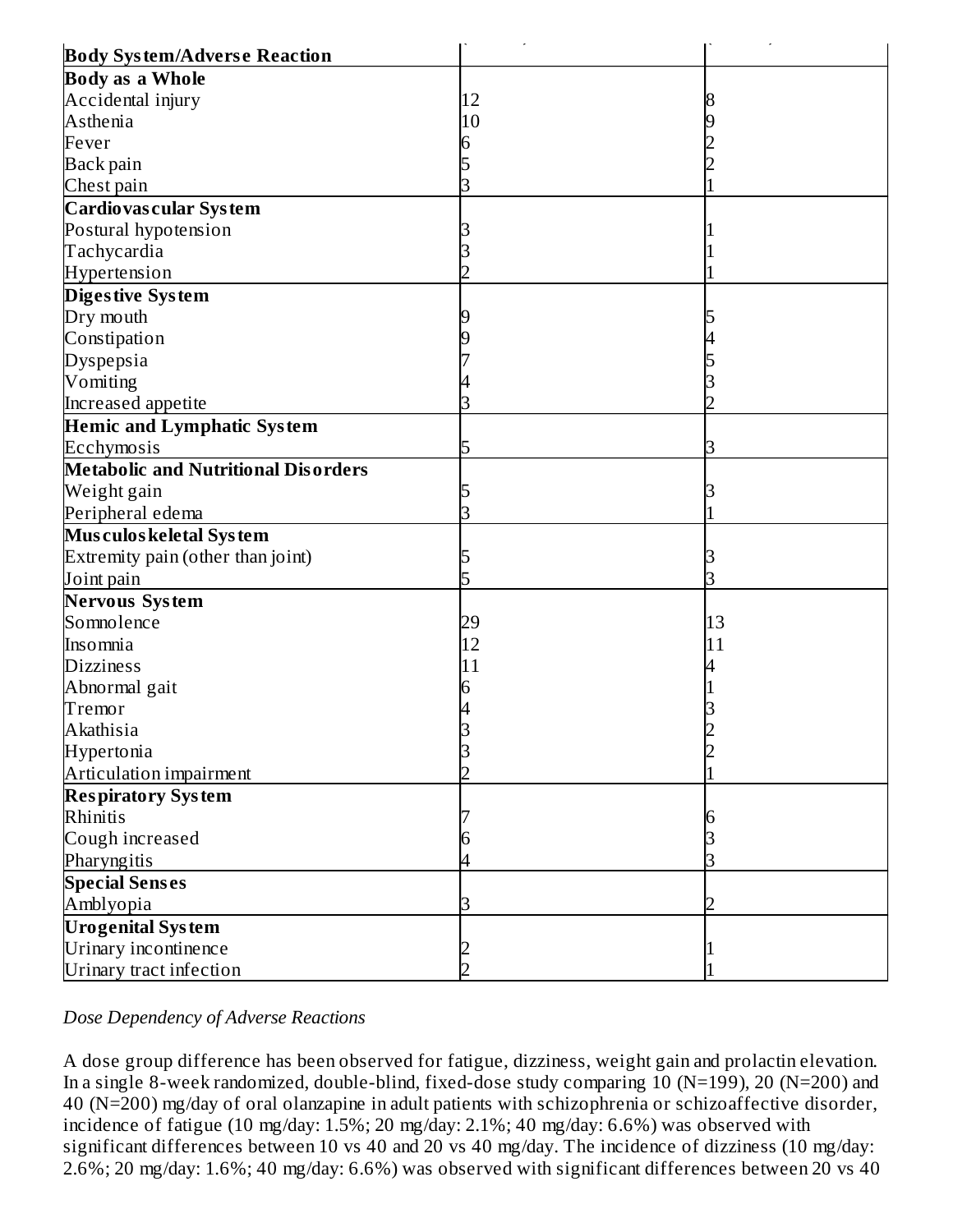mg. Dose group differences were also noted for weight gain and prolactin elevation *[see Warnings and Precautions (5.5,5.15)].*

The following table addresses dose relatedness for other adverse reactions using data from a schizophrenia trial involving fixed dosage ranges of oral olanzapine. It enumerates the percentage of patients with treatment-emergent adverse reactions for the 3 fixed-dose range groups and placebo. The data were analyzed using the Cochran-Armitage test, excluding the placebo group, and the table includes only those adverse reactions for which there was a trend.

#### **Table 12: Percentage of Patients from a Schizophrenia Trial with Treatment-Emergent Advers e Reactions for the 3 Dos e Range Groups and Placebo**

|                                   | <b>Percentage of Patients Reporting Event</b> |                                                  |                                                   |                                                   |  |
|-----------------------------------|-----------------------------------------------|--------------------------------------------------|---------------------------------------------------|---------------------------------------------------|--|
| <b>Adverse</b><br><b>Reaction</b> | <b>Placebo</b><br>$(N=68)$                    | <b>Olanzapine</b> $5 \pm 2.5$<br>$mg/day (N=65)$ | <b>Olanzapine</b> $10 \pm 2.5$<br>$mg/day (N=64)$ | <b>Olanzapine</b> $15 \pm 2.5$<br>$mg/day (N=69)$ |  |
| Asthenia                          | 15                                            |                                                  |                                                   |                                                   |  |
| Dry mouth                         |                                               |                                                  |                                                   |                                                   |  |
| Nausea                            |                                               |                                                  |                                                   |                                                   |  |
| Somnolence 16                     |                                               |                                                  | 30                                                | '39                                               |  |
| Tremor                            |                                               |                                                  |                                                   |                                                   |  |

*Commonly Observed Adverse Reactions in Short-Term Trials of Oral Olanzapine as Adjunct to Lithium or Valproate*

In the bipolar I disorder (manic or mixed episodes) adjunct placebo-controlled trials, the most commonly observed adverse reactions associated with the combination of olanzapine and lithium or valproate (incidence of ≥5% and at least twice placebo) were:

#### **Table 13: Common Treatment-Emergent Advers e Reactions Associated with the Us e of Oral Olanzapine in 6-Week Adjunct to Lithium or Valproate Trials — Bipolar I Disorder (Manic or Mixed Episodes)**

|                         | <b>Percentage of Patients Reporting Event</b>     |                                                |  |  |  |
|-------------------------|---------------------------------------------------|------------------------------------------------|--|--|--|
| <b>Adverse Reaction</b> | Olanzapine with lithium or valproate<br>$(N=229)$ | Placebo with lithium or valproate<br>$(N=115)$ |  |  |  |
| Dry mouth               | 32                                                |                                                |  |  |  |
| Weight gain             | 26                                                |                                                |  |  |  |
| Increased appetite      | 24                                                |                                                |  |  |  |
| <b>Dizziness</b>        | 14                                                |                                                |  |  |  |
| Back pain               |                                                   |                                                |  |  |  |
| Constipation            |                                                   |                                                |  |  |  |
| Speech disorder         |                                                   |                                                |  |  |  |
| Increased salivation    |                                                   |                                                |  |  |  |
| Amnesia                 |                                                   |                                                |  |  |  |
| Paresthesia             |                                                   |                                                |  |  |  |

*Adverse Reactions Occurring at an Incidence of 2% or More among Oral Olanzapine-Treated Patients in Short-Term Trials of Olanzapine as Adjunct to Lithium or Valproate*

Table 14 enumerates the incidence, rounded to the nearest percent, of treatment-emergent adverse reactions that occurred in 2% or more of patients treated with the combination of olanzapine (doses ≥5 mg/day) and lithium or valproate and with incidence greater than lithium or valproate alone who participated in the acute phase of placebo-controlled combination trials.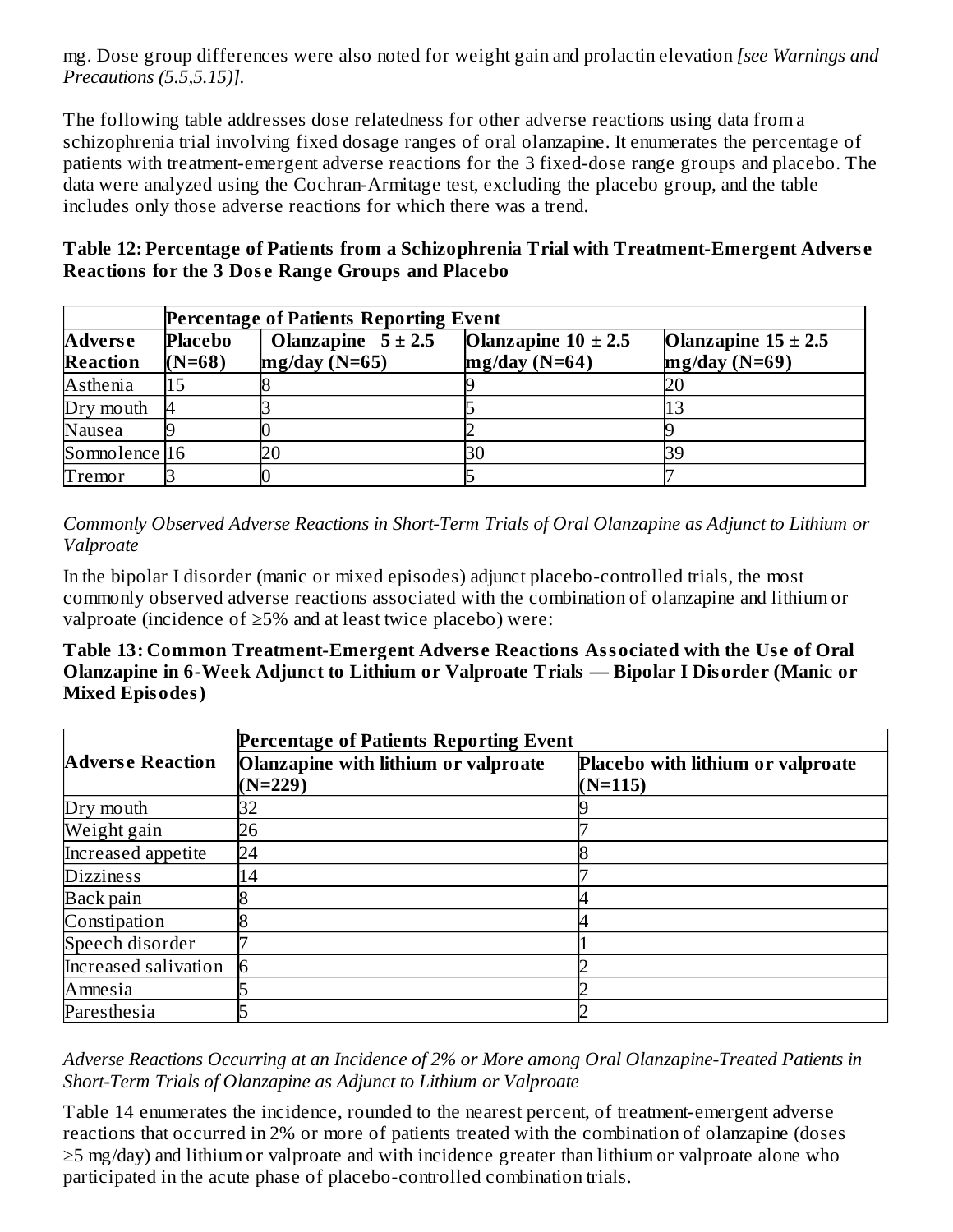**Table 14: Treatment-Emergent Advers e Reactions:Incidence in Short-Term, Placebo-Controlled Clinical Trials of Oral Olanzapine as Adjunct to Lithium or Valproate**

|                                        | <b>Percentage of Patients Reporting</b><br><b>Event</b> |                  |  |
|----------------------------------------|---------------------------------------------------------|------------------|--|
|                                        | <b>Placebo with</b>                                     |                  |  |
|                                        | <b>Olanzapine with</b><br>lithium or                    | lithium or       |  |
|                                        | valproate                                               | valproate        |  |
| Body System/Adverse<br><b>Reaction</b> | $(N=229)$                                               | $(N=115)$        |  |
|                                        | 18                                                      |                  |  |
| <b>Body as a Whole</b><br>Asthenia     | 8                                                       | 13               |  |
| Back pain                              | $\overline{4}$                                          | 4                |  |
| Accidental injury                      | 3                                                       | $\overline{2}$   |  |
| Chest pain                             |                                                         | $\overline{2}$   |  |
|                                        |                                                         |                  |  |
| <b>Cardiovas cular System</b>          | $\overline{2}$                                          |                  |  |
| Hypertension                           |                                                         | $\mathbf{1}$     |  |
| Digestive System                       |                                                         |                  |  |
| Dry mouth                              | 32                                                      | 9                |  |
| Increased appetite                     | 24                                                      | 8                |  |
| Thirst                                 | 10                                                      | 6                |  |
| Constipation                           | 8                                                       | $\overline{4}$   |  |
| <b>Increased salivation</b>            | 6                                                       | $\overline{2}$   |  |
| <b>Metabolic and Nutritional</b>       |                                                         |                  |  |
| <b>Disorders</b>                       | 26                                                      | 7                |  |
| Weight gain                            | 6                                                       | $\overline{4}$   |  |
| Peripheral edema                       | $\overline{2}$                                          | $\mathbf{1}$     |  |
| Edema                                  |                                                         |                  |  |
| Nervous System                         |                                                         |                  |  |
| Somnolence                             | 52                                                      | 27               |  |
| Tremor                                 | 23                                                      | 13               |  |
| Depression                             | 18                                                      | 17               |  |
| <b>Dizziness</b>                       | 14                                                      | 7                |  |
| Speech disorder                        | 7                                                       | $\mathbf{1}$     |  |
| Amnesia                                | 5                                                       | $\overline{2}$   |  |
| Paresthesia                            | 5                                                       | $\overline{2}$   |  |
| Apathy                                 | 4                                                       | 3                |  |
| Confusion                              | $\overline{\mathcal{A}}$                                | $\mathbf{1}$     |  |
| Euphoria                               | 3                                                       | $\overline{2}$   |  |
| Incoordination                         | $\overline{2}$                                          | $\boldsymbol{0}$ |  |
| <b>Respiratory System</b>              |                                                         |                  |  |
| Pharyngitis                            | 4                                                       | $\mathbf{1}$     |  |
| Dyspnea                                | 3                                                       | $\mathbf{1}$     |  |
| <b>Skin and Appendages</b>             |                                                         |                  |  |
| Sweating                               | 3                                                       | $\mathbf{1}$     |  |
| Acne                                   | 2                                                       | $\boldsymbol{0}$ |  |
| Dry skin                               | $\overline{2}$                                          | $\overline{0}$   |  |
| <b>Special Senses</b>                  |                                                         |                  |  |
| Amblyopia                              | 9                                                       | 5                |  |
| Abnormal vision                        | 2                                                       | $\boldsymbol{0}$ |  |
| <b>Urogenital System</b>               |                                                         |                  |  |
| Dysmenorrhea <sup>a</sup>              | $\overline{2}$                                          | $\boldsymbol{0}$ |  |
|                                        |                                                         |                  |  |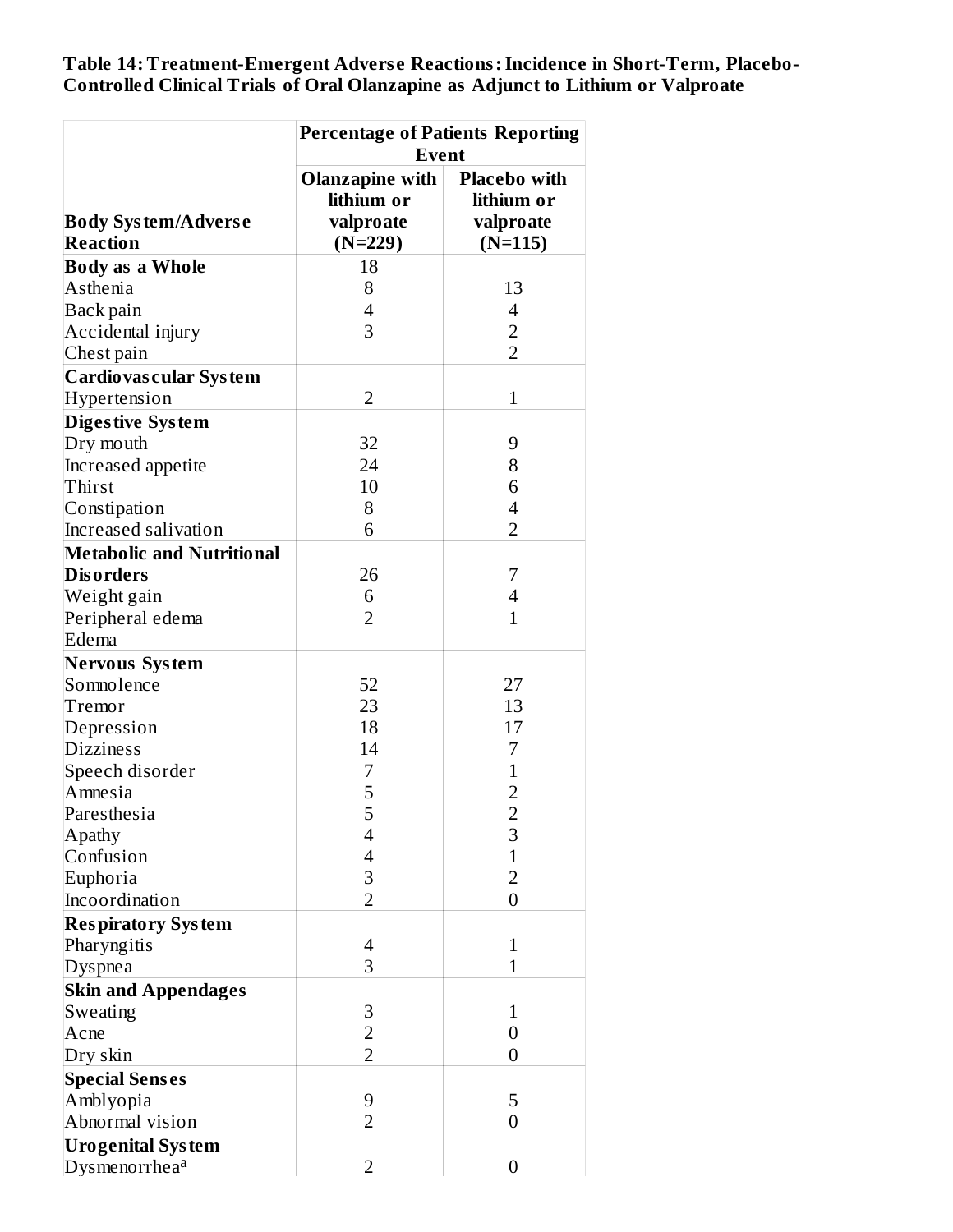| Iτ<br>dinitied<br>$\overline{\phantom{a}}$<br>, |  |
|-------------------------------------------------|--|
|                                                 |  |

<sup>a</sup> Denominator used was for females only (olanzapine,  $N=128$ ; placebo,  $N=51$ ).

For specific information about the adverse reactions observed with lithium or valproate, refer to the Adverse Reactions section of the package inserts for these other products.

#### **Extrapyramidal Symptoms**

The following table enumerates the percentage of patients with treatment-emergent extrapyramidal symptoms as assessed by categorical analyses of formal rating scales during acute therapy in a controlled clinical trial comparing oral olanzapine at 3 fixed doses with placebo in the treatment of schizophrenia in a 6-week trial.

#### **Table 16: Treatment-Emergent Extrapyramidal Symptoms Ass ess ed by Rating Scales Incidence in a Fixed Dosage Range, Placebo-Controlled Clinical Trial of Oral Olanzapine in Schizophrenia - Acute Phas e**

|                           | <b>Percentage of Patients Reporting Event</b> |                                                                                                                          |  |  |  |  |
|---------------------------|-----------------------------------------------|--------------------------------------------------------------------------------------------------------------------------|--|--|--|--|
|                           | <b>Placebo</b>                                | <b>Olanzapine</b><br><b>Olanzapine</b><br>Olanzapine<br>$15 \pm 2.5$ mg/day<br>$10 \pm 2.5$ mg/day<br>$5 \pm 2.5$ mg/day |  |  |  |  |
| Parkinsonism <sup>a</sup> |                                               | 14                                                                                                                       |  |  |  |  |
| Akathisia <sup>b</sup>    |                                               |                                                                                                                          |  |  |  |  |

aPercentage of patients with a Simpson-Angus Scale total score >3.

**b** Percentage of patients with a Barnes Akathisia Scale global score ≥2.

The following table enumerates the percentage of patients with treatment-emergent extrapyramidal symptoms as assessed by spontaneously reported adverse reactions during acute therapy in the same controlled clinical trial comparing olanzapine at 3 fixed doses with placebo in the treatment of schizophrenia in a 6-week trial.

#### **Table 17: Treatment-Emergent Extrapyramidal Symptoms Ass ess ed by Advers e Reactions Incidence in a Fixed Dosage Range, Placebo-Controlled Clinical Trial of Oral Olanzapine in Schizophrenia - Acute Phas e**

|                                  | <b>Percentage of Patients Reporting Event</b> |                                                     |                                                      |                                                      |
|----------------------------------|-----------------------------------------------|-----------------------------------------------------|------------------------------------------------------|------------------------------------------------------|
|                                  | <b>Placebo</b><br>$(N=68)$                    | <b>Olanzapine</b><br>$5 \pm 2.5$ mg/day<br>$(N=65)$ | <b>Olanzapine</b><br>$10 \pm 2.5$ mg/day<br>$(N=64)$ | <b>Olanzapine</b><br>$15 \pm 2.5$ mg/day<br>$(N=69)$ |
| Dystonic events <sup>a</sup>     |                                               |                                                     |                                                      |                                                      |
| Parkinsonism events <sup>b</sup> | .0                                            |                                                     | 14                                                   | 20                                                   |
| Akathisia events <sup>c</sup>    |                                               |                                                     |                                                      |                                                      |
| Dyskinetic events <sup>d</sup>   |                                               |                                                     |                                                      |                                                      |
| Residual events <sup>e</sup>     |                                               |                                                     |                                                      |                                                      |
| Any extrapyramidal event         | 16                                            |                                                     |                                                      | 32                                                   |

<sup>a</sup>Patients with the following COSTART terms were counted in this category: dystonia, generalized spasm, neck rigidity, oculogyric crisis, opisthotonos, torticollis.

b Patients with the following COSTART terms were counted in this category: akinesia, cogwheel rigidity, extrapyramidal syndrome, hypertonia, hypokinesia, masked facies, tremor.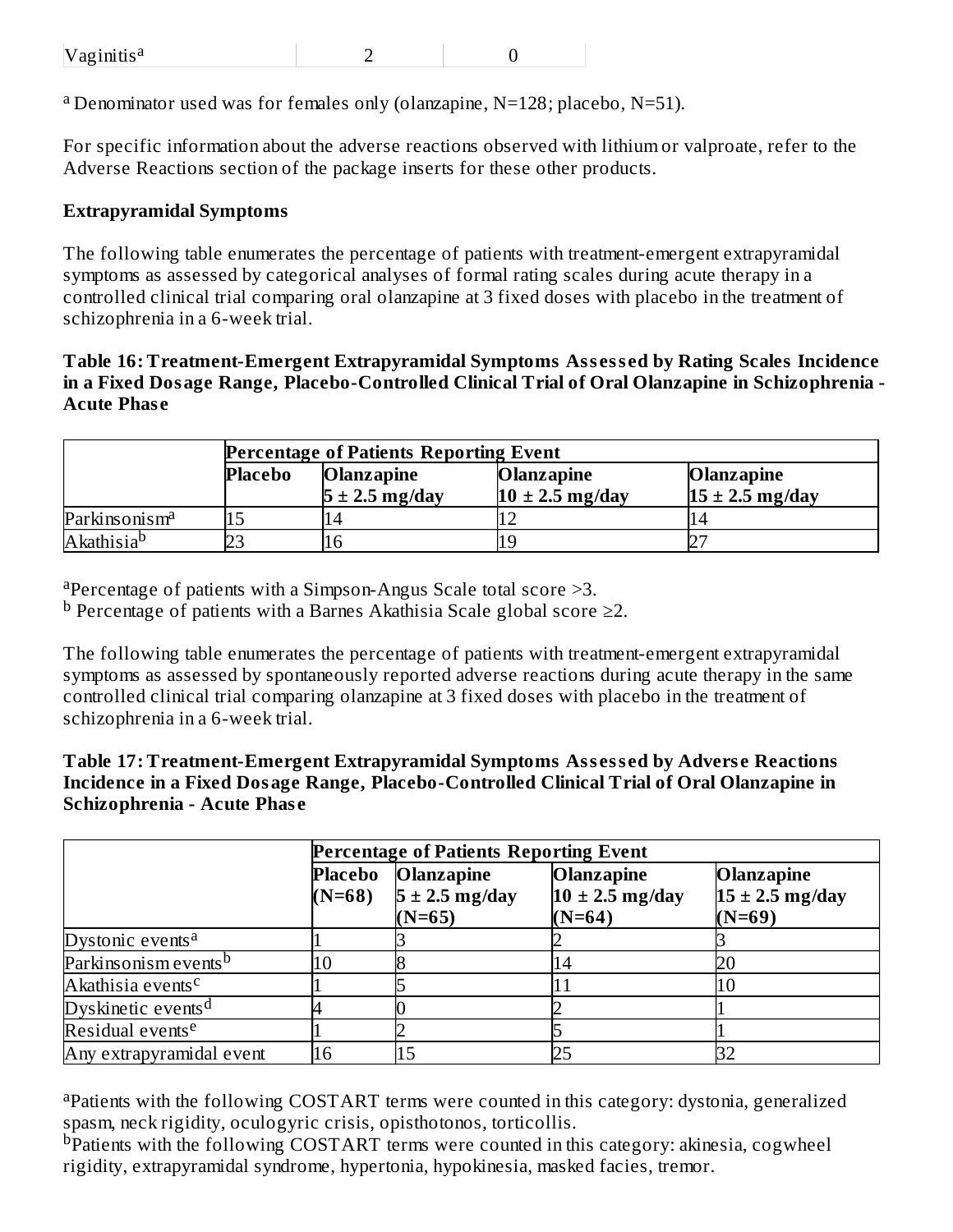<sup>c</sup> Patients with the following COSTART terms were counted in this category: akathisia, hyperkinesia. dpatients with the following COSTART terms were counted in this category: buccoglossal syndrome, choreoathetosis, dyskinesia, tardive dyskinesia.

<sup>e</sup> Patients with the following COSTART terms were counted in this category: movement disorder, myoclonus, twitching.

The following table enumerates the percentage of adolescent patients with treatment-emergent extrapyramidal symptoms as assessed by spontaneously reported adverse reactions during acute therapy (dose range: 2.5 to 20 mg/day).

#### **Table 18: Treatment-Emergent Extrapyramidal Symptoms Ass ess ed by Advers e Reactions Incidence in Placebo-Controlled Clinical Trials of Oral Olanzapine in Schizophrenia and Bipolar I Disorder-Adoles cents**

|                          | <b>Percentage of Patients Reporting Event</b> |                      |  |
|--------------------------|-----------------------------------------------|----------------------|--|
| Categories <sup>a</sup>  | $Placebo(N=89)$                               | Olanzapine $(N=179)$ |  |
| Dystonic events          |                                               |                      |  |
| Parkinsonism events      |                                               |                      |  |
| Akathisia events         |                                               |                      |  |
| Dyskinetic events        |                                               |                      |  |
| Nonspecific events       |                                               |                      |  |
| Any extrapyramidal event |                                               |                      |  |

<sup>a</sup>Categories are based on Standard MedDRA Queries (SMQ) for extrapyramidal symptoms as defined in MedDRA version 12.0.

*Dystonia, Class Effect:* Symptoms of dystonia, prolonged abnormal contractions of muscle groups, may occur in susceptible individuals during the first few days of treatment. Dystonic symptoms include: spasm of the neck muscles, sometimes progressing to tightness of the throat, swallowing difficulty, difficulty breathing, and/or protrusion of the tongue. While these symptoms can occur at low doses, the frequency and severity are greater with high potency and at higher doses of first generation antipsychotic drugs. In general, an elevated risk of acute dystonia may be observed in males and younger age groups receiving antipsychotics; however, events of dystonia have been reported infrequently (<1%) with olanzapine use.

### **Other Advers e Reactions**

### Other Adverse Reactions Observed During the Clinical Trial Evaluation of Oral Olanzapine

Following is a list of treatment-emergent adverse reactions reported by patients treated with oral olanzapine (at multiple doses  $\geq 1$  mg/day) in clinical trials. This listing is not intended to include reactions (1) already listed in previous tables or elsewhere in labeling, (2) for which a drug cause was remote, (3) which were so general as to be uninformative, (4) which were not considered to have significant clinical implications, or (5) which occurred at a rate equal to or less than placebo. Reactions are classified by body system using the following definitions: frequent adverse reactions are those occurring in at least 1/100 patients; infrequent adverse reactions are those occurring in 1/100 to 1/1000 patients; rare reactions are those occurring in fewer than 1/1000 patients.

**Body as a Whole** - *Infrequent:* chills, face edema, photosensitivity reaction, suicide attempt<sup>1</sup>; *Rare:* chills and fever, hangover effect, sudden death<sup>1</sup>.

**Cardiovas cular System** — *Infrequent:* cerebrovascular accident, vasodilatation.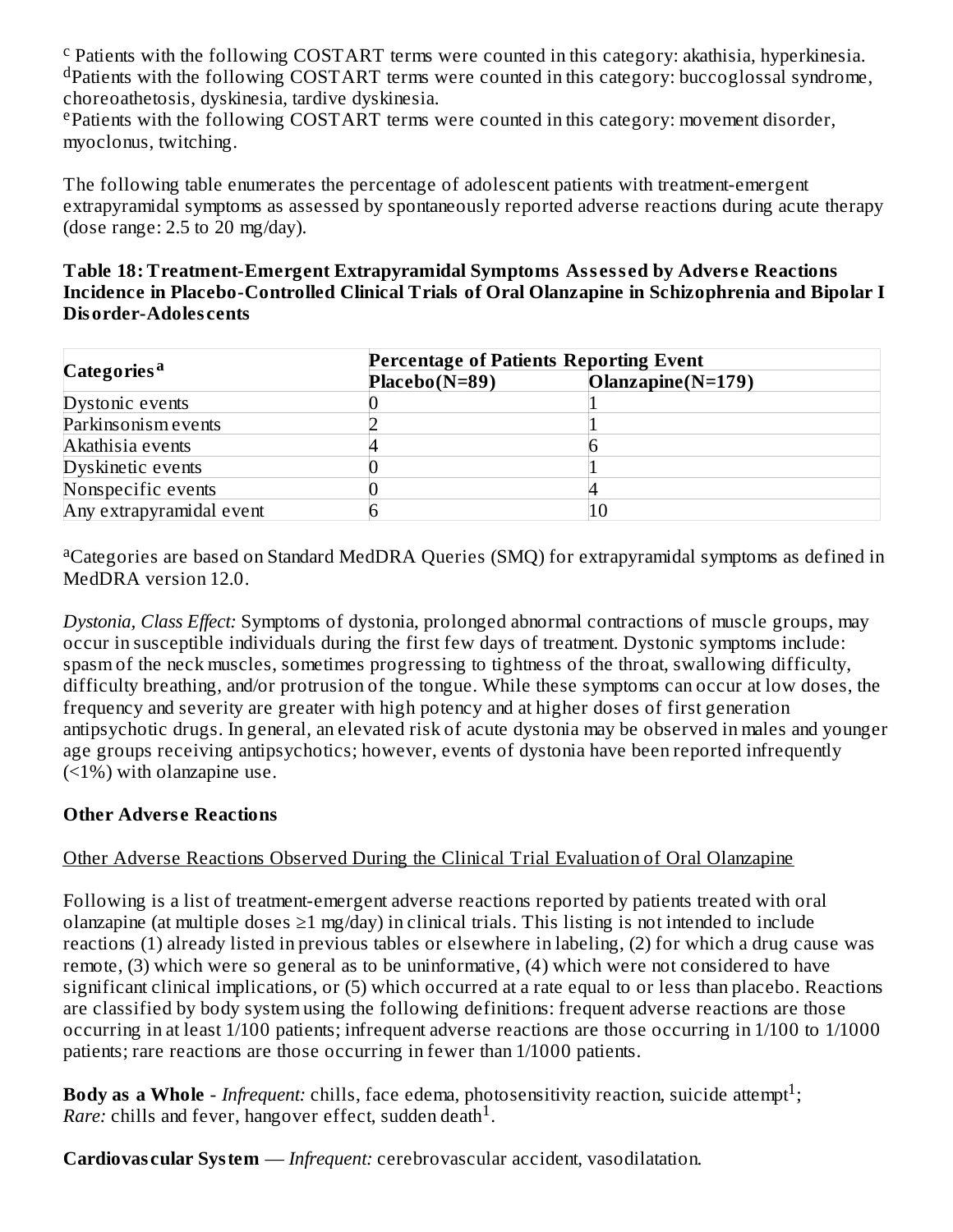**Digestive System** — *Infrequent:* abdominal distension, nausea and vomiting, tongue edema; *Rare:* ileus, intestinal obstruction, liver fatty deposit.

**Hemic and Lymphatic System** — *Infrequent:* thrombocytopenia.

**Metabolic and Nutritional Disorders** — *Frequent:* alkaline phosphatase increased; *Infrequent:* bilirubinemia, hypoproteinemia.

**Mus culoskeletal System** — *Rare:* osteoporosis.

**Nervous System** — *Infrequent:* ataxia, dysarthria, libido decreased, stupor; *Rare:* coma.

**Respiratory System** — *Infrequent:* epistaxis; *Rare:* lung edema.

**Skin and Appendages** — *Infrequent:* alopecia.

**Special Sens es** — *Infrequent:* abnormality of accommodation, dry eyes; *Rare:* mydriasis.

 $\bf{U}$ ro $\bf{g}$ enital  $\bf{S}$ ystem — *Infrequent:* amenorrhea<sup>2</sup>, breast pain, decreased menstruation, impotence<sup>2</sup>, increased menstruation<sup>2</sup>, menorrhagia<sup>2</sup>, metrorrhagia<sup>2</sup>, polyuria<sup>2</sup>, urinary frequency, urinary retention, urinary urgency, urination impaired.

<sup>1</sup>These terms represent serious adverse events but do not meet the definition for adverse drug reactions. They are included here because of their seriousness. <sup>2</sup>Adjusted for gender.

### Clinical Trials in Adolescent Patients (age 13 to 17 years)

*Commonly Observed Adverse Reactions in Oral Olanzapine Short-Term, Placebo-Controlled Trials*

Adverse reactions in adolescent patients treated with oral olanzapine (doses  $\geq$ 2.5 mg) reported with an incidence of 5% or more and reported at least twice as frequently as placebo-treated patients are listed in Table 21.

#### **Table 21: Treatment-Emergent Advers e Reactions of ≥5% Incidence among Adoles cents (13 to 17 Years Old) with Schizophrenia or Bipolar I Disorder (Manic or Mixed Episodes)**

|                             | <b>Percentage of Patients Reporting Event</b>                                         |                  |                                   |  |  |
|-----------------------------|---------------------------------------------------------------------------------------|------------------|-----------------------------------|--|--|
|                             | Adverse Reactions6 Week Trial % Schizophrenia Patients3 Week Trial % Bipolar Patients |                  |                                   |  |  |
|                             | Olanzapine $(N=72)$                                                                   | Placebo $(N=35)$ | Olanzapine (N=107) Placebo (N=54) |  |  |
| Sedation <sup>a</sup>       | 39                                                                                    |                  | 48                                |  |  |
| Weight increased            |                                                                                       |                  |                                   |  |  |
| Headache                    |                                                                                       |                  |                                   |  |  |
| Increased appetite          |                                                                                       |                  | 29                                |  |  |
| <b>Dizziness</b>            |                                                                                       |                  |                                   |  |  |
| Abdominal pain <sup>b</sup> |                                                                                       |                  |                                   |  |  |
| Pain in extremity           |                                                                                       |                  |                                   |  |  |
| Fatigue                     |                                                                                       |                  | 14                                |  |  |
| Dry mouth                   |                                                                                       |                  |                                   |  |  |

<sup>a</sup>Patients with the following MedDRA terms were counted in this category: hypersomnia, lethargy, sedation, somnolence. **b** and the state of the state of the state of the state of the state of the state of the state of the state of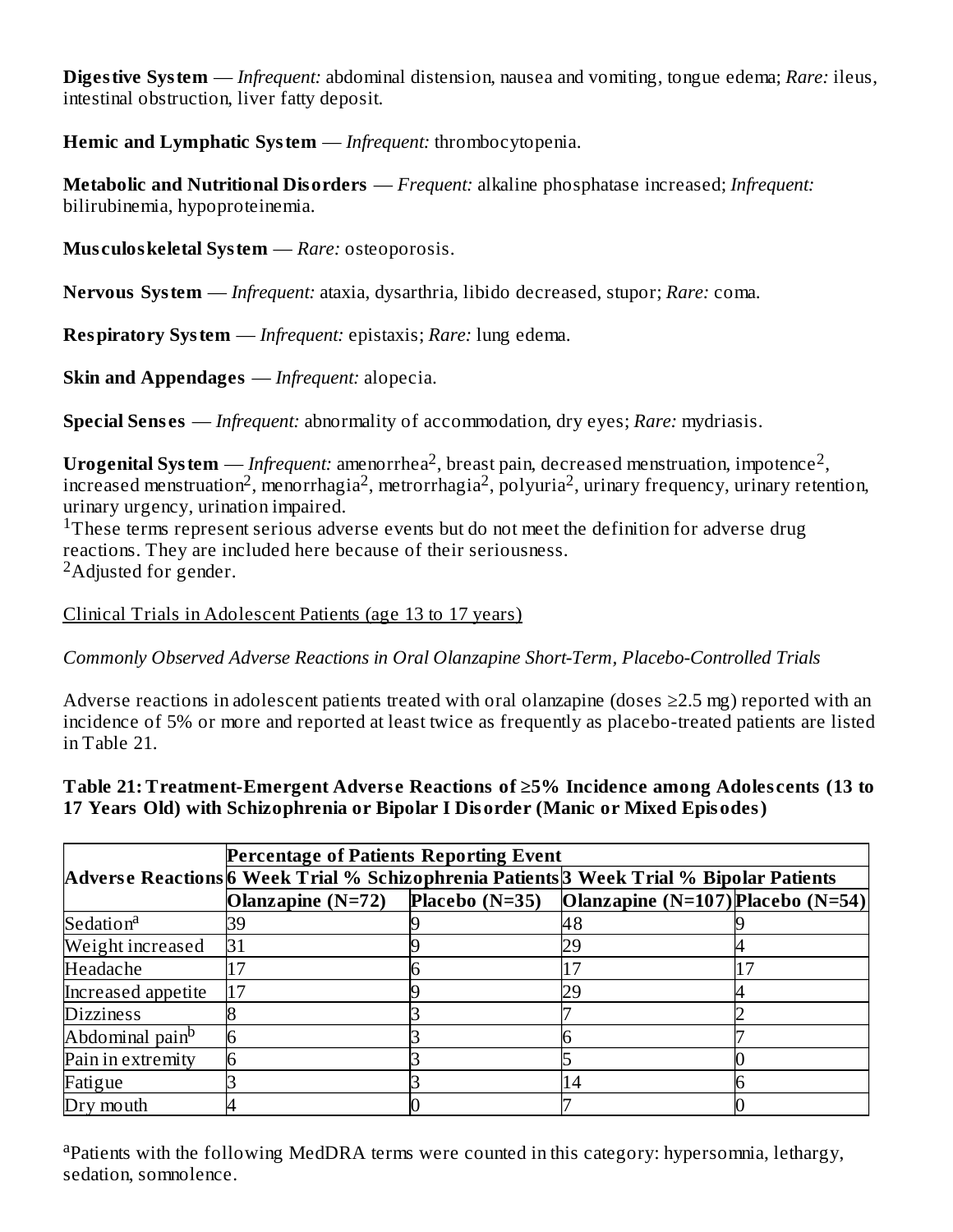$^{\text{b}}$ Patients with the following MedDRA terms were counted in this category: abdominal pain, abdominal pain lower, abdominal pain upper.

*Adverse Reactions Occurring at an Incidence of 2% or More among Oral Olanzapine-Treated Patients in Short-Term (3-6 weeks), Placebo-Controlled Trials*

Adverse reactions in adolescent patients treated with oral olanzapine (doses  $\geq$ 2.5 mg) reported with an incidence of 2% or more and greater than placebo are listed in Table 22.

#### **Table 22: Treatment-Emergent Advers e Reactions of ≥2% Incidence among Adoles cents (13-17 Years Old) (Combined Incidence from Short-Term, Placebo-Controlled Clinical Trials of Schizophrenia or Bipolar I Disorder [Manic or Mixed Episodes])**

|                                          | Percentage of Patients Reporting Event |                |  |  |
|------------------------------------------|----------------------------------------|----------------|--|--|
| <b>Adverse Reaction</b>                  | Olanzapine (N=179)                     | Placebo (N=89) |  |  |
| Sedation <sup>a</sup>                    | 44                                     |                |  |  |
| Weight increased                         | 30                                     |                |  |  |
| Increased appetite                       | 24                                     | n              |  |  |
| Headache                                 | 17                                     | 12             |  |  |
| Fatigue                                  |                                        |                |  |  |
| <b>Dizziness</b>                         |                                        |                |  |  |
| Dry mouth                                |                                        |                |  |  |
| Pain in extremity                        |                                        |                |  |  |
| Constipation                             |                                        |                |  |  |
| Nasopharyngitis                          |                                        |                |  |  |
| Diarrhea                                 |                                        |                |  |  |
| Restlessness                             |                                        |                |  |  |
| Liver enzymes increased <sup>b</sup>     |                                        |                |  |  |
| <b>Dyspepsia</b>                         |                                        |                |  |  |
| Epistaxis                                |                                        |                |  |  |
| Respiratory tract infection <sup>c</sup> |                                        |                |  |  |
| Sinusitis                                |                                        |                |  |  |
| Arthralgia                               |                                        |                |  |  |
| Musculoskeletal stiffness                |                                        |                |  |  |

<sup>a</sup>Patients with the following MedDRA terms were counted in this category: hypersomnia, lethargy, sedation, somnolence.

 $^{\rm b}$  The terms alanine aminotransferase (ALT), aspartate aminotransferase (AST), and hepatic enzyme were combined under liver enzymes.

Patients with the following MedDRA terms were counted in this category: lower respiratory tract cinfection, respiratory tract infection, respiratory tract infection viral, upper respiratory tract infection, viral upper respiratory tract infection.

#### **Vital Signs and Laboratory Studies**

Vital Sign Changes — Oral olanzapine was associated with orthostatic hypotension and tachycardia in clinical trials *[see Warnings and Precautions (5)]*.

#### Laboratory Changes

*Olanzapine Monotherapy in Adults:* An assessment of the premarketing experience for olanzapine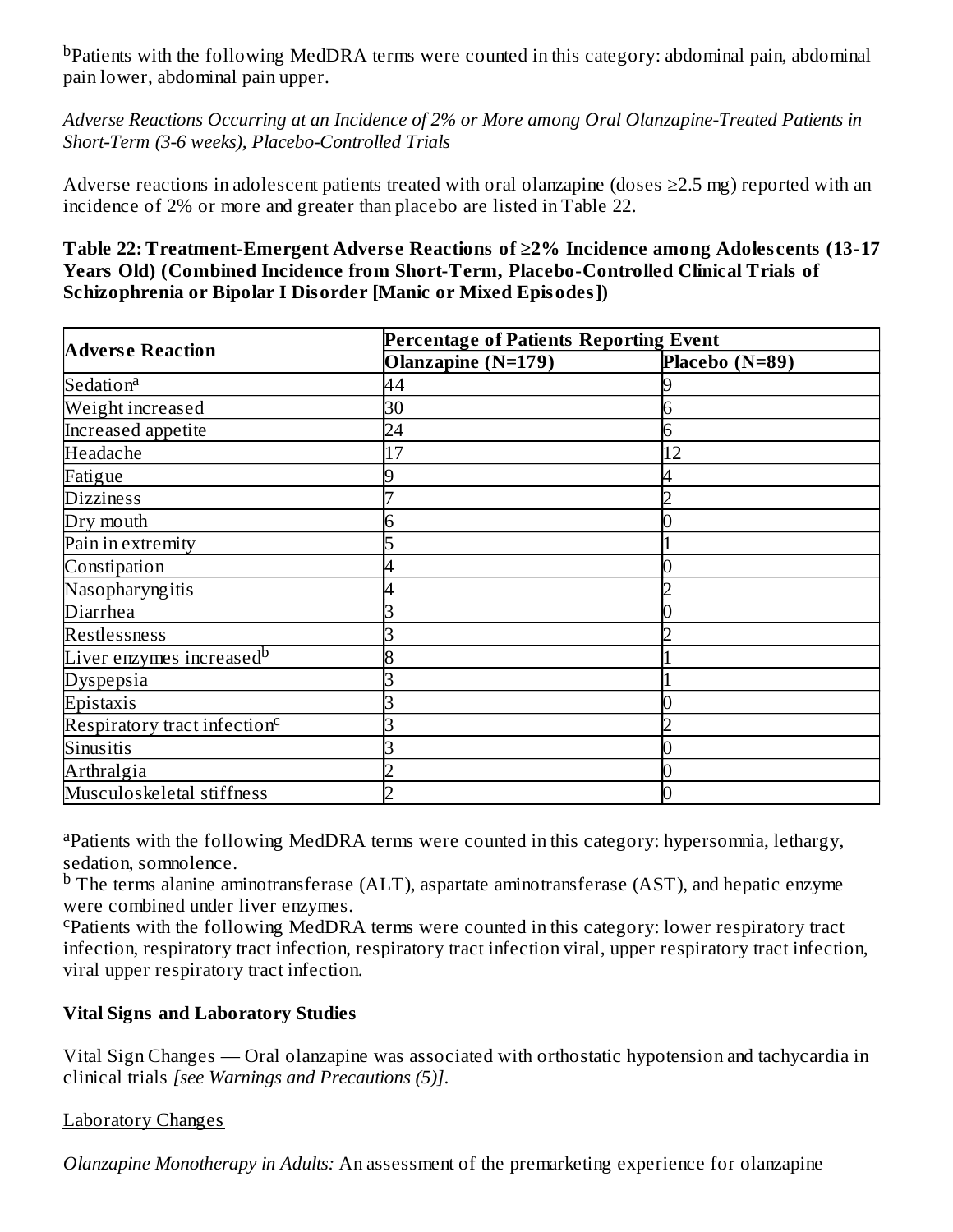revealed an association with asymptomatic increases in ALT, AST, and GGT. Within the original premarketing database of about 2400 adult patients with baseline ALT ≤90 IU/L, the incidence of ALT elevations to >200 IU/L was 2% (50/2381). None of these patients experienced jaundice or other symptoms attributable to liver impairment and most had transient changes that tended to normalize while olanzapine treatment was continued.

In placebo-controlled olanzapine monotherapy studies in adults, clinically significant ALT elevations (change from <3 times the upper limit of normal [ULN] at baseline to  $\geq$ 3 times ULN) were observed in 5% (77/1426) of patients exposed to olanzapine compared to 1% (10/1187) of patients exposed to placebo. ALT elevations ≥5 times ULN were observed in 2% (29/1438) of olanzapine-treated patients, compared to 0.3% (4/1196) of placebo-treated patients. ALT values returned to normal, or were decreasing, at last follow-up in the majority of patients who either continued treatment with olanzapine or discontinued olanzapine. No patient with elevated ALT values experienced jaundice, liver failure, or met the criteria for Hy's Rule.

From an analysis of the laboratory data in an integrated database of 41 completed clinical studies in adult patients treated with oral olanzapine, high GGT levels were recorded in ≥1% (88/5245) of patients.

Caution should be exercised in patients with signs and symptoms of hepatic impairment, in patients with pre-existing conditions associated with limited hepatic functional reserve, and in patients who are being treated with potentially hepatotoxic drugs.

Olanzapine administration was also associated with increases in serum prolactin *[see Warnings and Precautions (5.15)]*, with an asymptomatic elevation of the eosinophil count in 0.3% of patients, and with an increase in CPK.

From an analysis of the laboratory data in an integrated database of 41 completed clinical studies in adult patients treated with oral olanzapine, elevated uric acid was recorded in ≥3% (171/4641) of patients.

*Olanzapine Monotherapy in Adolescents:* In placebo-controlled clinical trials of adolescent patients with schizophrenia or bipolar I disorder (manic or mixed episodes), greater frequencies for the following treatment-emergent findings, at anytime, were observed in laboratory analytes compared to placebo: elevated ALT ( $\geq$ 3X ULN in patients with ALT at baseline <3X ULN), (12% vs 2%); elevated AST (28% vs 4%); low total bilirubin (22% vs 7%); elevated GGT (10% vs 1%); and elevated prolactin (47% vs 7%).

In placebo-controlled olanzapine monotherapy studies in adolescents, clinically significant ALT elevations (change from <3 times ULN at baseline to ≥3 times ULN) were observed in 12% (22/192) of patients exposed to olanzapine compared to 2% (2/109) of patients exposed to placebo. ALT elevations ≥5 times ULN were observed in 4% (8/192) of olanzapine-treated patients, compared to 1% (1/109) of placebo-treated patients. ALT values returned to normal, or were decreasing, at last follow-up in the majority of patients who either continued treatment with olanzapine or discontinued olanzapine. No adolescent patient with elevated ALT values experienced jaundice, liver failure, or met the criteria for Hy's Rule.

ECG Changes — In pooled studies of adults as well as pooled studies of adolescents, there were no significant differences between olanzapine and placebo in the proportions of patients experiencing potentially important changes in ECG parameters, including QT, QTc (Fridericia corrected), and PR intervals. Olanzapine use was associated with a mean increase in heart rate compared to placebo (adults: +2.4 beats per minute vs no change with placebo; adolescents: +6.3 beats per minute vs -5.1 beats per minute with placebo). This increase in heart rate may be related to olanzapine's potential for inducing orthostatic changes *[see Warnings and Precautions (5.7)]*.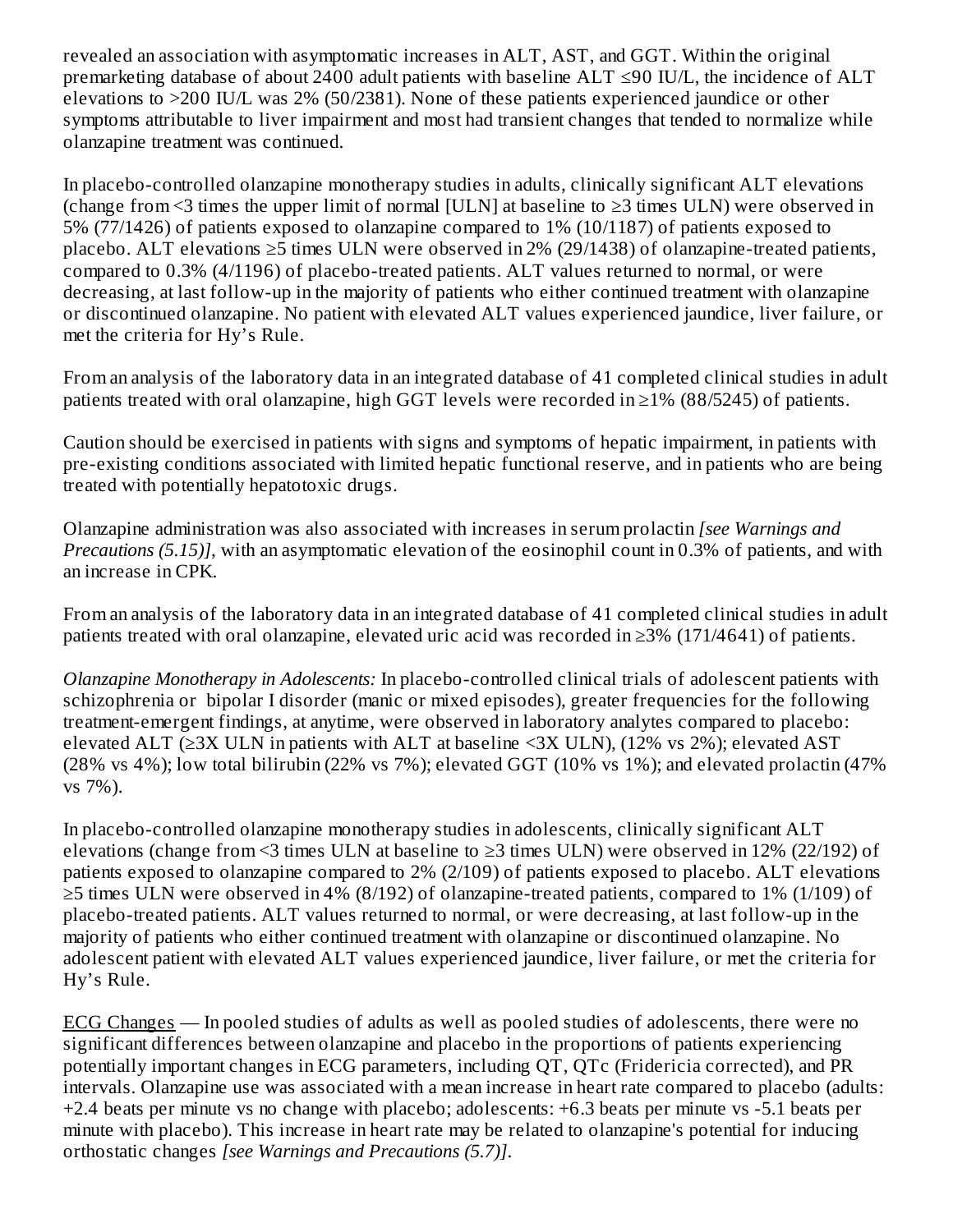#### **6.2 Postmarketing Experience**

The following adverse reactions have been identified during post-approval use of olanzapine. Because these reactions are reported voluntarily from a population of uncertain size, it is difficult to reliably estimate their frequency or evaluate a causal relationship to drug exposure.

Adverse reactions reported since market introduction that were temporally (but not necessarily causally) related to olanzapine therapy include the following: allergic reaction (e.g., anaphylactoid reaction, angioedema, pruritus or urticaria), cholestatic or mixed liver injury, diabetic coma, diabetic ketoacidosis, discontinuation reaction (diaphoresis, nausea or vomiting), Drug Reaction with Eosinophilia and Systemic Symptoms (DRESS), hepatitis, jaundice, neutropenia, pancreatitis, priapism, rash, restless legs syndrome, rhabdomyolysis, salivary hypersecretion, stuttering<sup>1</sup>, and venous thromboembolic events (including pulmonary embolism and deep venous thrombosis). Random cholesterol levels of ≥240 mg/dL and random triglyceride levels of ≥1000 mg/dL have been reported.

<sup>1</sup>Stuttering was only studied in oral and long acting injection (LAI) formulations

## **7 DRUG INTERACTIONS**

The risks of using olanzapine in combination with other drugs have not been extensively evaluated in systematic studies.

#### **7.1 Potential for Other Drugs to Affect Olanzapine**

Diazepam — The co-administration of diazepam with olanzapine potentiated the orthostatic hypotension observed with olanzapine *[see Drug Interactions (7.2)]*.

Cimetidine and Antacids — Single doses of cimetidine (800 mg) or aluminum- and magnesiumcontaining antacids did not affect the oral bioavailability of olanzapine.

Inducers of CYP1A2 — Carbamazepine therapy (200 mg bid) causes an approximately 50% increase in the clearance of olanzapine. This increase is likely due to the fact that carbamazepine is a potent inducer of CYP1A2 activity. Higher daily doses of carbamazepine may cause an even greater increase in olanzapine clearance.

Alcohol — Ethanol (45 mg/70 kg single dose) did not have an effect on olanzapine pharmacokinetics. The co-administration of alcohol (i.e., ethanol) with olanzapine potentiated the orthostatic hypotension observed with olanzapine *[see Drug Interactions (7.2)].*

#### Inhibitors of CYP1A2

*Fluvoxamine:* Fluvoxamine, a CYP1A2 inhibitor, decreases the clearance of olanzapine. This results in a mean increase in olanzapine  $\rm{C_{max}}$  following fluvoxamine of 54% in female nonsmokers and 77% in male smokers. The mean increase in olanzapine AUC is 52% and 108%, respectively. Lower doses of olanzapine should be considered in patients receiving concomitant treatment with fluvoxamine.

#### Inhibitors of CYP2D6

*Fluoxetine:* Fluoxetine (60 mg single dose or 60 mg daily dose for 8 days) causes a small (mean 16%) increase in the maximum concentration of olanzapine and a small (mean 16%) decrease in olanzapine clearance. The magnitude of the impact of this factor is small in comparison to the overall variability between individuals, and therefore dose modification is not routinely recommended. When using olanzapine and fluoxetine in combination, also refer to the Drug Interactions section of the package insert for Symbyax.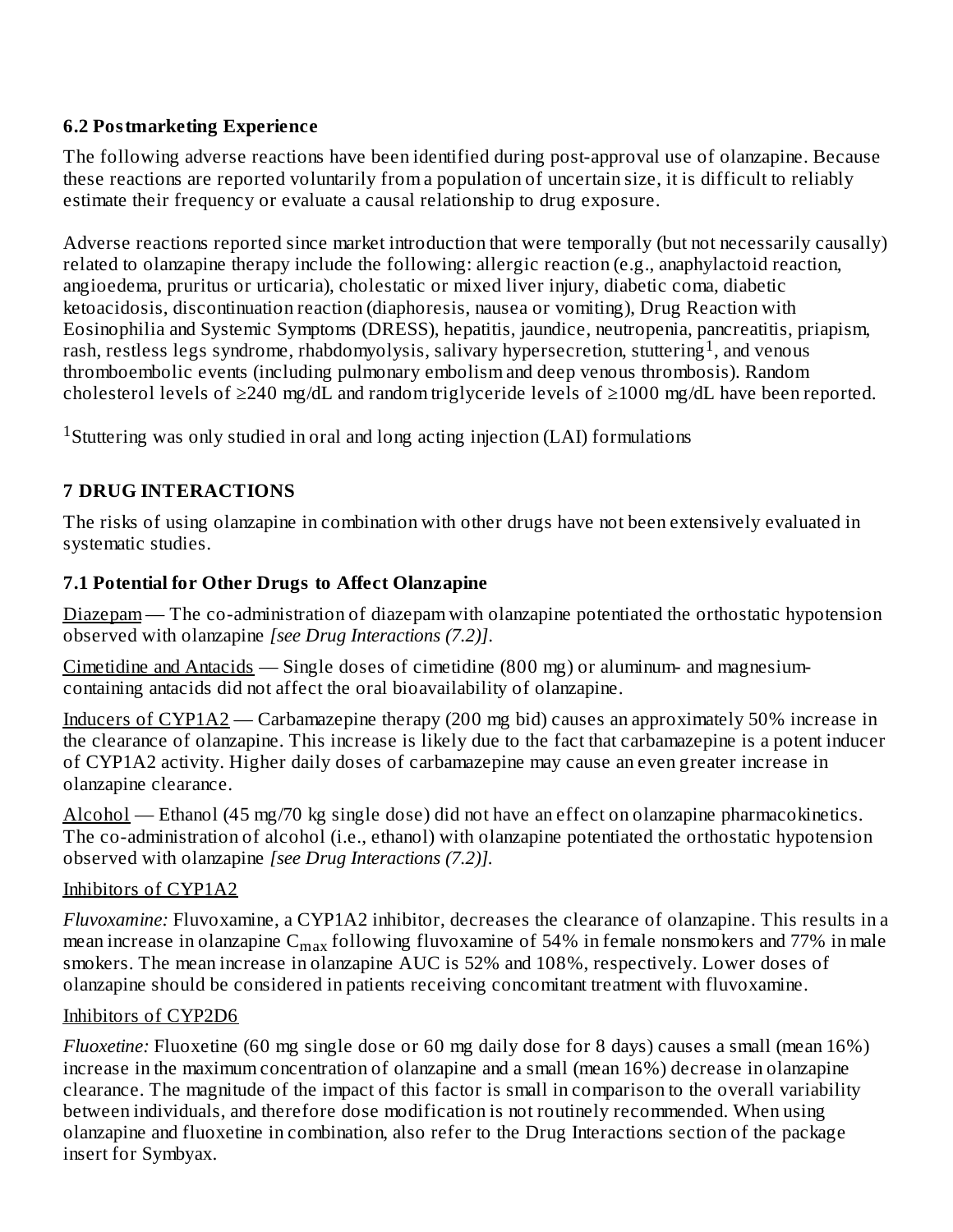Warfarin — Warfarin (20 mg single dose) did not affect olanzapine pharmacokinetics *[see Drug Interactions (7.2)]*.

Inducers of CYP1A2 or Glucuronyl Transferase — Omeprazole and rifampin may cause an increase in olanzapine clearance.

 $\frac{\text{Charcoal}}{\text{C}^{\text{max}}}$  — The administration of activated charcoal (1 g) reduced the  $\text{C}_{\text{max}}$  and  $\text{AUC}$  of oral olanzapine by about 60%. As peak olanzapine levels are not typically obtained until about 6 hours after dosing, charcoal may be a useful treatment for olanzapine overdose.

Anticholinergic Drugs — Concomitant treatment with olanzapine and other drugs with anticholinergic activity can increase the risk for severe gastrointestinal adverse reactions related to hypomotility. Olanzapine should be used with caution in patients receiving medications having anticholinergic (antimuscarinic) effects *[see Warnings and Precautions (5.14)].*

## **7.2 Potential for Olanzapine to Affect Other Drugs**

CNS Acting Drugs — Given the primary CNS effects of olanzapine, caution should be used when olanzapine is taken in combination with other centrally acting drugs and alcohol.

Antihypertensive Agents — Olanzapine, because of its potential for inducing hypotension, may enhance the effects of certain antihypertensive agents.

Levodopa and Dopamine Agonists — Olanzapine may antagonize the effects of levodopa and dopamine agonists.

Lithium — Multiple doses of olanzapine (10 mg for 8 days) did not influence the kinetics of lithium. Therefore, concomitant olanzapine administration does not require dosage adjustment of lithium *[see Warnings and Precautions (5.16)].*

Valproate — Olanzapine (10 mg daily for 2 weeks) did not affect the steady state plasma concentrations of valproate. Therefore, concomitant olanzapine administration does not require dosage adjustment of valproate *[see Warnings and Precautions (5.16)].*

Effect of Olanzapine on Drug Metabolizing Enzymes — *In vitro* studies utilizing human liver microsomes suggest that olanzapine has little potential to inhibit CYP1A2, CYP2C9, CYP2C19, CYP2D6, and CYP3A. Thus, olanzapine is unlikely to cause clinically important drug interactions mediated by these enzymes.

Imipramine — Single doses of olanzapine did not affect the pharmacokinetics of imipramine or its active metabolite desipramine.

Warfarin — Single doses of olanzapine did not affect the pharmacokinetics of warfarin *[see Drug Interactions (7.1)].*

Diazepam — Olanzapine did not influence the pharmacokinetics of diazepam or its active metabolite Ndesmethyldiazepam. However, diazepam co-administered with olanzapine increased the orthostatic hypotension observed with either drug given alone *[see Drug Interactions (7.1)].*

Alcohol — Multiple doses of olanzapine did not influence the kinetics of ethanol *[see Drug Interactions (7.1)].*

Biperiden — Multiple doses of olanzapine did not influence the kinetics of biperiden.

Theophylline — Multiple doses of olanzapine did not affect the pharmacokinetics of theophylline or its metabolites.

### **8 USE IN SPECIFIC POPULATIONS**

When using olanzapine and fluoxetine in combination, also refer to the Use in Specific Populations section of the package insert for Symbyax.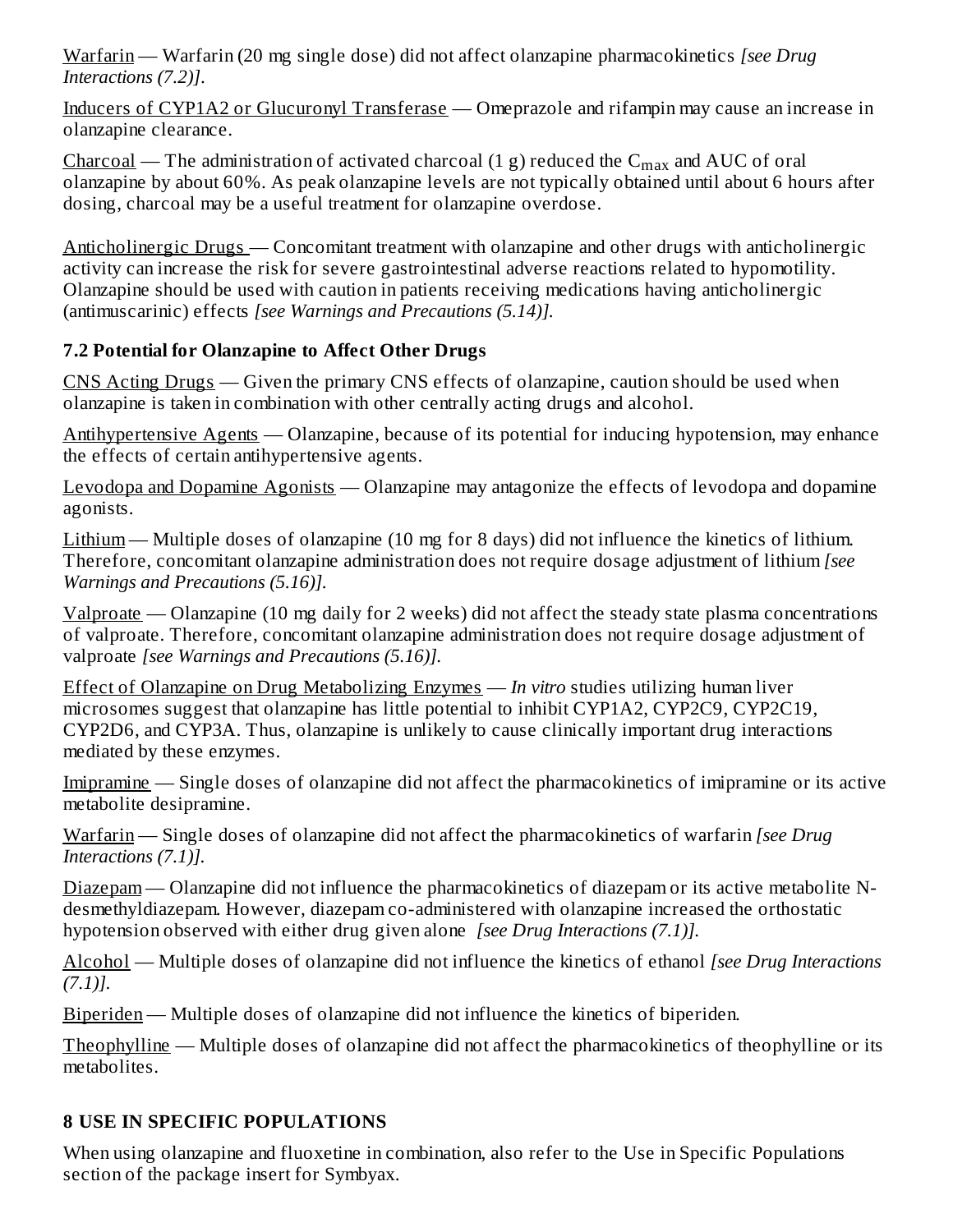#### **8.1 Pregnancy**

#### *Pregnancy Exposure Registry*

There is a pregnancy exposure registry that monitors pregnancy outcomes in women exposed to atypical antipsychotics, including olanzapine, during pregnancy. Healthcare providers are encouraged to register patients by contacting the National Pregnancy Registry for Atypical Antipsychotics at 1-866- 961-2388 or visit http://womensmentalhealth.org/clinical-and-research-programs/pregnancyregistry/.

#### *Risk Summary*

Neonates exposed to antipsychotic drugs, including olanzapine, during the third trimester are at risk for extrapyramidal and/or withdrawal symptoms following delivery *(see Clinical Considerations).* Overall available data from published epidemiologic studies of pregnant women exposed to olanzapine have not established a drug-associated risk of major birth defects, miscarriage, or adverse maternal or fetal outcomes *(see Data).* There are risks to the mother associated with untreated schizophrenia or bipolar I disorder and with exposure to antipsychotics, including olanzapine, during pregnancy *(see Clinical Considerations).*

Olanzapine was not teratogenic when administered orally to pregnant rats and rabbits at doses that are 9 and 30-times the daily oral maximum recommended human dose (MRHD), based on mg/m<sup>2</sup> body surface area; some fetal toxicities were observed at these doses (*see Data*).

The estimated background risk of major birth defects and miscarriage for the indicated populations is unknown. All pregnancies have a background risk of birth defects, loss, or other adverse outcomes. In the U.S. general population, the estimated background risk of major birth defects and miscarriage in clinically recognized pregnancies is 2% to 4% and 15% to 20%, respectively.

#### *Clinical Considerations*

#### *Disease-associated maternal and embryo/fetal risk*

There is a risk to the mother from untreated schizophrenia or bipolar I disorder, including increased risk of relapse, hospitalization, and suicide. Schizophrenia and bipolar I disorder are associated with increased adverse perinatal outcomes, including preterm birth. It is not known if this is a direct result of the illness or other comorbid factors.

#### *Fetal/Neonatal adverse reactions*

Extrapyramidal and/or withdrawal symptoms, including agitation, hypertonia, hypotonia, tremor, somnolence, respiratory distress, and feeding disorder have been reported in neonates who were exposed to antipsychotic drugs, including olanzapine, during the third trimester of pregnancy. These symptoms have varied in severity. Monitor neonates for extrapyramidal and/or withdrawal symptoms and manage symptoms appropriately. Some neonates recovered within hours or days without specific treatment; others required prolonged hospitalization.

#### *Data*

#### *Human Data*

Placental passage has been reported in published study reports; however, the placental passage ratio was highly variable ranging between 7% to 167% at birth following exposure during pregnancy. The clinical relevance of this finding is unknown.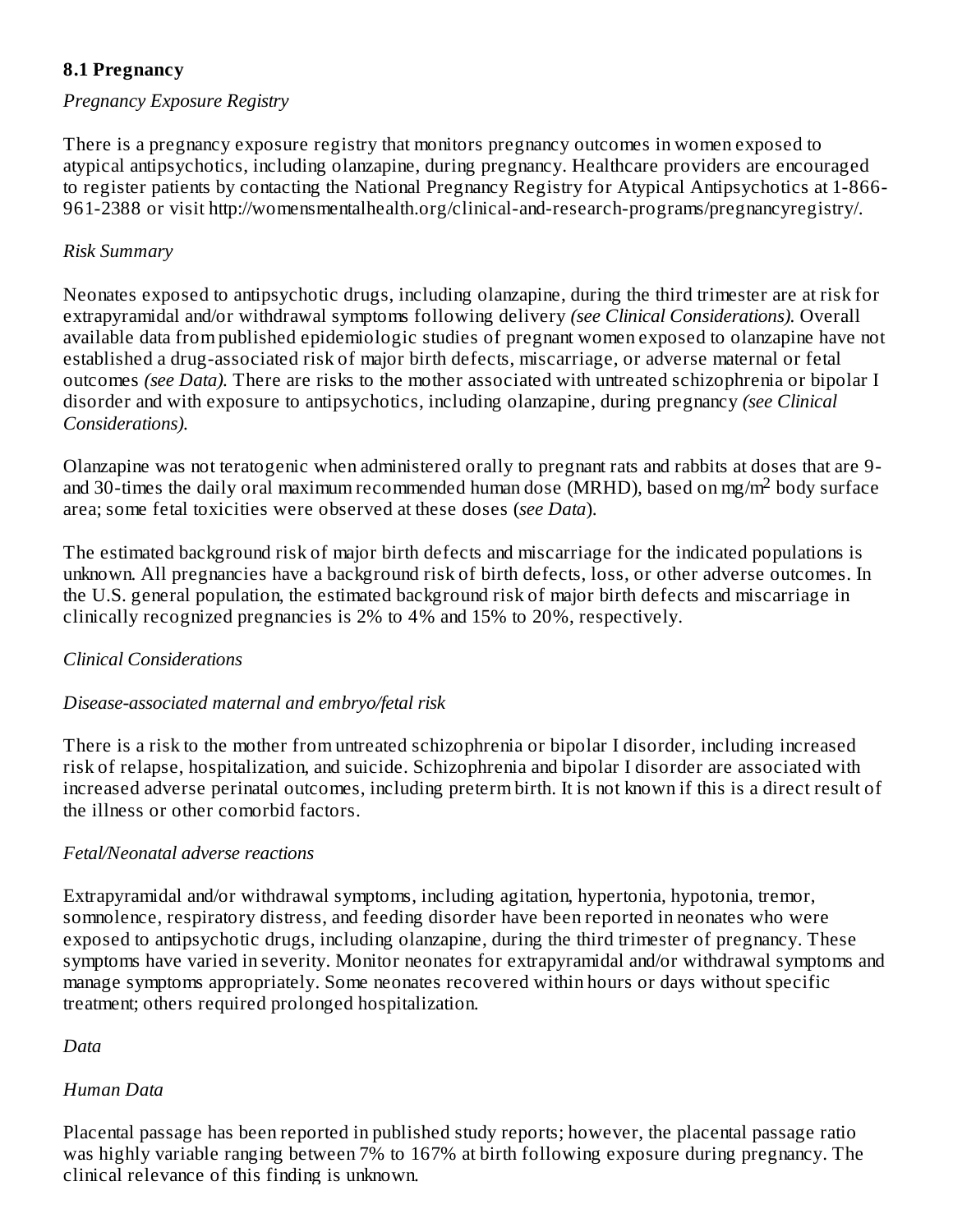Published data from observational studies, birth registries, and case reports that have evaluated the use of atypical antipsychotics during pregnancy do not establish an increased risk of major birth defects. A retrospective cohort study from a Medicaid database of 9258 women exposed to antipsychotics during pregnancy did not indicate an overall increased risk for major birth defects.

### *Animal Data*

In oral reproduction studies in rats at doses up to 18 mg/kg/day and in rabbits at doses up to 30  $mg/kg/day$  (9 and 30 times the daily oral MRHD based on mg/m<sup>2</sup> body surface area, respectively), no evidence of teratogenicity was observed. In an oral rat teratology study, early resorptions and increased numbers of nonviable fetuses were observed at a dose of 18 mg/kg/day (9 times the daily oral MRHD based on mg/m<sup>2</sup> body surface area), and gestation was prolonged at 10 mg/kg/day (5 times the daily oral MRHD based on mg/m<sup>2</sup> body surface area). In an oral rabbit teratology study, fetal toxicity manifested as increased resorptions and decreased fetal weight, occurred at a maternally toxic dose of 30 mg/kg/day (30 times the daily oral MRHD based on mg/m<sup>2</sup> body surface area).

### **8.2 Lactation**

### *Risk Summary*

Olanzapine is present in human milk. There are reports of excess sedation, irritability, poor feeding and extrapyramidal symptoms (tremors and abnormal muscle movements) in infants exposed to olanzapine through breast milk *(see Clinical Considerations).* There is no information on the effects of olanzapine on milk production.

The developmental and health benefits of breastfeeding should be considered along with the mother's clinical need for olanzapine and any potential adverse effects on the breastfed child from olanzapine or from the mother's underlying condition.

### *Clinical Considerations*

Infants exposed to olanzapine should be monitored for excess sedation, irritability, poor feeding, and extrapyramidal symptoms (tremors and abnormal muscle movements).

### **8.3 Females and Males of Reproductive Potential**

*Infertility*

Females

Based on the pharmacologic action of olanzapine (D $_2$  receptor antagonism), treatment with olanzapine may result in an increase in serum prolactin levels, which may lead to a reversible reduction in fertility in females of reproductive potential *[see Warnings and Precautions (5.15)]*.

### **8.4 Pediatric Us e**

The safety and effectiveness of oral olanzapine in the treatment of schizophrenia and manic or mixed episodes associated with bipolar I disorder were established in short-term studies in adolescents (ages 13 to 17 years). Use of olanzapine in adolescents is supported by evidence from adequate and wellcontrolled studies of olanzapine in which 268 adolescents received olanzapine in a range of 2.5 to 20 mg/day *[see Clinical Studies (14.1, 14.2)].* Recommended starting dose for adolescents is lower than that for adults *[see Dosage and Administration (2.1, 2.2)]*. Compared to patients from adult clinical trials, adolescents were likely to gain more weight, experience increased sedation, and have greater increases in total cholesterol, triglycerides, LDL cholesterol, prolactin and hepatic aminotransferase levels *[see*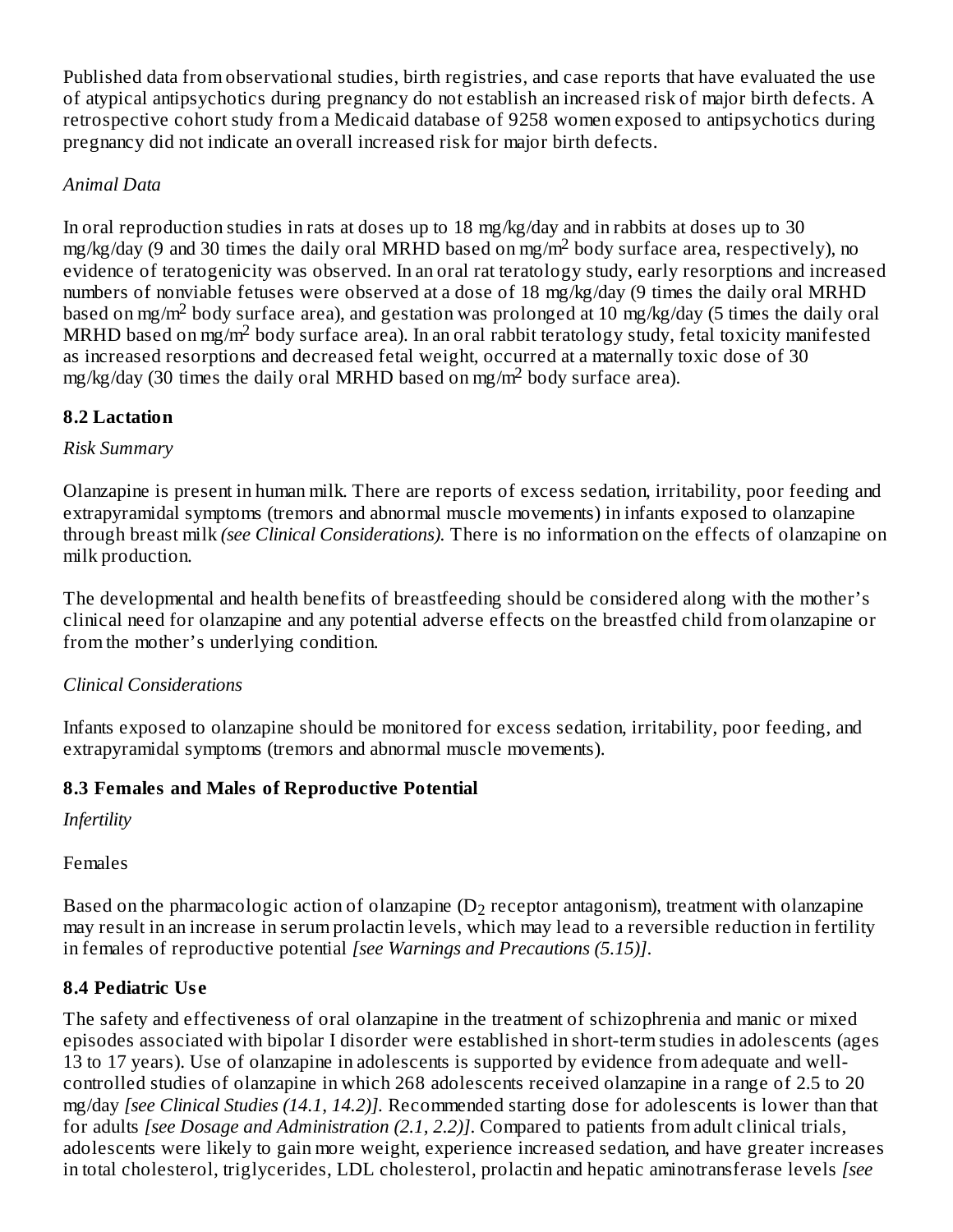*Warnings and Precautions (5.5, 5.15, 5.17) and Adverse Reactions (6.1)]*. When deciding among the alternative treatments available for adolescents, clinicians should consider the increased potential (in adolescents as compared with adults) for weight gain and dyslipidemia. Clinicians should consider the potential long-term risks when prescribing to adolescents, and in many cases this may lead them to consider prescribing other drugs first in adolescents *[see Indications and Usage (1.1, 1.2)]*.

Safety and effectiveness of olanzapine in children <13 years of age have not been established *[see Patient Counseling Information (17)]*.

Safety and efficacy of olanzapine and fluoxetine in combination in children and adolescents (10 to 17 years of age) have been established for the acute treatment of depressive episodes associated with bipolar I disorder.

Safety and effectiveness of olanzapine and fluoxetine in combination in children < 10 years of age have not been established.

### **8.5 Geriatric Us e**

Of the 2500 patients in premarketing clinical studies with oral olanzapine, 11% (263) were 65 years of age or over. In patients with schizophrenia, there was no indication of any different tolerability of olanzapine in the elderly compared to younger patients. Studies in elderly patients with dementia-related psychosis have suggested that there may be a different tolerability profile in this population compared to younger patients with schizophrenia. Elderly patients with dementia-related psychosis treated with olanzapine are at an increased risk of death compared to placebo. In placebo-controlled studies of olanzapine in elderly patients with dementia-related psychosis, there was a higher incidence of cerebrovascular adverse events (e.g., stroke, transient ischemic attack) in patients treated with olanzapine compared to patients treated with placebo. In 5 placebo-controlled studies of olanzapine in elderly patients with dementia-related psychosis (n=1184), the following adverse reactions were reported in olanzapine-treated patients at an incidence of at least 2% and significantly greater than placebo-treated patients: falls, somnolence, peripheral edema, abnormal gait, urinary incontinence, lethargy, increased weight, asthenia, pyrexia, pneumonia, dry mouth and visual hallucinations. The rate of discontinuation due to adverse reactions was greater with olanzapine than placebo (13% vs 7%). Elderly patients with dementia-related psychosis treated with olanzapine are at an increased risk of death compared to placebo. Olanzapine is not approved for the treatment of patients with dementia-related psychosis *[see Boxed Warning, Warnings and Precautions (5.1), and Patient Counseling Information (17)].*Olanzapine is not approved for the treatment of patients with dementia-related psychosis. Also, the presence of factors that might decrease pharmacokinetic clearance or increase the pharmacodynamic response to olanzapine should lead to consideration of a lower starting dose for any geriatric patient *[see Boxed Warning, Dosage and Administration (2.1), and Warnings and Precautions (5.1)]*.

Clinical studies of olanzapine and fluoxetine in combination did not include sufficient numbers of patients ≥65 years of age to determine whether they respond differently from younger patients.

### **9 DRUG ABUSE AND DEPENDENCE**

### **9.3 Dependence**

In studies prospectively designed to assess abuse and dependence potential, olanzapine was shown to have acute depressive CNS effects but little or no potential of abuse or physical dependence in rats administered oral doses up to 15 times the daily oral MRHD (20 mg) and rhesus monkeys administered oral doses up to 8 times the daily oral MRHD based on mg/m<sup>2</sup> body surface area.

Olanzapine has not been systematically studied in humans for its potential for abuse, tolerance, or physical dependence. While the clinical trials did not reveal any tendency for any drug-seeking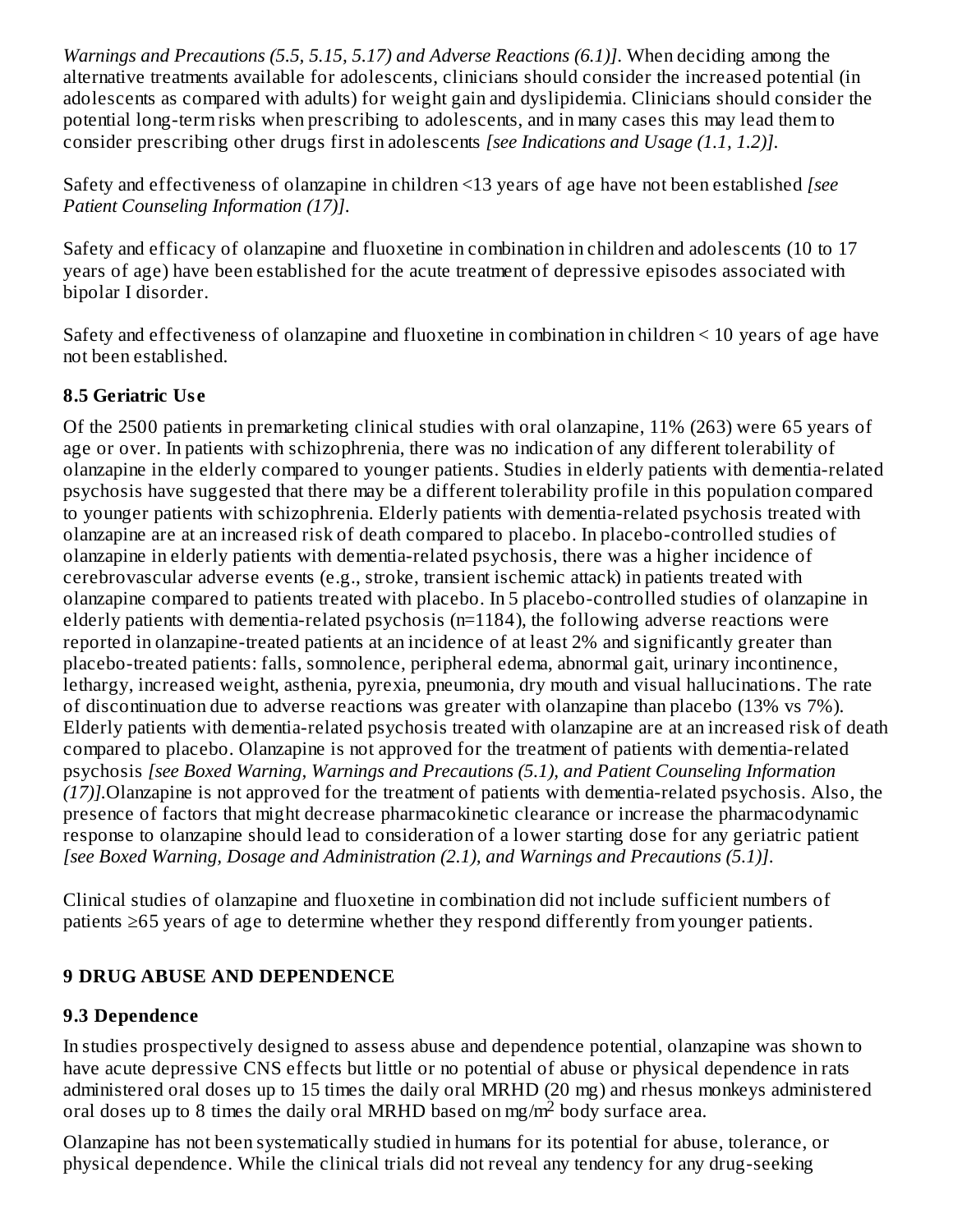behavior, these observations were not systematic, and it is not possible to predict on the basis of this limited experience the extent to which a CNS-active drug will be misused, diverted, and/or abused once marketed. Consequently, patients should be evaluated carefully for a history of drug abuse, and such patients should be observed closely for signs of misuse or abuse of olanzapine (e.g., development of tolerance, increases in dose, drug-seeking behavior).

### **10 OVERDOSAGE**

### **10.1 Human Experience**

In premarketing trials involving more than 3100 patients and/or normal subjects, accidental or intentional acute overdosage of olanzapine was identified in 67 patients. In the patient taking the largest identified amount, 300 mg, the only symptoms reported were drowsiness and slurred speech. In the limited number of patients who were evaluated in hospitals, including the patient taking 300 mg, there were no observations indicating an adverse change in laboratory analytes or ECG. Vital signs were usually within normal limits following overdoses.

In postmarketing reports of overdose with olanzapine alone, symptoms have been reported in the majority of cases. In symptomatic patients, symptoms with ≥10% incidence included agitation/aggressiveness, dysarthria, tachycardia, various extrapyramidal symptoms, and reduced level of consciousness ranging from sedation to coma. Among less commonly reported symptoms were the following potentially medically serious reactions: aspiration, cardiopulmonary arrest, cardiac arrhythmias (such as supraventricular tachycardia and 1 patient experiencing sinus pause with spontaneous resumption of normal rhythm), delirium, possible neuroleptic malignant syndrome, respiratory depression/arrest, convulsion, hypertension, and hypotension. Reports of fatality in association with overdose of olanzapine alone have been received. In 1 case of death, the amount of acutely ingested olanzapine was reported to be possibly as low as 450 mg of oral olanzapine; however, in another case, a patient was reported to survive an acute olanzapine ingestion of approximately 2 g of oral olanzapine.

### **10.2 Management of Overdos e**

There is no specific antidote to an overdose of olanzapine. The possibility of multiple drug involvement should be considered. Establish and maintain an airway and ensure adequate oxygenation and ventilation. Cardiovascular monitoring should commence immediately and should include continuous electrocardiographic monitoring to detect possible arrhythmias.

Contact a Certified Poison Control Center for the most up to date information on the management of overdosage (1-800-222-1222).

For specific information about overdosage with lithium or valproate, refer to the Overdosage section of the prescribing information for those products. For specific information about overdosage with olanzapine and fluoxetine in combination, refer to the Overdosage section of the Symbyax prescribing information.

## **11 DESCRIPTION**

Olanzapine, USP is an atypical antipsychotic that belongs to the thienobenzodiazepine class. The chemical designation is 2-methyl-4-(4-methyl-1-piperazinyl)-10*H*-thieno[2,3-*b*] [1,5]benzodiazepine. The molecular formula is  $\rm C_{17}H_{20}N_4S$ , which corresponds to a molecular weight of 312.44. The chemical structure is: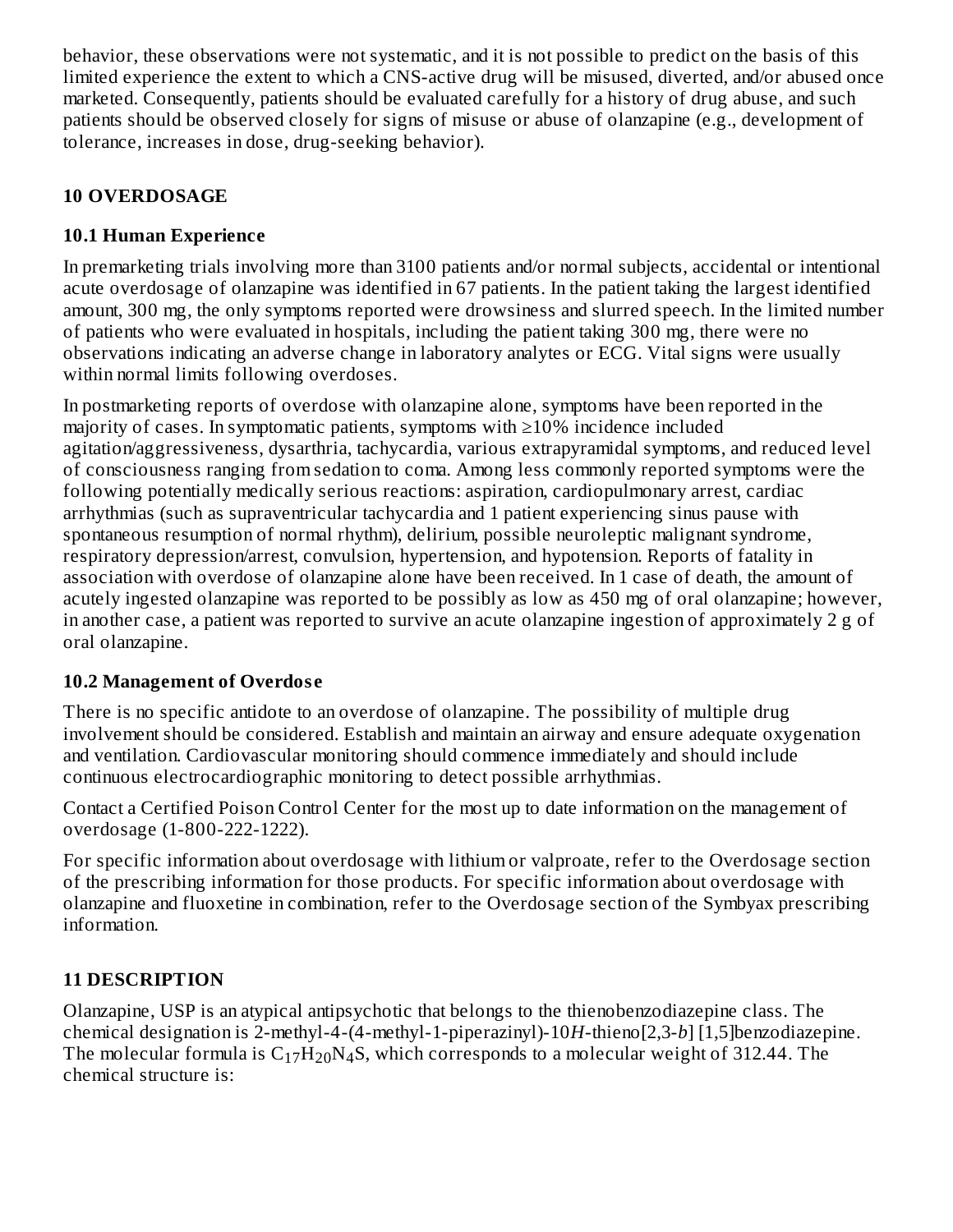

Olanzapine, USP is a yellow crystalline solid, which is soluble in n-propanol; sparingly soluble in acetonitrile; slightly soluble in methanol and in dehydrated alcohol; practically insoluble in water.

Olanzapine orally disintegrating tablets, USP are intended for oral administration only.

Each orally disintegrating tablet contains olanzapine, USP equivalent to 5 mg, 10 mg, 15 mg or 20 mg. It begins disintegrating in the mouth within seconds, allowing its contents to be subsequently swallowed with or without liquid. Olanzapine orally disintegrating tablets, USP also contain the following inactive ingredients: aspartame, colloidal silicon dioxide, low-substituted hydroxyl propyl cellulose, magnesium stearate, mannitol, microcrystalline cellulose and strawberry flavor 52311 AP 0551 which contains artificial flavors, benzyl alcohol, maltodextrin, propylene glycol and triethyl citrate.

Olanzapine orally disintegrating tablets meets USP Disintegration Test 2.

### **12 CLINICAL PHARMACOLOGY**

#### **12.1 Mechanism of Action**

The mechanism of action of olanzapine, in the listed indications is unclear. However, the efficacy of olanzapine in schizophrenia could be mediated through a combination of dopamine and serotonin type 2  $(5HT<sub>2</sub>)$  antagonism.

#### **12.2 Pharmacodynamics**

Olanzapine binds with high affinity to the following receptors: serotonin  $5HT_{2A/2C}$ ,  $5HT_{6}$  (K<sub>i</sub>=4, 11, and 5 nM, respectively), dopamine D<sub>1-4</sub> (K<sub>i</sub>=11-31 nM), histamine H<sub>1</sub> (K<sub>i</sub>=7 nM), and adrenergic  $\alpha_1$ receptors (K<sub>i</sub>=19 nM). Olanzapine is an antagonist with moderate affinity binding for serotonin 5HT<sub>3</sub>  $(K_i=57 \text{ nM})$  and muscarinic  $M_{1-5}$  (K<sub>1</sub>=73, 96, 132, 32, and 48 nM, respectively). Olanzapine binds with low affinity to  $GABA_A$ , BZD, and β-adrenergic receptors (K<sub>i</sub>>10 μM).

#### **12.3 Pharmacokinetics**

Oral Administration, Monotherapy — Olanzapine is well absorbed and reaches peak concentrations in approximately 6 hours following an oral dose. It is eliminated extensively by first pass metabolism, with approximately 40% of the dose metabolized before reaching the systemic circulation. Food does not affect the rate or extent of olanzapine absorption. Pharmacokinetic studies showed that olanzapine tablets and olanzapine orally disintegrating tablets dosage forms of olanzapine are bioequivalent.

Olanzapine displays linear kinetics over the clinical dosing range. Its half-life ranges from 21 to 54 hours (5th to 95th percentile; mean of 30 hr), and apparent plasma clearance ranges from 12 to 47 L/hr (5th to 95th percentile; mean of 25 L/hr).

Administration of olanzapine once daily leads to steady-state concentrations in about 1 week that are approximately twice the concentrations after single doses. Plasma concentrations, half-life, and clearance of olanzapine may vary between individuals on the basis of smoking status, gender, and age.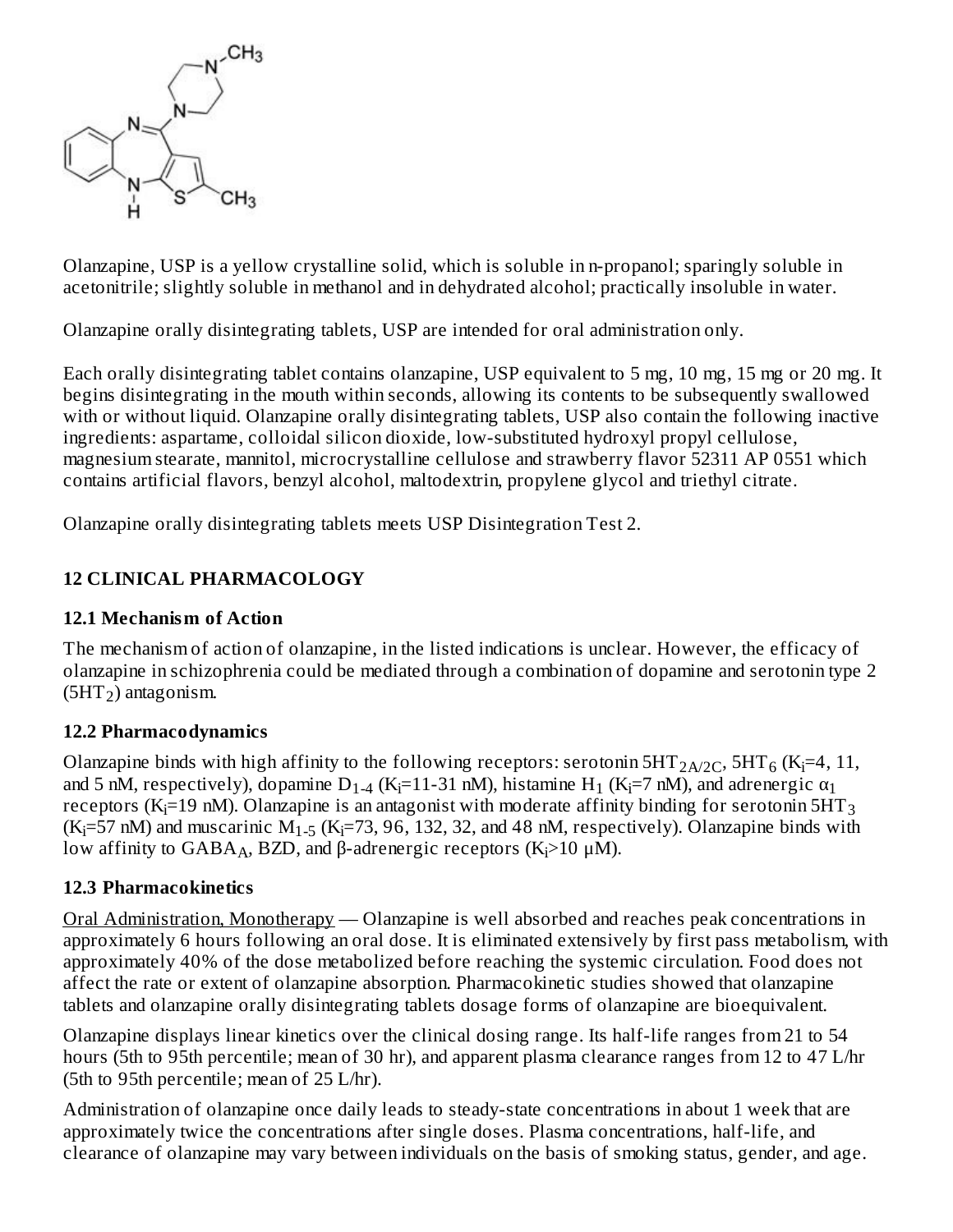Olanzapine is extensively distributed throughout the body, with a volume of distribution of approximately 1000 L. It is 93% bound to plasma proteins over the concentration range of 7 to 1100 ng/mL, binding primarily to albumin and  $\alpha_1$ -acid glycoprotein.

<u>Metabolism and Elimination</u> — Following a single oral dose of  $^{14}$ C labeled olanzapine, 7% of the dose of olanzapine was recovered in the urine as unchanged drug, indicating that olanzapine is highly metabolized. Approximately 57% and 30% of the dose was recovered in the urine and feces, respectively. In the plasma, olanzapine accounted for only 12% of the AUC for total radioactivity, indicating significant exposure to metabolites. After multiple dosing, the major circulating metabolites were the 10-N-glucuronide, present at steady state at 44% of the concentration of olanzapine, and 4′-Ndesmethyl olanzapine, present at steady state at 31% of the concentration of olanzapine. Both metabolites lack pharmacological activity at the concentrations observed.

Direct glucuronidation and cytochrome P450 (CYP) mediated oxidation are the primary metabolic pathways for olanzapine. *In vitro* studies suggest that CYPs 1A2 and 2D6, and the flavin-containing monooxygenase system are involved in olanzapine oxidation. CYP2D6 mediated oxidation appears to be a minor metabolic pathway *in vivo*, because the clearance of olanzapine is not reduced in subjects who are deficient in this enzyme.

### *Specific Populations*

Renal Impairment — Because olanzapine is highly metabolized before excretion and only 7% of the drug is excreted unchanged, renal dysfunction alone is unlikely to have a major impact on the pharmacokinetics of olanzapine. The pharmacokinetic characteristics of olanzapine were similar in patients with severe renal impairment and normal subjects, indicating that dosage adjustment based upon the degree of renal impairment is not required. In addition, olanzapine is not removed by dialysis. The effect of renal impairment on metabolite elimination has not been studied.

Hepatic Impairment — Although the presence of hepatic impairment may be expected to reduce the clearance of olanzapine, a study of the effect of impaired liver function in subjects (n=6) with clinically significant (Childs Pugh Classification A and B) cirrhosis revealed little effect on the pharmacokinetics of olanzapine.

Geriatric — In a study involving 24 healthy subjects, the mean elimination half-life of olanzapine was about 1.5 times greater in elderly (≥65 years) than in nonelderly subjects (<65 years). Caution should be used in dosing the elderly, especially if there are other factors that might additively influence drug metabolism and/or pharmacodynamic sensitivity *[see Dosage and Administration (2)].*

Gender — Clearance of olanzapine is approximately 30% lower in women than in men. There were, however, no apparent differences between men and women in effectiveness or adverse effects. Dosage modifications based on gender should not be needed.

Smoking Status — Olanzapine clearance is about 40% higher in smokers than in nonsmokers, although dosage modifications are not routinely recommended.

Race — *In vivo* studies have shown that exposures are similar among Japanese, Chinese and Caucasians, especially after normalization for body weight differences. Dosage modifications for race are, therefore, not recommended.

Combined Effects — The combined effects of age, smoking, and gender could lead to substantial pharmacokinetic differences in populations. The clearance in young smoking males, for example, may be 3 times higher than that in elderly nonsmoking females. Dosing modification may be necessary in patients who exhibit a combination of factors that may result in slower metabolism of olanzapine *[see Dosage and Administration (2)].*

Adolescents (ages 13 to 17 years) — In clinical studies, most adolescents were nonsmokers and this population had a lower average body weight, which resulted in higher average olanzapine exposure compared to adults.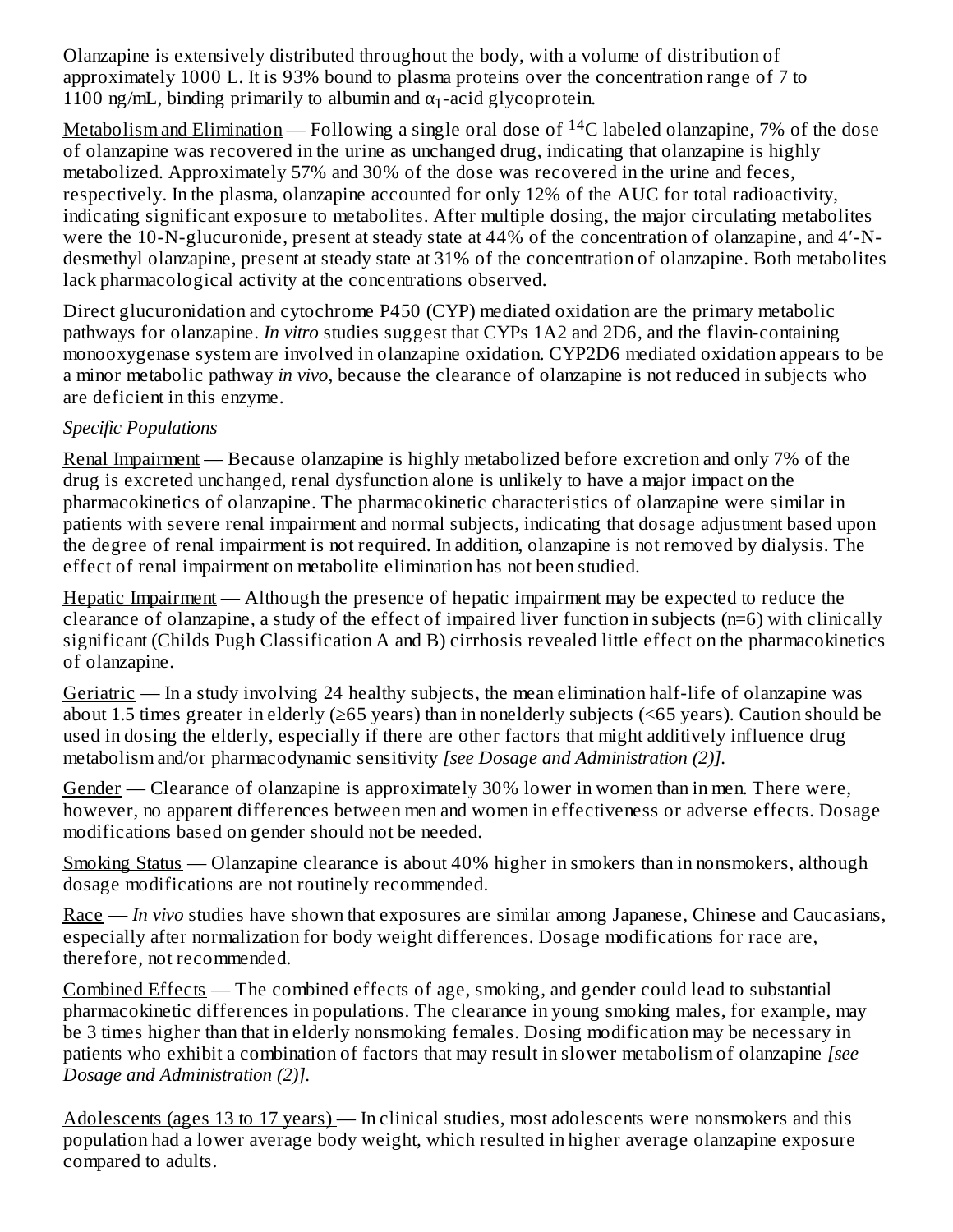### **13 NONCLINICAL TOXICOLOGY**

#### **13.1 Carcinogenesis, Mutagenesis, Impairment of Fertility**

Carcinogenesis - Oral carcinogenicity studies were conducted in mice and rats. Olanzapine was administered to mice in two 78-week studies at doses of 3, 10, 30/20 mg/kg/day (equivalent to 0.8-5 times the daily oral MRHD based on mg/m<sup>2</sup> body surface area) and 0.25, 2, 8 mg/kg/day (equivalent to 0.06-2 times the daily oral MRHD based on mg/m<sup>2</sup> body surface area). Rats were dosed for 2 years at doses of 0.25, 1, 2.5, 4 mg/kg/day (males) and 0.25, 1, 4, 8 mg/kg/day (females) (equivalent to 0.13-2 and 0.13-4 times the daily oral MRHD based on mg/m<sup>2</sup> body surface area, respectively). The incidence of liver hemangiomas and hemangiosarcomas was significantly increased in 1 mouse study in female mice at 2 times the daily oral MRHD based on mg/m<sup>2</sup> body surface area. These tumors were not increased in another mouse study in females dosed up to 2-5 times the daily oral MRHD based on mg/m<sup>2</sup> body surface area; in this study, there was a high incidence of early mortalities in males of the 30/20 mg/kg/day group. The incidence of mammary gland adenomas and adenocarcinomas was significantly increased in female mice dosed at ≥2 mg/kg/day and in female rats dosed at ≥4 mg/kg/day (0.5 and 2 times the daily oral MRHD based on mg/m<sup>2</sup> body surface area, respectively). Antipsychotic drugs have been shown to chronically elevate prolactin levels in rodents. Serum prolactin levels were not measured during the olanzapine carcinogenicity studies; however, measurements during subchronic toxicity studies showed that olanzapine elevated serum prolactin levels up to 4-fold in rats at the same doses used in the carcinogenicity study. An increase in mammary gland neoplasms has been found in rodents after chronic administration of other antipsychotic drugs and is considered to be prolactin mediated. The relevance for human risk of the finding of prolactin mediated endocrine tumors in rodents is unknown *[see Warnings and Precautions (5.15)]*.

Mutagenesis — No evidence of genotoxic potential for olanzapine was found in the Ames reverse mutation test, *in vivo* micronucleus test in mice, the chromosomal aberration test in Chinese hamster ovary cells, unscheduled DNA synthesis test in rat hepatocytes, induction of forward mutation test in mouse lymphoma cells, or *in vivo* sister chromatid exchange test in bone marrow of Chinese hamsters.

Impairment of Fertility - In an oral fertility and reproductive performance study in rats, male mating performance, but not fertility, was impaired at a dose of 22.4 mg/kg/day and female fertility was decreased at a dose of 3 mg/kg/day (11 and 1.5 times the daily oral MRHD based on mg/m<sup>2</sup> body surface area, respectively). Discontinuance of olanzapine treatment reversed the effects on male mating performance. In female rats, the precoital period was increased and the mating index reduced at 5  ${\rm mg/kg/day}$  (2.5 times the daily oral MRHD based on mg/m<sup>2</sup> body surface area). Diestrous was prolonged and estrous delayed at 1.1 mg/kg/day (0.6 times the daily oral MRHD based on mg/m<sup>2</sup> body surface area); therefore olanzapine may produce a delay in ovulation.

### **13.2 Animal Toxicology and/or Pharmacology**

In animal studies with olanzapine, the principal hematologic findings were reversible peripheral cytopenias in individual dogs dosed at 10 mg/kg (17 times the daily oral MRHD based on mg/m<sup>2</sup> body surface area), dose-related decreases in lymphocytes and neutrophils in mice, and lymphopenia in rats. A few dogs treated with 10 mg/kg developed reversible neutropenia and/or reversible hemolytic anemia between 1 and 10 months of treatment. Dose-related decreases in lymphocytes and neutrophils were seen in mice given doses of 10 mg/kg (equal to 2 times the daily oral MRHD based on mg/m<sup>2</sup>body surface area) in studies of 3 months' duration. Nonspecific lymphopenia, consistent with decreased body weight gain, occurred in rats receiving 22.5 mg/kg (11 times the daily oral MRHD based on mg/m $^2$ body surface area) for 3 months or 16 mg/kg (8 times the daily oral MRHD based on mg/m<sup>2</sup> body surface area) for 6 or 12 months. No evidence of bone marrow cytotoxicity was found in any of the species examined. Bone marrows were normocellular or hypercellular, indicating that the reductions in circulating blood cells were probably due to peripheral (non-marrow) factors.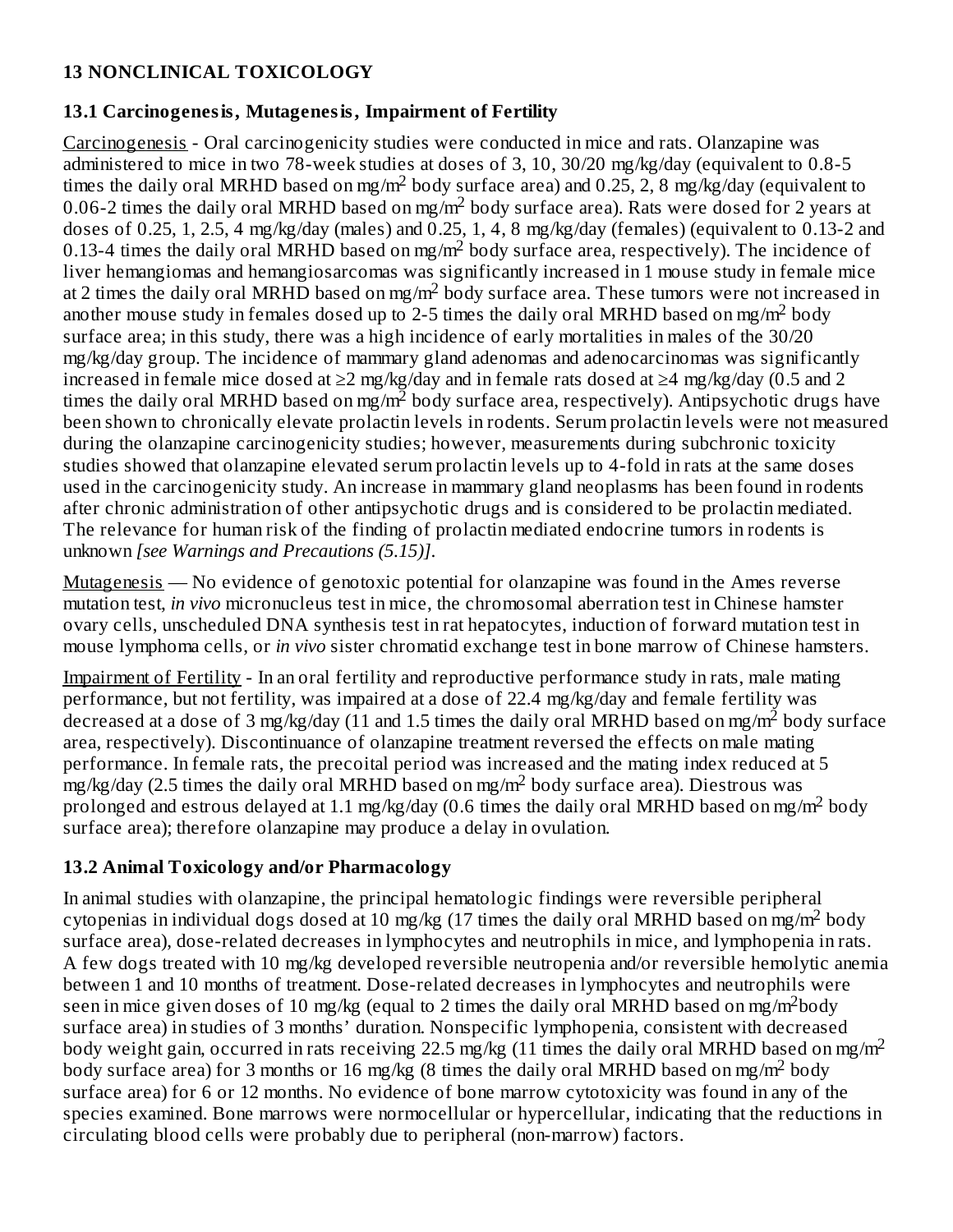### **14 CLINICAL STUDIES**

When using olanzapine and fluoxetine in combination, also refer to the Clinical Studies section of the package insert for Symbyax.

### **14.1 Schizophrenia**

#### **Adults**

The efficacy of oral olanzapine in the treatment of schizophrenia was established in 2 short-term (6 week) controlled trials of adult inpatients who met DSM III-R criteria for schizophrenia. A single haloperidol arm was included as a comparative treatment in 1 of the 2 trials, but this trial did not compare these 2 drugs on the full range of clinically relevant doses for both.

Several instruments were used for assessing psychiatric signs and symptoms in these studies, among them the Brief Psychiatric Rating Scale (BPRS), a multi-item inventory of general psychopathology traditionally used to evaluate the effects of drug treatment in schizophrenia. The BPRS psychosis cluster (conceptual disorganization, hallucinatory behavior, suspiciousness, and unusual thought content) is considered a particularly useful subset for assessing actively psychotic schizophrenic patients. A second traditional assessment, the Clinical Global Impression (CGI), reflects the impression of a skilled observer, fully familiar with the manifestations of schizophrenia, about the overall clinical state of the patient. In addition, 2 more recently developed scales were employed; these included the 30 item Positive and Negative Symptoms Scale (PANSS), in which are embedded the 18 items of the BPRS, and the Scale for Assessing Negative Symptoms (SANS). The trial summaries below focus on the following outcomes: PANSS total and/or BPRS total; BPRS psychosis cluster; PANSS negative subscale or SANS; and CGI Severity. The results of the trials follow:

(1) In a 6-week, placebo-controlled trial (n=149) involving 2 fixed olanzapine doses of 1 and 10 mg/day (once daily schedule), olanzapine, at 10 mg/day (but not at 1 mg/day), was superior to placebo on the PANSS total score (also on the extracted BPRS total), on the BPRS psychosis cluster, on the PANSS Negative subscale, and on CGI Severity.

(2) In a 6-week, placebo-controlled trial (n=253) involving 3 fixed dose ranges of olanzapine  $(5 \pm 2.5 \text{ mg/day}, 10 \pm 2.5 \text{ mg/day}, \text{and } 15 \pm 2.5 \text{ mg/day})$  on a once daily schedule, the 2 highest olanzapine dose groups (actual mean doses of 12 and 16 mg/day, respectively) were superior to placebo on BPRS total score, BPRS psychosis cluster, and CGI severity score; the highest olanzapine dose group was superior to placebo on the SANS. There was no clear advantage for the high-dose group over the medium-dose group.

(3) In a longer-term trial, adult outpatients (n=326) who predominantly met DSM-IV criteria for schizophrenia and who remained stable on olanzapine during open-label treatment for at least 8 weeks were randomized to continuation on their current olanzapine doses (ranging from 10 to 20 mg/day) or to placebo. The follow-up period to observe patients for relapse, defined in terms of increases in BPRS positive symptoms or hospitalization, was planned for 12 months, however, criteria were met for stopping the trial early due to an excess of placebo relapses compared to olanzapine relapses, and olanzapine was superior to placebo on time to relapse, the primary outcome for this study. Thus, olanzapine was more effective than placebo at maintaining efficacy in patients stabilized for approximately 8 weeks and followed for an observation period of up to 8 months.

Examination of population subsets (race and gender) did not reveal any differential responsiveness on the basis of these subgroupings.

#### **Adoles cents**

The efficacy of oral olanzapine in the acute treatment of schizophrenia in adolescents (ages 13 to 17 years) was established in a 6-week double-blind, placebo-controlled, randomized trial of inpatients and outpatients with schizophrenia (n=107) who met diagnostic criteria according to DSM-IV-TR and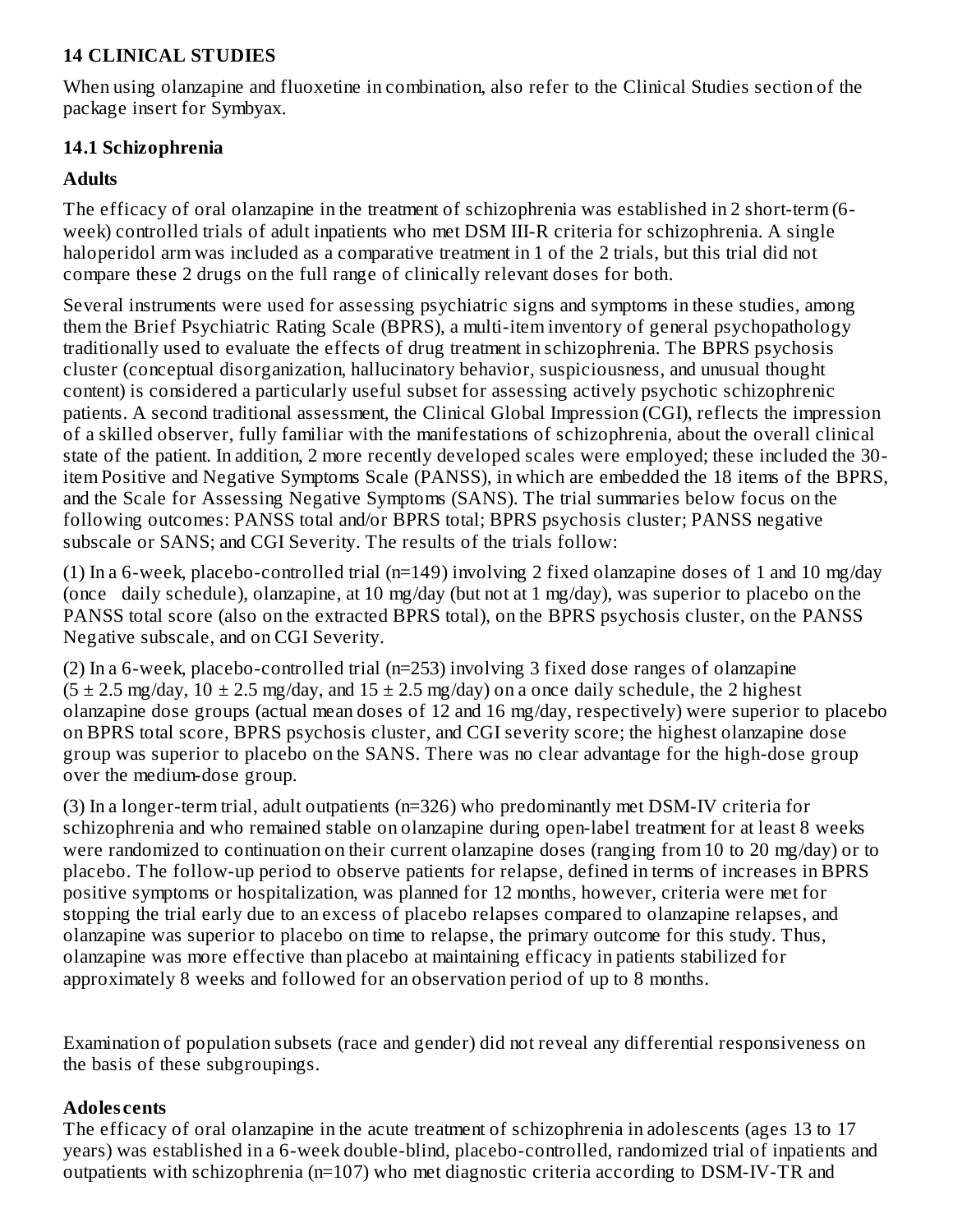confirmed by the Kiddie Schedule for Affective Disorders and Schizophrenia for School Aged Children-Present and Lifetime Version (K-SADS-PL).

The primary rating instrument used for assessing psychiatric signs and symptoms in this trial was the Anchored Version of the Brief Psychiatric Rating Scale for Children (BPRS-C) total score.

In this flexible-dose trial, olanzapine 2.5 to 20 mg/day (mean modal dose 12.5 mg/day, mean dose of 11.1 mg/day) was more effective than placebo in the treatment of adolescents diagnosed with schizophrenia, as supported by the statistically significantly greater mean reduction in BPRS-C total score for patients in the olanzapine treatment group than in the placebo group.

While there is no body of evidence available to answer the question of how long the adolescent patient treated with olanzapine should be maintained, maintenance efficacy can be extrapolated from adult data along with comparisons of olanzapine pharmacokinetic parameters in adult and adolescent patients. It is generally recommended that responding patients be continued beyond the acute response, but at the lowest dose needed to maintain remission. Patients should be periodically reassessed to determine the need for maintenance treatment.

### **14.2 Bipolar I Disorder (Manic or Mixed Episodes)**

### **Adults**

Monotherapy — The efficacy of oral olanzapine in the treatment of manic or mixed episodes was established in 2 short-term (one 3-week and one 4-week) placebo-controlled trials in adult patients who met the DSM-IV criteria for bipolar I disorder with manic or mixed episodes. These trials included patients with or without psychotic features and with or without a rapid-cycling course.

The primary rating instrument used for assessing manic symptoms in these trials was the Young Mania Rating Scale (Y-MRS), an 11-item clinician-rated scale traditionally used to assess the degree of manic symptomatology (irritability, disruptive/aggressive behavior, sleep, elevated mood, speech, increased activity, sexual interest, language/thought disorder, thought content, appearance, and insight) in a range from 0 (no manic features) to 60 (maximum score). The primary outcome in these trials was change from baseline in the Y-MRS total score. The results of the trials follow:

(1) In one 3-week placebo-controlled trial (n=67) which involved a dose range of olanzapine (5 to 20 mg/day, once daily, starting at 10 mg/day), olanzapine was superior to placebo in the reduction of Y-MRS total score. In an identically designed trial conducted simultaneously with the first trial, olanzapine demonstrated a similar treatment difference, but possibly due to sample size and site variability, was not shown to be superior to placebo on this outcome.

(2) In a 4-week placebo-controlled trial (n=115) which involved a dose range of olanzapine (5 to 20 mg/day, once daily, starting at 15 mg/day), olanzapine was superior to placebo in the reduction of Y-MRS total score.

(3) In another trial, 361 patients meeting DSM-IV criteria for a manic or mixed episode of bipolar I disorder who had responded during an initial open-label treatment phase for about 2 weeks, on average, to olanzapine 5 to 20 mg/day were randomized to either continuation of olanzapine at their same dose (n=225) or to placebo (n=136), for observation of relapse. Approximately 50% of the patients had discontinued from the olanzapine group by day 59 and 50% of the placebo group had discontinued by day 23 of double-blind treatment. Response during the open-label phase was defined by having a decrease of the Y-MRS total score to ≤12 and HAM-D 21 to ≤8. Relapse during the double-blind phase was defined as an increase of the Y-MRS or HAM-D 21 total score to ≥15, or being hospitalized for either mania or depression. In the randomized phase, patients receiving continued olanzapine experienced a significantly longer time to relapse.

Adjunct to Lithium or Valproate — The efficacy of oral olanzapine with concomitant lithium or valproate in the treatment of manic or mixed episodes was established in 2 controlled trials in patients who met the DSM-IV criteria for bipolar I disorder with manic or mixed episodes. These trials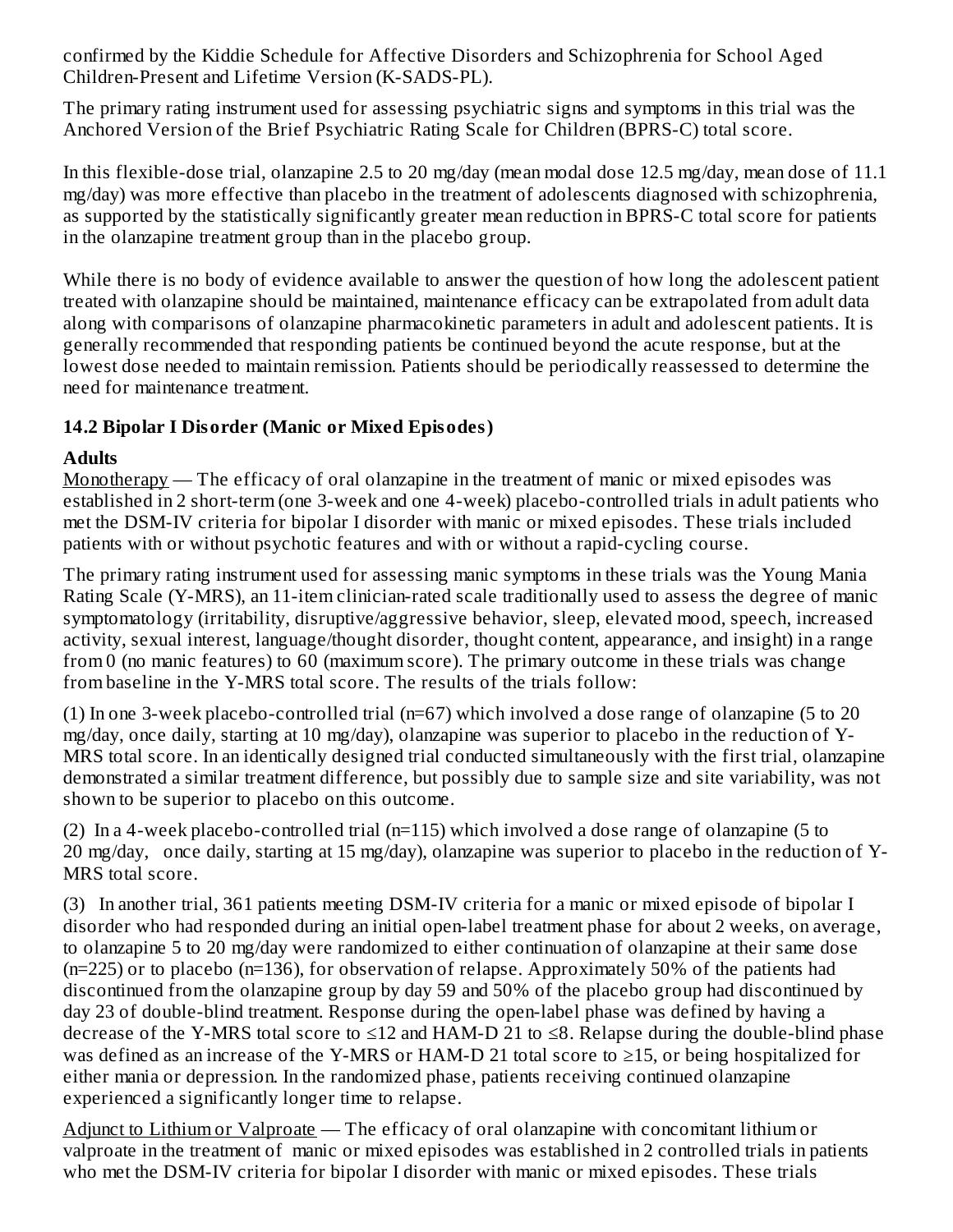included patients with or without psychotic features and with or without a rapid-cycling course. The results of the trials follow:

(1) In one 6-week placebo-controlled combination trial, 175 outpatients on lithium or valproate therapy with inadequately controlled manic or mixed symptoms (Y-MRS  $\geq$ 16) were randomized to receive either olanzapine or placebo, in combination with their original therapy. Olanzapine (in a dose range of 5 to 20 mg/day, once daily, starting at 10 mg/day) combined with lithium or valproate (in a therapeutic range of 0.6 mEq/L to 1.2 mEq/L or 50 mcg/mL to 125 mcg/mL, respectively) was superior to lithium or valproate alone in the reduction of Y-MRS total score.

(2) In a second 6-week placebo-controlled combination trial, 169 outpatients on lithium or valproate therapy with inadequately controlled manic or mixed symptoms (Y-MRS  $\geq$ 16) were randomized to receive either olanzapine or placebo, in combination with their original therapy. Olanzapine (in a dose range of 5 to 20 mg/day, once daily, starting at 10 mg/day) combined with lithium or valproate (in a therapeutic range of 0.6 mEq/L to 1.2 mEq/L or 50 mcg/mL to 125 mcg/mL, respectively) was superior to lithium or valproate alone in the reduction of Y-MRS total score.

### **Adoles cents**

Acute Monotherapy — The efficacy of oral olanzapine in the treatment of acute manic or mixed episodes in adolescents (ages 13 to 17 years) was established in a 3-week, double-blind, placebocontrolled, randomized trial of adolescent inpatients and outpatients who met the diagnostic criteria for manic or mixed episodes associated with bipolar I disorder (with or without psychotic features) according to the DSM-IV-TR (n=161). Diagnosis was confirmed by the K-SADS-PL.

The primary rating instrument used for assessing manic symptoms in this trial was the Adolescent Structured Young-Mania Rating Scale (Y-MRS) total score.

In this flexible-dose trial, olanzapine 2.5 to 20 mg/day (mean modal dose 10.7 mg/day, mean dose of 8.9 mg/day) was more effective than placebo in the treatment of adolescents with manic or mixed episodes associated with bipolar I disorder, as supported by the statistically significantly greater mean reduction in Y-MRS total score for patients in the olanzapine treatment group than in the placebo group.

While there is no body of evidence available to answer the question of how long the adolescent patient treated with olanzapine should be maintained, maintenance efficacy can be extrapolated from adult data along with comparisons of olanzapine pharmacokinetic parameters in adult and adolescent patients. It is generally recommended that responding patients be continued beyond the acute response, but at the lowest dose needed to maintain remission. Patients should be periodically reassessed to determine the need for maintenance treatment.

### **16 HOW SUPPLIED/STORAGE AND HANDLING**

Product: 63629-7514 NDC: 63629-7514-1 30 TABLET, ORALLY DISINTEGRATING in a BOTTLE NDC: 63629-7514-2 10 TABLET, ORALLY DISINTEGRATING in a BOTTLE NDC: 63629-7514-3 60 TABLET, ORALLY DISINTEGRATING in a BOTTLE

### **17 PATIENT COUNSELING INFORMATION**

Advise the patient to read the FDA-approved patient labeling (Medication Guide) for the oral formulations.

Patients should be advised of the following issues and asked to alert their prescriber if these occur while taking olanzapine as monotherapy or in combination with fluoxetine. If you do not think you are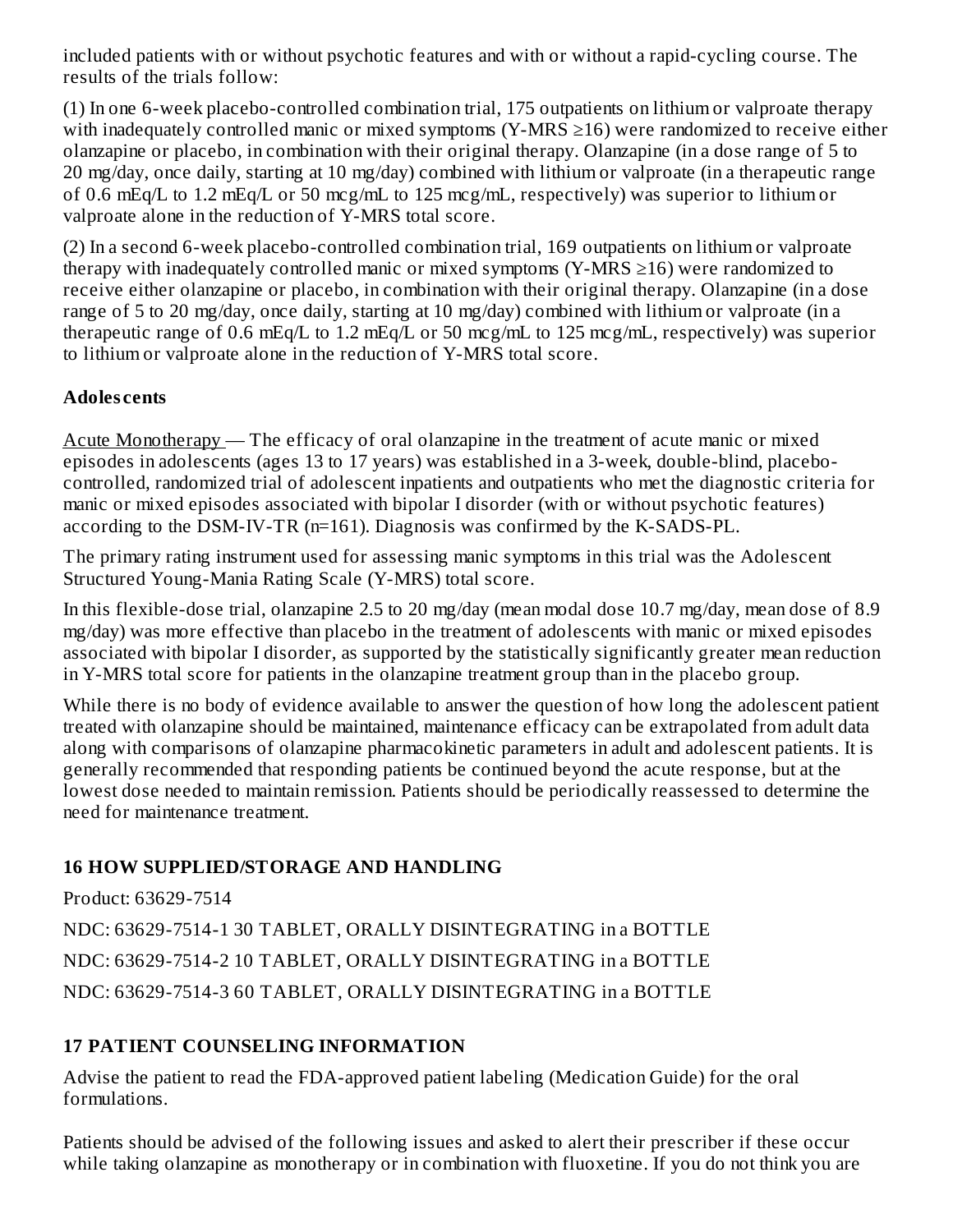getting better or have any concerns about your condition while taking olanzapine, call your doctor. When using olanzapine and fluoxetine in combination, also refer to the Patient Counseling Information section of the package insert for Symbyax.

#### **Elderly Patients with Dementia-Related Psychosis:Increas ed Mortality and Cerebrovas cular Advers e Events (CVAE), Including Stroke**

Patients and caregivers should be advised that elderly patients with dementia-related psychosis treated with antipsychotic drugs are at an increased risk of death. Patients and caregivers should be advised that elderly patients with dementia-related psychosis treated with olanzapine had a significantly higher incidence of cerebrovascular adverse events (e.g., stroke, transient ischemic attack) compared with placebo.

Olanzapine is not approved for elderly patients with dementia-related psychosis *[see Boxed Warning and Warningsand Precautions (5.1)]*.

#### **Neuroleptic Malignant Syndrome (NMS)**

Patients and caregivers should be counseled that a potentially fatal symptom complex sometimes referred to as NMS has been reported in association with administration of antipsychotic drugs, including olanzapine. Signs and symptoms of NMS include hyperpyrexia, muscle rigidity, altered mental status, and evidence of autonomic instability (irregular pulse or blood pressure, tachycardia, diaphoresis, and cardiac dysrhythmia) *[see Warnings and Precautions (5.3)]*.

#### **Drug Reaction with Eosinophilia and Systemic Symptoms (DRESS)**

Patients should be advised to report to their health care provider at the earliest onset of any signs and symptoms that may be associated with Drug Reaction with Eosinophilia and Systemic Symptoms (DRESS) *[see Warnings and Precautions (5.4)]*.

#### **Hyperglycemia and Diabetes Mellitus**

Patients should be advised of the potential risk of hyperglycemia-related adverse reactions. Patients should be monitored regularly for worsening of glucose control. Patients who have diabetes should follow their doctor's instructions about how often to check their blood sugar while taking olanzapine *[see Warnings and Precautions (5.5)]*.

### **Dyslipidemia**

Patients should be counseled that dyslipidemia has occurred during treatment with olanzapine. Patients should have their lipid profile monitored regularly *[see Warnings and Precautions (5.5)]*.

### **Weight Gain**

Patients should be counseled that weight gain has occurred during treatment with olanzapine. Patients should have their weight monitored regularly *[see Warnings and Precautions (5.5)]*.

#### **Orthostatic Hypotension**

Patients should be advised of the risk of orthostatic hypotension, especially during the period of initial dose titration and in association with the use of concomitant drugs that may potentiate the orthostatic effect of olanzapine, e.g., diazepam or alcohol *[see Warnings and Precautions (5.7) and Drug Interactions (7)]*. Patients should be advised to change positions carefully to help prevent orthostatic hypotension,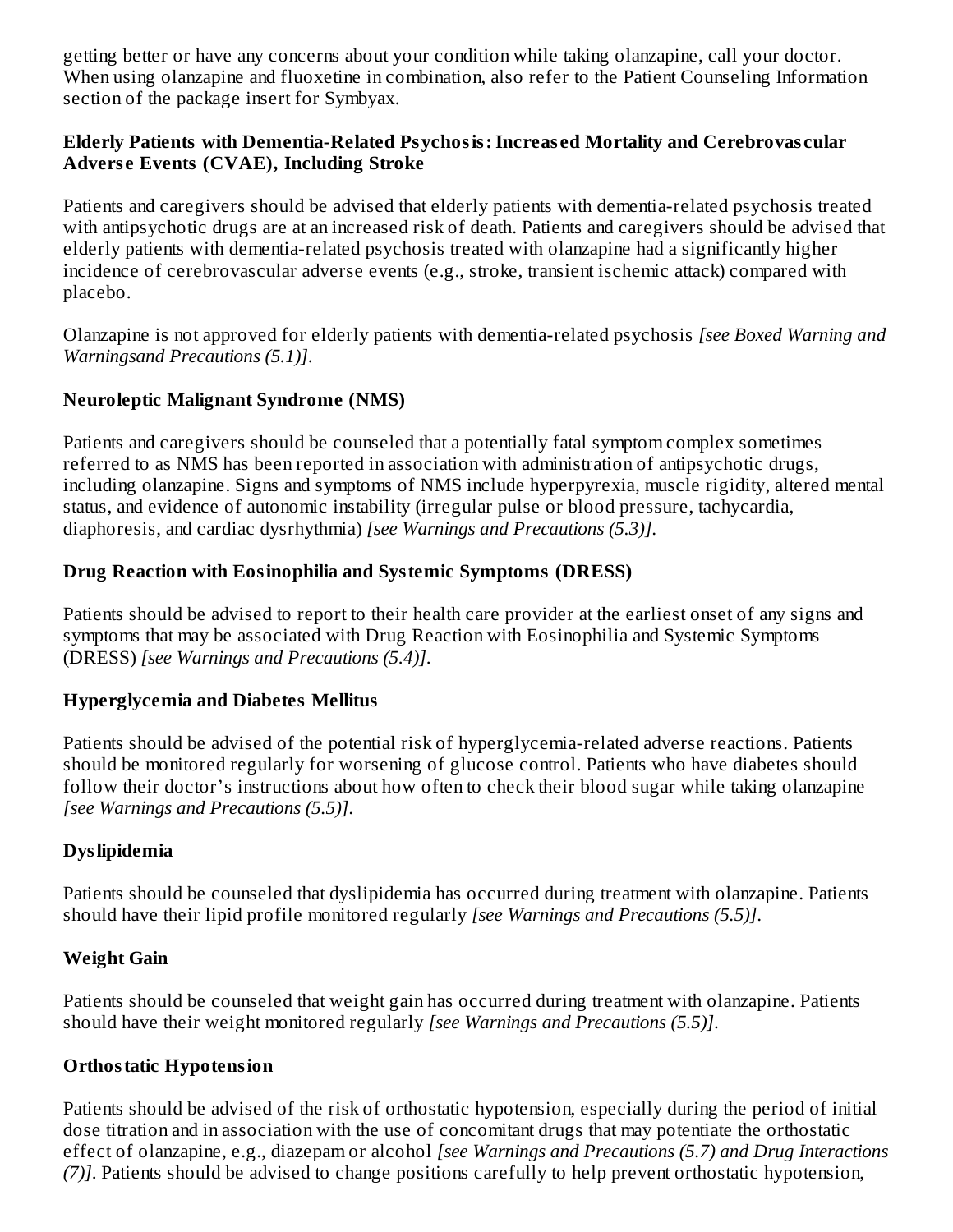and to lie down if they feel dizzy or faint, until they feel better. Patients should be advised to call their doctor if they experience any of the following signs and symptoms associated with orthostatic hypotension: dizziness, fast or slow heartbeat, or fainting.

#### **Potential for Cognitive and Motor Impairment**

Because olanzapine has the potential to impair judgment, thinking, or motor skills, patients should be cautioned about operating hazardous machinery, including automobiles, until they are reasonably certain that olanzapine therapy does not affect them adversely *[see Warnings and Precautions (5.12)]*.

#### **Body Temperature Regulation**

Patients should be advised regarding appropriate care in avoiding overheating and dehydration. Patients should be advised to call their doctor right away if they become severely ill and have some or all of these symptoms of dehydration: sweating too much or not at all, dry mouth, feeling very hot, feeling thirsty, not able to produce urine *[see Warnings and Precautions (5.13)]*.

#### **Concomitant Medication**

Patients should be advised to inform their healthcare providers if they are taking, or plan to take, Symbyax. Patients should also be advised to inform their healthcare providers if they are taking, plan to take, or have stopped taking any prescription or over-the-counter drugs, including herbal supplements, since there is a potential for interactions *[see Drug Interactions (7)]*.

#### **Alcohol**

Patients should be advised to avoid alcohol while taking olanzapine *[see Drug Interactions (7)]*.

#### **Phenylketonurics**

Olanzapine orally disintegrating tablets contain phenylalanine (1.12, 2.24, 3.36, or 4.48 mg per 5, 10, 15, or 20 mg tablet, respectively) *[see Description (11)].*

#### **Us e in Specific Populations**

Pregnancy — Advise women to notify their healthcare provider if they become pregnant or intend to become pregnant during treatment with olanzapine. Advise patients that olanzapine may cause extrapyramidal and/or withdrawal symptoms (agitation, hypertonia, hypotonia, tremor, somnolence, respiratory distress, and feeding disorder) in a neonate.

Advise patients that there is a pregnancy exposure registry that monitors pregnancy outcomes in women exposed to olanzapine during pregnancy *[see Use in Specific Populations (8.1)]*.

Lactation — Advise breastfeeding women using olanzapine to monitor infants for excess sedation, irritability, poor feeding and extrapyramidal symptoms (tremors and abnormal muscle movements) and to seek medical care if they notice these signs. *[see Use in Specific Populations (8.3)]*.

Infertility — Advise females of reproductive potential that olanzapine may impair fertility due to an increase in serum prolactin levels. The effects on fertility are reversible *[see Use in Specific Populations (8.3)].*

Pediatric Use — Olanzapine is indicated for treatment of schizophrenia and manic or mixed episodes associated with bipolar I disorder in adolescents 13 to 17 years of age. Compared to patients from adult clinical trials, adolescents were likely to gain more weight, experience increased sedation, and have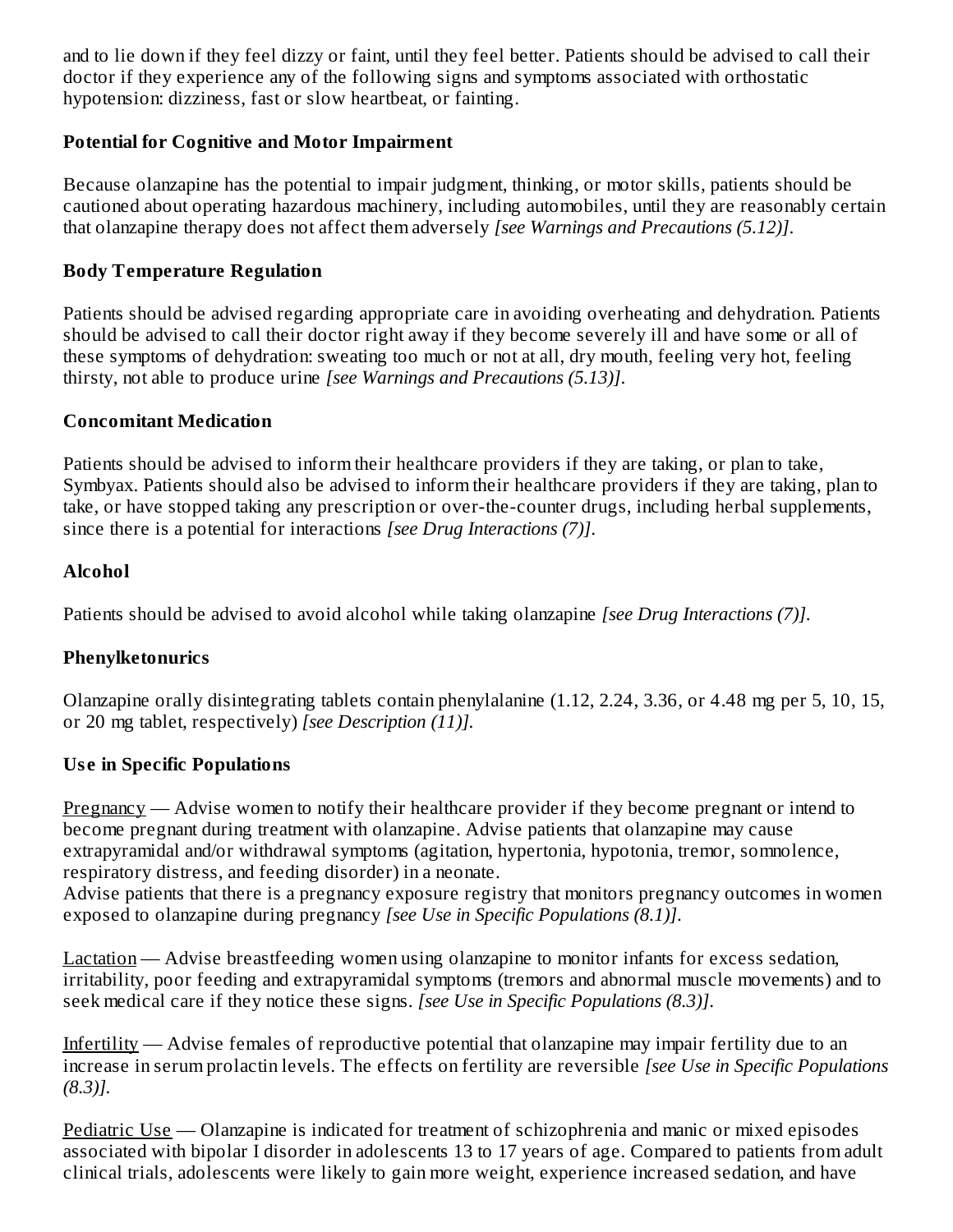greater increases in total cholesterol, triglycerides, LDL cholesterol, prolactin, and hepatic aminotransferase levels. Patients should be counseled about the potential long-term risks associated with olanzapine and advised that these risks may lead them to consider other drugs first *[see Indications and Usage (1.1, 1.2)]*. Safety and effectiveness of olanzapine in patients under 13 years of age have not been established. Safety and efficacy of olanzapine and fluoxetine in combination in patients 10 to 17 years of age have been established for the acute treatment of depressive episodes associated with bipolar I disorder. Safety and effectiveness of olanzapine and fluoxetine in combination in patients <10 years of age have not been established *[see Warnings and Precautions (5.5) and Use in Specific Populations (8.4)]*.

### **Need for Comprehensive Treatment Program in Pediatric Patients**

Olanzapine is indicated as an integral part of a total treatment program for pediatric patients with schizophrenia and bipolar disorder that may include other measures (psychological, educational, social) for patients with the disorder.

Effectiveness and safety of olanzapine have not been established in pediatric patients less than 13 years of age. Atypical antipsychotics are not intended for use in the pediatric patient who exhibits symptoms secondary to environmental factors and/or other primary psychiatric disorders. Appropriate educational placement is essential and psychosocial intervention is often helpful. The decision to prescribe atypical antipsychotic medication will depend upon the healthcare provider's assessment of the chronicity and severity of the patient's symptoms *[see Indications and Usage (1.3)]*.

All trademark names are the property of their respective owners.

### **Rx Only**

**Manufactured by:** Jubilant Generics Limited Roorkee - 247661, India

## **Marketed by:**

Jubilant Cadista Pharmaceuticals Inc. Salisbury, MD 21801, USA

**Revision: 07/2020**

### **Medication Guide**

### **Olanzapine Orally Disintegrating Tablets (oh lan' za peen)**

Read the Medication Guide that comes with olanzapine orally disintegrating tablets before you start taking them and each time you get a refill. There may be new information. This Medication Guide does not take the place of talking to your doctor about your medical condition or treatment. Talk with your doctor or pharmacist if there is something you do not understand or you want to learn more about olanzapine orally disintegrating tablets.

#### **What is the most important information I should know about olanzapine orally disintegrating tablets?**

**Olanzapine orally disintegrating tablets may caus e s erious side effects, including:**

1. **Increas ed risk of death in elderly people who are confus ed, have memory loss and have lost touch with reality (dementia-related psychosis).**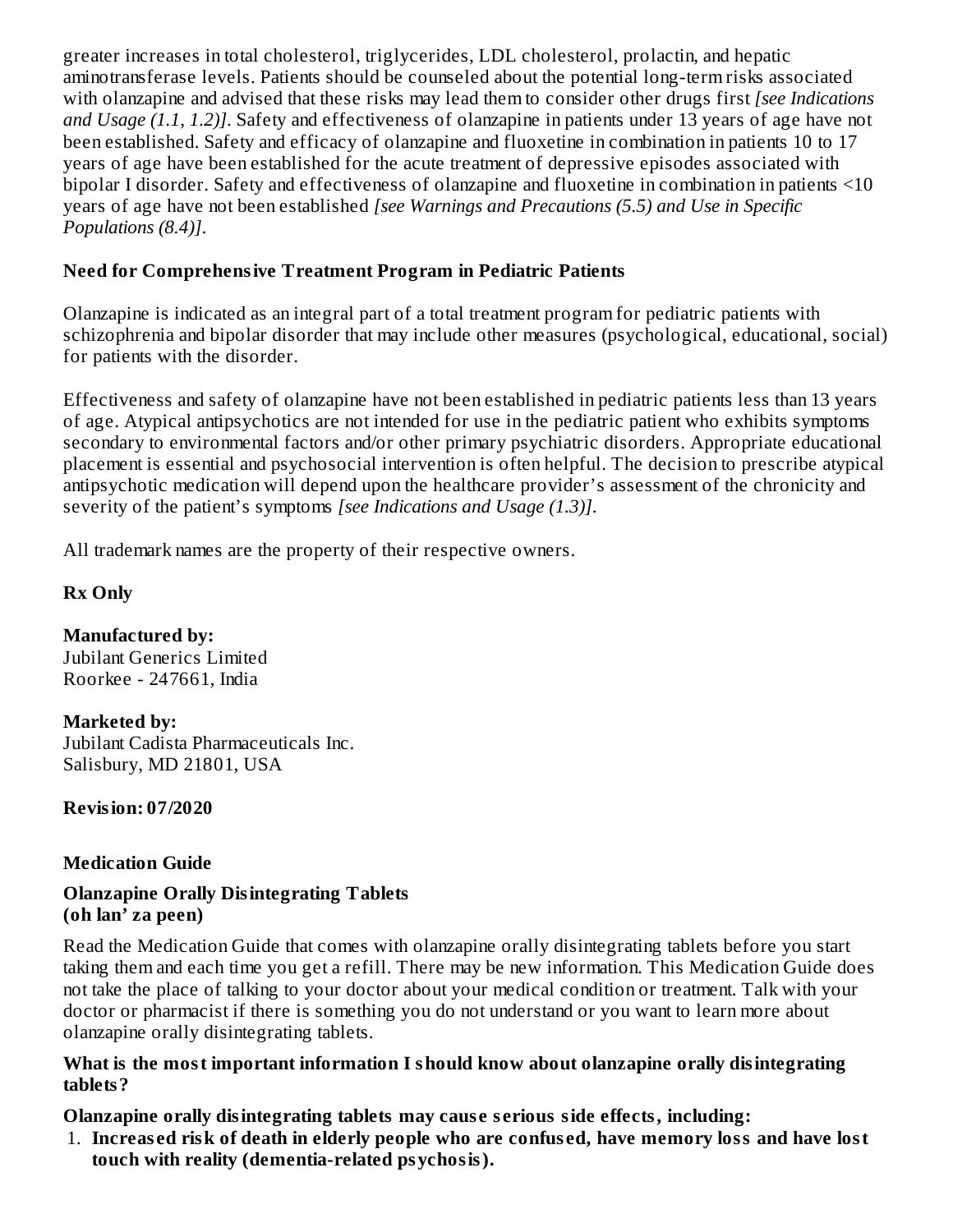- 2. **High blood sugar (hyperglycemia).**
- 3. **High fat levels in your blood (increas ed cholesterol and triglycerides), especially in teenagers age 13 to 17 or when us ed in combination with fluoxetine in children age 10 to 17.**
- 4. **Weight gain, especially in teenagers age 13 to 17 or when us ed in combination with fluoxetine in children age 10 to 17.**

**Thes e s erious side effects are des cribed below.**

- 1. **Increas ed risk of death in elderly people who are confus ed, have memory loss and have lost touch with reality (dementia-related psychosis).** Olanzapine orally disintegrating tablets are not approved for treating psychosis in elderly people with dementia.
- 2. **High blood sugar (hyperglycemia).** High blood sugar can happen if you have diabetes already or if you have never had diabetes. High blood sugar could lead to:
	- a build up of acid in your blood due to ketones (ketoacidosis)
	- coma
	- death

Your doctor should do tests to check your blood sugar before you start taking olanzapine orally disintegrating tablets and during treatment. In people who do not have diabetes, sometimes high blood sugar goes away when olanzapine orally disintegrating tablets are stopped. People with diabetes and some people who did not have diabetes before taking olanzapine orally disintegrating tablets need to take medicine for high blood sugar even after they stop taking olanzapine orally disintegrating tablets.

If you have diabetes, follow your doctor's instructions about how often to check your blood sugar while taking olanzapine orally disintegrating tablets.

**Call your doctor** if you have any of these symptoms of high blood sugar (hyperglycemia) while taking olanzapine orally disintegrating tablets:

- feel very thirsty
- need to urinate more than usual
- feel very hungry
- feel weak or tired
- feel sick to your stomach
- feel confused or your breath smells fruity

**3. High fat levels in your blood (cholesterol and triglycerides).** High fat levels may happen in people treated with olanzapine orally disintegrating tablets, especially in teenagers (13 to 17 years old), or when used in combination with fluoxetine in children (10 to 17 years old). You may not have any symptoms, so your doctor should do blood tests to check your cholesterol and triglyceride levels before you start taking olanzapine orally disintegrating tablets and during treatment.

**4. Weight gain.** Weight gain is very common in people who take olanzapine orally disintegrating tablets. Teenagers (13 to 17 years old) are more likely to gain weight and to gain more weight than adults. Children (10 to 17 years old) are also more likely to gain weight and to gain more weight than adults when olanzapine orally disintegrating tablets are used in combination with fluoxetine. Some people may gain a lot of weight while taking olanzapine orally disintegrating tablets, so you and your doctor should check your weight regularly. Talk to your doctor about ways to control weight gain, such as eating a healthy, balanced diet, and exercising.

### **What are olanzapine orally disintegrating tablets?**

### **Olanzapine orally disintegrating tablets are pres cription medicine us ed to treat:**

- schizophrenia in people age 13 or older.
- bipolar disorder, including:
	- manic or mixed episodes that happen with bipolar I disorder in people age 13 or older.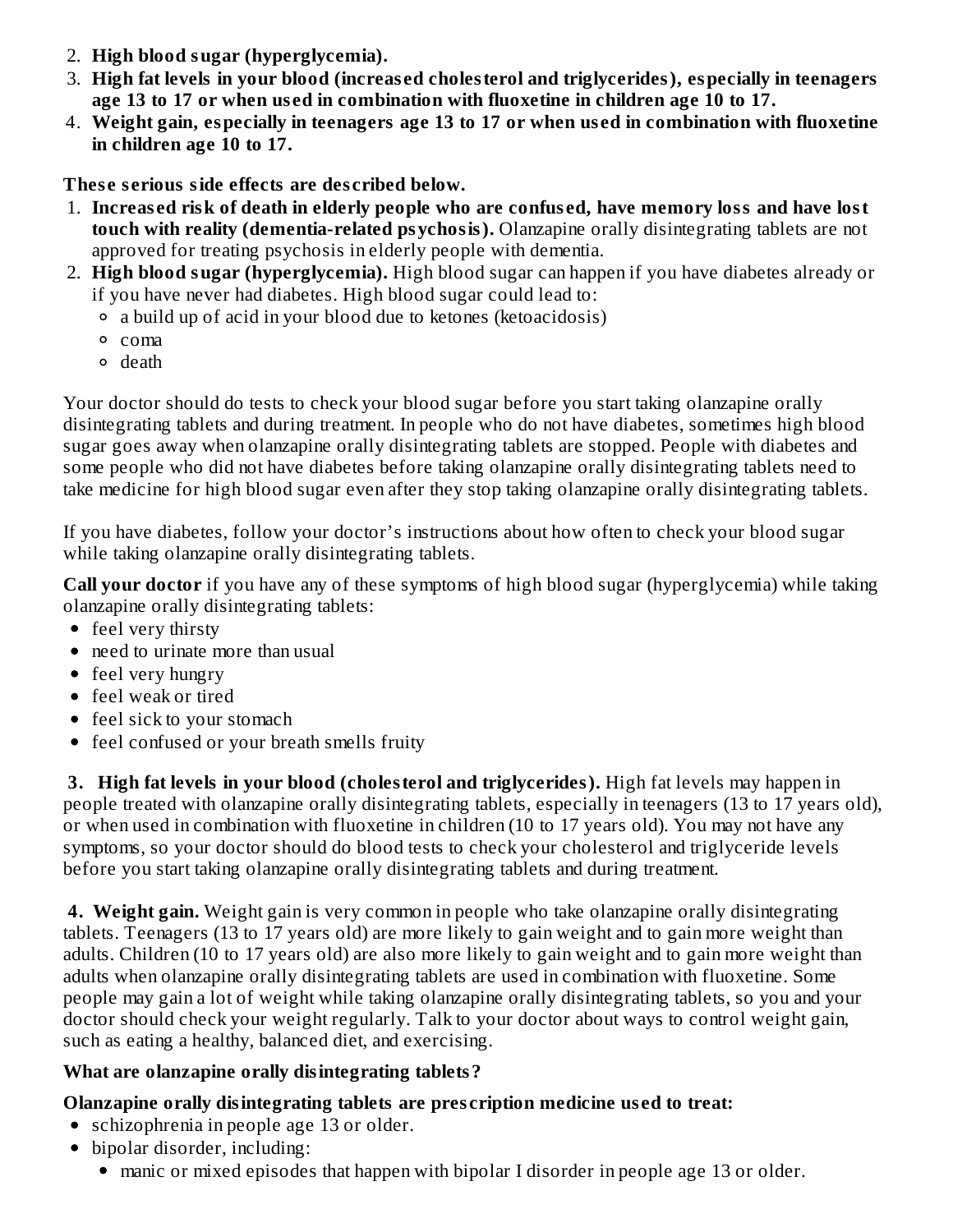- manic or mixed episodes that happen with bipolar I disorder, when used with the medicine lithium or valproate, in adults.
- long-term treatment of bipolar I disorder in adults.
- episodes of depression that happen with bipolar I disorder, when used with the medicine fluoxetine  $(\overline{\text{Prozac}}^{\circledR})$  in people age 10 or older.
- episodes of depression that do not get better after 2 other medicines, also called treatment resistant depression, when used with the medicine fluoxetine (Prozac), in adults.

Olanzapine orally disintegrating tablets have not been approved for use in children under 13 years of age. Olanzapine orally disintegrating tablets in combination with fluoxetine has not been approved for use in children under 10 years of age.

The symptoms of schizophrenia include hearing voices, seeing things that are not there, having beliefs that are not true, and being suspicious or withdrawn.

The symptoms of bipolar I disorder include alternating periods of depression and high or irritable mood, increased activity and restlessness, racing thoughts, talking fast, impulsive behavior, and a decreased need for sleep.

The symptoms of treatment resistant depression include decreased mood, decreased interest, increased guilty feelings, decreased energy, decreased concentration, changes in appetite, and suicidal thoughts or behavior.

Some of your symptoms may improve with treatment. If you do not think you are getting better, call your doctor.

### **What should I tell my doctor before taking olanzapine orally disintegrating tablets?**

Olanzapine orally disintegrating tablets may not be right for you. Before starting olanzapine orally disintegrating tablets, tell your doctor if you have or had:

- heart problems
- seizures
- diabetes or high blood sugar levels (hyperglycemia)
- high cholesterol or triglyceride levels in your blood
- liver problems
- low or high blood pressure
- strokes or "mini-strokes" also called transient ischemic attacks (TIAs)
- Alzheimer's disease
- narrow-angle glaucoma
- enlarged prostate in men
- bowel obstruction
- phenylketonuria, because olanzapine orally disintegrating tablets contains phenylalanine
- breast cancer
- thoughts of suicide or hurting yourself
- any other medical condition
- are pregnant or plan to become pregnant. It is not known if olanzapine orally disintegrating tablets will harm your unborn baby.
	- If you become pregnant while receiving olanzapine orally disintegrating tablets, talk to your healthcare provider about registering with the National Pregnancy Registry for Atypical Antipsychotics. You can register by calling 1-866-961-2388 or go to http://womensmentalhealth.org/clinical-andresearch- programs/pregnancyregistry/.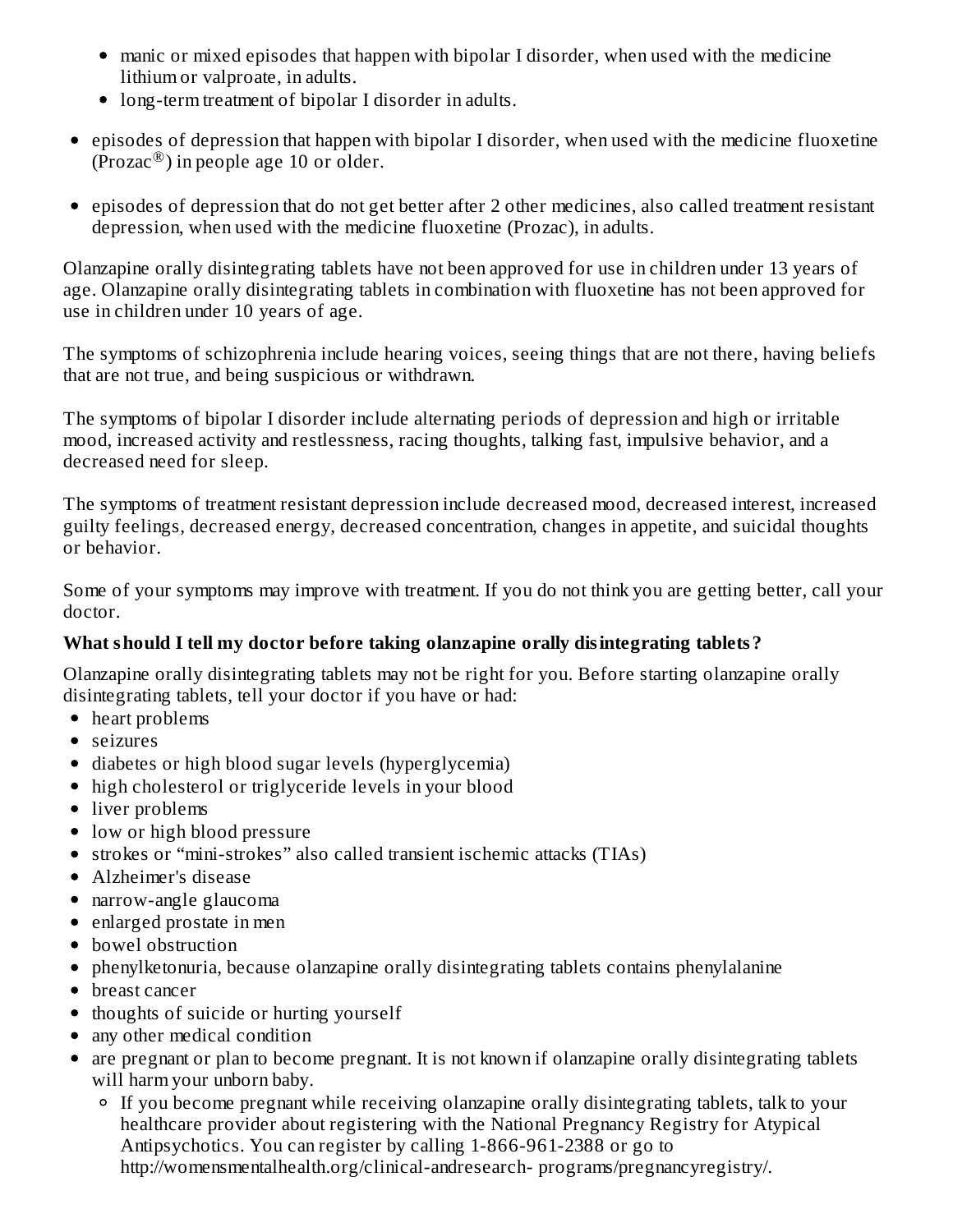are breast-feeding or plan to breast-feed. Olanzapine passes into your breast milk. Talk to your doctor about the best way to feed your baby if you take olanzapine orally disintegrating tablets.

Tell your doctor if you exercise a lot or are in hot places often.

The symptoms of bipolar I disorder, treatment resistant depression, or schizophrenia may include **thoughts of suicide** or of hurting yourself or others. If you have these thoughts at any time, tell your doctor or go to an emergency room right away.

**Tell your doctor about all the medicines that you take,** including prescription and nonprescription medicines, vitamins, and herbal supplements. Olanzapine orally disintegrating tablets and some medicines may interact with each other and may not work as well, or cause possible serious side effects. Your doctor can tell you if it is safe to take olanzapine orally disintegrating tablets with your other medicines. Do not start or stop any medicine while taking olanzapine orally disintegrating tablets without talking to your doctor first.

### **How should I take olanzapine orally disintegrating tablets?**

- Take olanzapine orally disintegrating tablets exactly as prescribed. Your doctor may need to change (adjust) the dose of olanzapine orally disintegrating tablets until it is right for you.
- If you miss a dose of olanzapine orally disintegrating tablets, take the missed dose as soon as you remember. If it is almost time for the next dose, just skip the missed dose and take your next dose at the regular time. Do not take two doses of olanzapine orally disintegrating tablets at the same time.
- **To prevent s erious side effects, do not stop taking olanzapine orally disintegrating tablets suddenly. If you need to stop taking olanzapine orally disintegrating tablets, your doctor can tell you how to safely stop taking it.**
- **If you take too much olanzapine orally disintegrating tablets, call your doctor or poison control center at 1-800-222-1222 right away, or get emergency treatment.**
- Olanzapine orally disintegrating tablets can be taken with or without food.
- Olanzapine orally disintegrating tablets are usually taken one time each day.
- Take olanzapine orally disintegrating tablets as follows:
	- Be sure that your hands are dry.
	- Peel back the foil on the blister. Do not push the tablet through the foil.
	- As soon as you open the blister, remove the tablet and put it into your mouth.
	- The tablet will disintegrate quickly in your saliva so that you can easily swallow it with or without drinking liquid.
- Call your doctor if you do not think you are getting better or have any concerns about your condition while taking olanzapine orally disintegrating tablets.

### **What should I avoid while taking olanzapine orally disintegrating tablets?**

- Olanzapine orally disintegrating tablets can cause sleepiness and may affect your ability to make decisions, think clearly, or react quickly. You should not drive, operate heavy machinery, or do other dangerous activities until you know how olanzapine orally disintegrating tablets affects you.
- Avoid drinking alcohol while taking olanzapine orally disintegrating tablets. Drinking alcohol while you take olanzapine may make you sleepier than if you take olanzapine orally disintegrating tablets alone.

### **What are the possible side effects of olanzapine orally disintegrating tablets?**

**Serious side effects may happen when you take olanzapine orally disintegrating tablets, including:**

**See "What is the most important information I should know about olanzapine orally disintegrating tablets?", which des cribes the increas ed risk of death in elderly people with dementia-related psychosis and the risks of high blood sugar, high cholesterol and**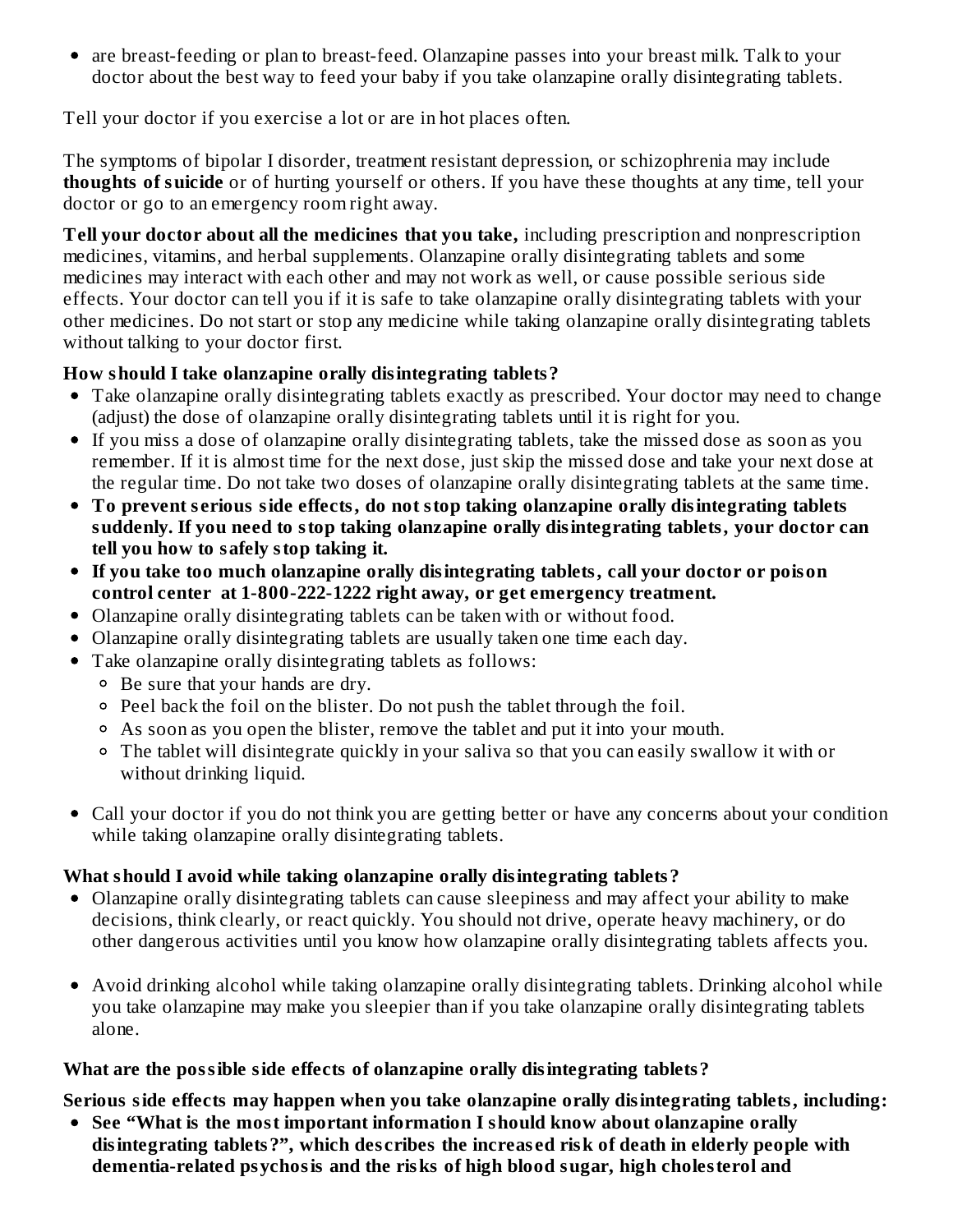**triglyceride levels, and weight gain.**

- **Increas ed incidence of stroke or "mini-strokes" called transient is chemic attacks (TIAs) in elderly people with dementia-related psychosis** (elderly people who have lost touch with reality due to confusion and memory loss). Olanzapine orally disintegrating tablets are not approved for these patients.
- **Neuroleptic Malignant Syndrome (NMS):** NMS is a rare but very serious condition that can happen in people who take antipsychotic medicines, including olanzapine orally disintegrating tablets. NMS can cause death and must be treated in a hospital. Call your doctor right away if you become severely ill and have any of these symptoms:
	- high fever
	- excessive sweating
	- rigid muscles
	- confusion
	- changes in your breathing, heartbeat, and blood pressure.
- **Drug Reaction with Eosinophilia and Systemic Symptoms (DRESS):** DRESS can occur with olanzapine orally disintegrating tablets. Features of DRESS may include rash, fever, swollen glands and other internal organ involvement such as liver, kidney, lung and heart. DRESS is sometimes fatal; therefore, tell your doctor immediately if you experience any of these signs.
- **Tardive Dyskinesia**: This condition causes body movements that keep happening and that you can not control. These movements usually affect the face and tongue. Tardive dyskinesia may not go away, even if you stop taking olanzapine orally disintegrating tablets. It may also start after you stop taking olanzapine orally disintegrating tablets. Tell your doctor if you get any body movements that you can not control.
- **Decreas ed blood pressure when you change positions, with symptoms of dizziness, fast or slow heartbeat, or fainting.**
- **Difficulty swallowing, that can caus e food or liquid to get into your lungs.**
- **Seizures: Tell your doctor if you have a s eizure during treatment with olanzapine orally disintegrating tablets.**
- **Problems with control of body temperature:** You could become very hot, for instance when you exercise a lot or stay in an area that is very hot. It is important for you to drink water to avoid dehydration. Call your doctor right away if you become severely ill and have any of these symptoms of dehydration:
	- sweating too much or not at all
	- dry mouth
	- feeling very hot
	- feeling thirsty
	- not able to produce urine.

**Common side effects of olanzapine orally disintegrating tablets include:** lack of energy, dry mouth, increased appetite, sleepiness, tremor (shakes), having hard or infrequent stools, dizziness, changes in behavior, or restlessness.

**Other common side effects in teenagers (13 to 17 years old) include:** headache, stomach-area (abdominal) pain, pain in your arms or legs, or tiredness. Teenagers experienced greater increases in prolactin, liver enzymes, and sleepiness, as compared with adults.

Tell your doctor about any side effect that bothers you or that does not go away.

These are not all the possible side effects with olanzapine orally disintegrating tablets. For more information, ask your doctor or pharmacist.

Call your doctor for medical advice about side effects. You may report side effects to FDA at 1-800- FDA-1088.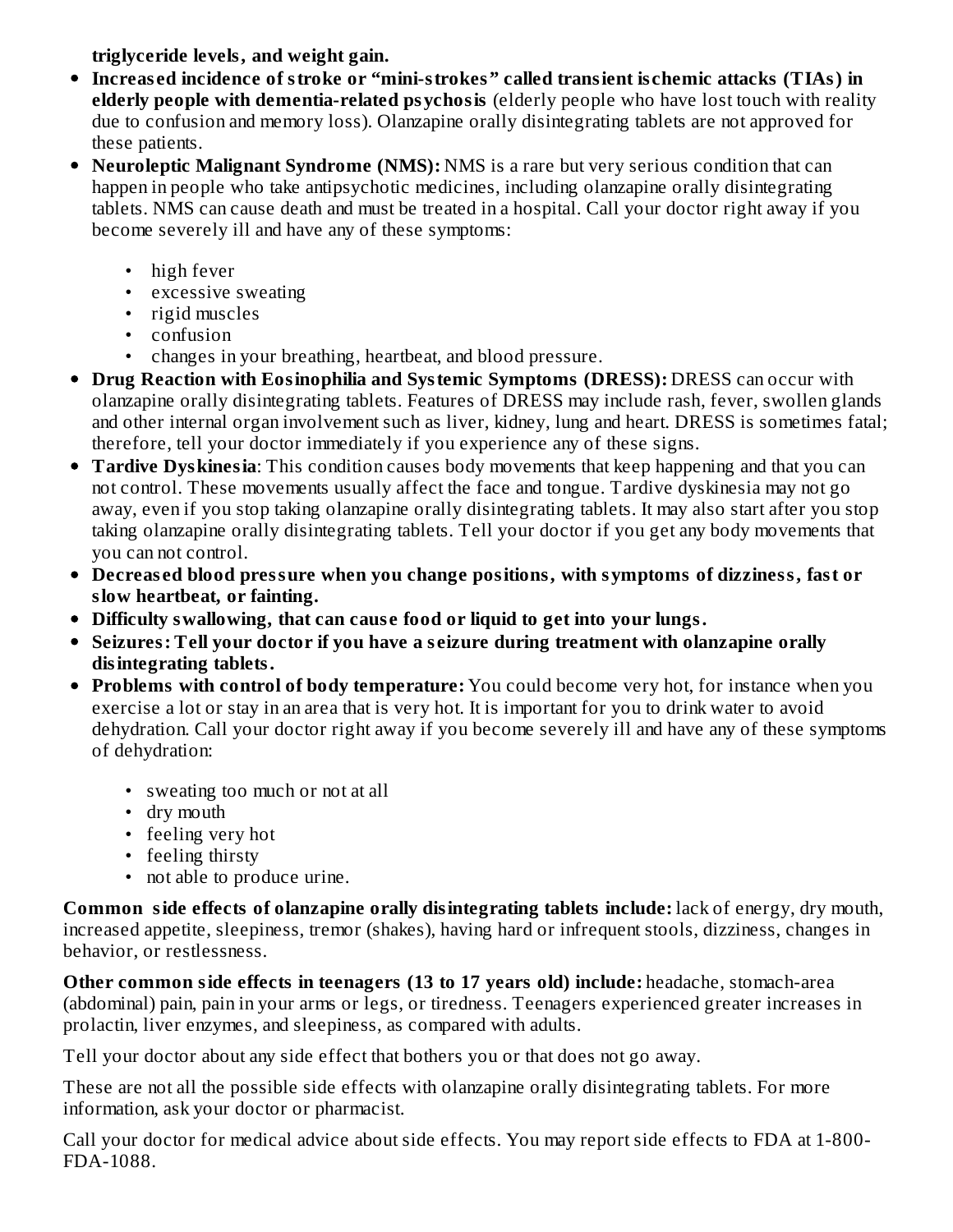### **How should I store olanzapine orally disintegrating tablets?**

- Store olanzapine orally disintegrating tablets at 20°C to 25°C (68°F to 77°F).
- Olanzapine orally disintegrating tablets comes in a child-resistant pack.
- Keep olanzapine orally disintegrating tablets away from light.
- Keep olanzapine orally disintegrating tablets dry and away from moisture.

### **Keep olanzapine orally disintegrating tablets and all medicines out of the reach of children.**

### **General information about olanzapine orally disintegrating tablets**

Medicines are sometimes prescribed for purposes other than those listed in a Medication Guide. Do not use olanzapine orally disintegrating tablets for a condition for which it was not prescribed. Do not give olanzapine orally disintegrating tablets to other people, even if they have the same condition. It may harm them.

This Medication Guide summarizes the most important information about olanzapine orally disintegrating tablets. If you would like more information, talk with your doctor. You can ask your doctor or pharmacist for information about olanzapine orally disintegrating tablets that was written for healthcare professionals. For more information about olanzapine orally disintegrating tablets, call 1- 800-313-4623.

### **What are the ingredients in olanzapine orally disintegrating tablets?**

### **Active ingredient:** olanzapine, USP

**Inactive ingredients:** aspartame, colloidal silicon dioxide, low-substituted hydroxyl propyl cellulose, magnesium stearate, mannitol, microcrystalline cellulose, and strawberry flavor 52311 AP 0551 which contains artificial flavors, benzyl alcohol, maltodextrin, propylene glycol and triethyl citrate.

*This Medication Guide has been approved by the U.S. Food and Drug Administration.*

All trademark names are the property of their respective owners.

### **Rx Only**

### **Manufactured by:**

Jubilant Generics Limited Roorkee - 247661, India

**Marketed by:** Jubilant Cadista Pharmaceuticals Inc. Salisbury, MD 21801, USA

**Revision: 07/2020**

#### **Olanzapine ODT 10mg Blister Pack**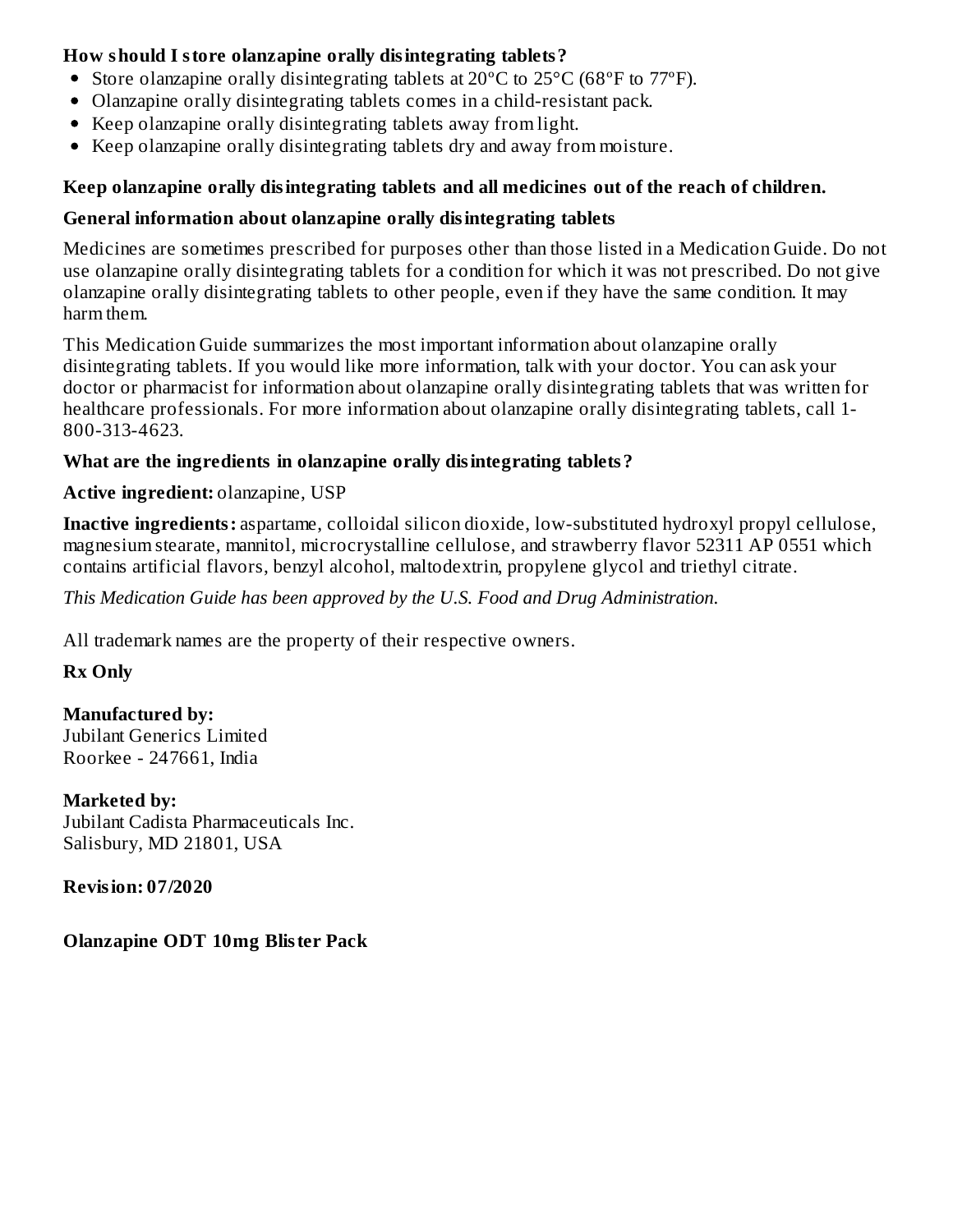| Packaged by Engant Ranch                                                                                   |      | Burbank. CA 91504                                      |                                                                |  |
|------------------------------------------------------------------------------------------------------------|------|--------------------------------------------------------|----------------------------------------------------------------|--|
| <b>Olanzapine ODT</b><br>10mg Blister                                                                      |      | YELLOW CAPSULE SHAPED R263<br>$\overline{Q}$<br>116149 |                                                                |  |
|                                                                                                            | Pack |                                                        | Store at room temp of                                          |  |
| <b>Compare To:</b><br>Zyprexa 10mg ODT Blister Pack<br>Dr.Reddys Laboratories Limited<br>Exp: MM/YY<br>#30 |      |                                                        | 20-25 C (68-77F)<br>Keep all drugs out of<br>reach of children |  |
|                                                                                                            |      |                                                        |                                                                |  |
|                                                                                                            |      | <b>NDC</b>                                             | 6362975141                                                     |  |

# **OLANZAPINE**

| olanzapine tablet, orally disintegrating                                 |                                                              |                                                  |                          |          |                 |
|--------------------------------------------------------------------------|--------------------------------------------------------------|--------------------------------------------------|--------------------------|----------|-----------------|
|                                                                          |                                                              |                                                  |                          |          |                 |
| <b>Product Information</b>                                               |                                                              |                                                  |                          |          |                 |
| Product Type                                                             | HUMAN PRESCRIPTION DRUG                                      | Item Code (Source) NDC:63629-7514(NDC:59746-307) |                          |          |                 |
| <b>Route of Administration</b>                                           | ORAL                                                         |                                                  |                          |          |                 |
|                                                                          |                                                              |                                                  |                          |          |                 |
|                                                                          |                                                              |                                                  |                          |          |                 |
| <b>Active Ingredient/Active Moiety</b>                                   |                                                              |                                                  |                          |          |                 |
|                                                                          | <b>Ingredient Name</b>                                       |                                                  | <b>Basis of Strength</b> |          | <b>Strength</b> |
|                                                                          | OLANZAPINE (UNII: N7U69T4SZR) (OLANZAPINE - UNII:N7U69T4SZR) |                                                  | <b>OLANZAPINE</b>        |          | $10$ mg         |
|                                                                          |                                                              |                                                  |                          |          |                 |
|                                                                          |                                                              |                                                  |                          |          |                 |
| <b>Inactive Ingredients</b>                                              |                                                              |                                                  |                          |          |                 |
|                                                                          | <b>Ingredient Name</b>                                       |                                                  |                          |          | Strength        |
| LOW-SUBSTITUTED HYDRO XYPROPYL CELLULOSE, UNSPECIFIED (UNII: 2165RE0K14) |                                                              |                                                  |                          |          |                 |
| Mannitol (UNII: 30WL53L36A)                                              |                                                              |                                                  |                          |          |                 |
| MICRO CRYSTALLINE CELLULO SE (UNII: OP1R32D61U)                          |                                                              |                                                  |                          |          |                 |
| Aspartame (UNII: Z0H242BBR1)                                             |                                                              |                                                  |                          |          |                 |
| Silicon Dioxide (UNII: ETJ7Z6XBU4)                                       |                                                              |                                                  |                          |          |                 |
| Magnesium Stearate (UNII: 70097M6I30)                                    |                                                              |                                                  |                          |          |                 |
| Maltodextrin (UNII: 7CVR7L4A2D)                                          |                                                              |                                                  |                          |          |                 |
| Triethyl Citrate (UNII: 8Z96QXD6UM)                                      |                                                              |                                                  |                          |          |                 |
| Benzyl Alcohol (UNII: LKG8494WBH)                                        |                                                              |                                                  |                          |          |                 |
| Propylene Glycol (UNII: 6DC9Q167V3)                                      |                                                              |                                                  |                          |          |                 |
|                                                                          |                                                              |                                                  |                          |          |                 |
| <b>Product Characteristics</b>                                           |                                                              |                                                  |                          |          |                 |
|                                                                          |                                                              |                                                  |                          |          |                 |
| <b>YELLOW</b><br>Color                                                   |                                                              | Score                                            |                          | no score |                 |

| Color           | YELLOW            | Score               | no score |
|-----------------|-------------------|---------------------|----------|
| <b>Shape</b>    | ROUND             | <b>Size</b>         | 7mm      |
| <b>Flavor</b>   | <b>STRAWBERRY</b> | <b>Imprint Code</b> | D10;CO   |
| <b>Contains</b> |                   |                     |          |